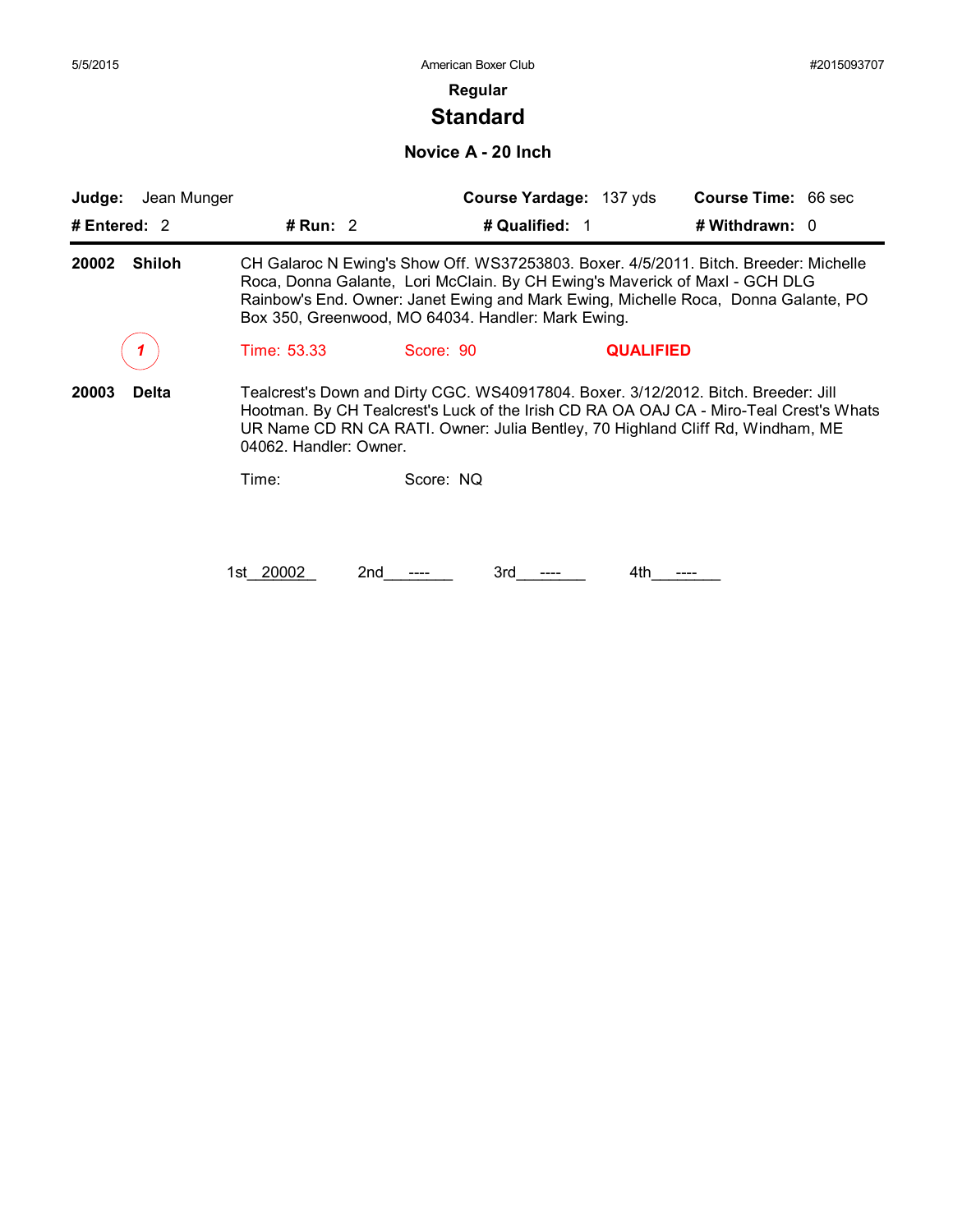### **Regular**

## **Standard**

#### **Novice A - 24 Inch**

| Judge:                | Jean Munger |                                                                                                                                                                                                              |                | Course Yardage: 137 yds | <b>Course Time: 67 sec</b> |
|-----------------------|-------------|--------------------------------------------------------------------------------------------------------------------------------------------------------------------------------------------------------------|----------------|-------------------------|----------------------------|
| # Entered: 1          |             | # Run: $1$                                                                                                                                                                                                   | # Qualified: 1 |                         | # Withdrawn: $0$           |
| 20001<br><b>Bella</b> |             | Bellasera. WS31611703. Boxer. 8/22/2009. Bitch. Breeder: Jesus Adrubal. By Mugsy<br>Vasquez - Osa Adrubal. Owner: Pat Senne and John Senne, 1N515 Center Ave, West<br>Chicago, IL 60185. Handler: Pat Senne. |                |                         |                            |
|                       |             | Time: 61.37                                                                                                                                                                                                  | Score: 90      | <b>QUALIFIED</b>        |                            |
|                       |             | 1st 20001                                                                                                                                                                                                    | 2nd<br>3rd     | 4th                     |                            |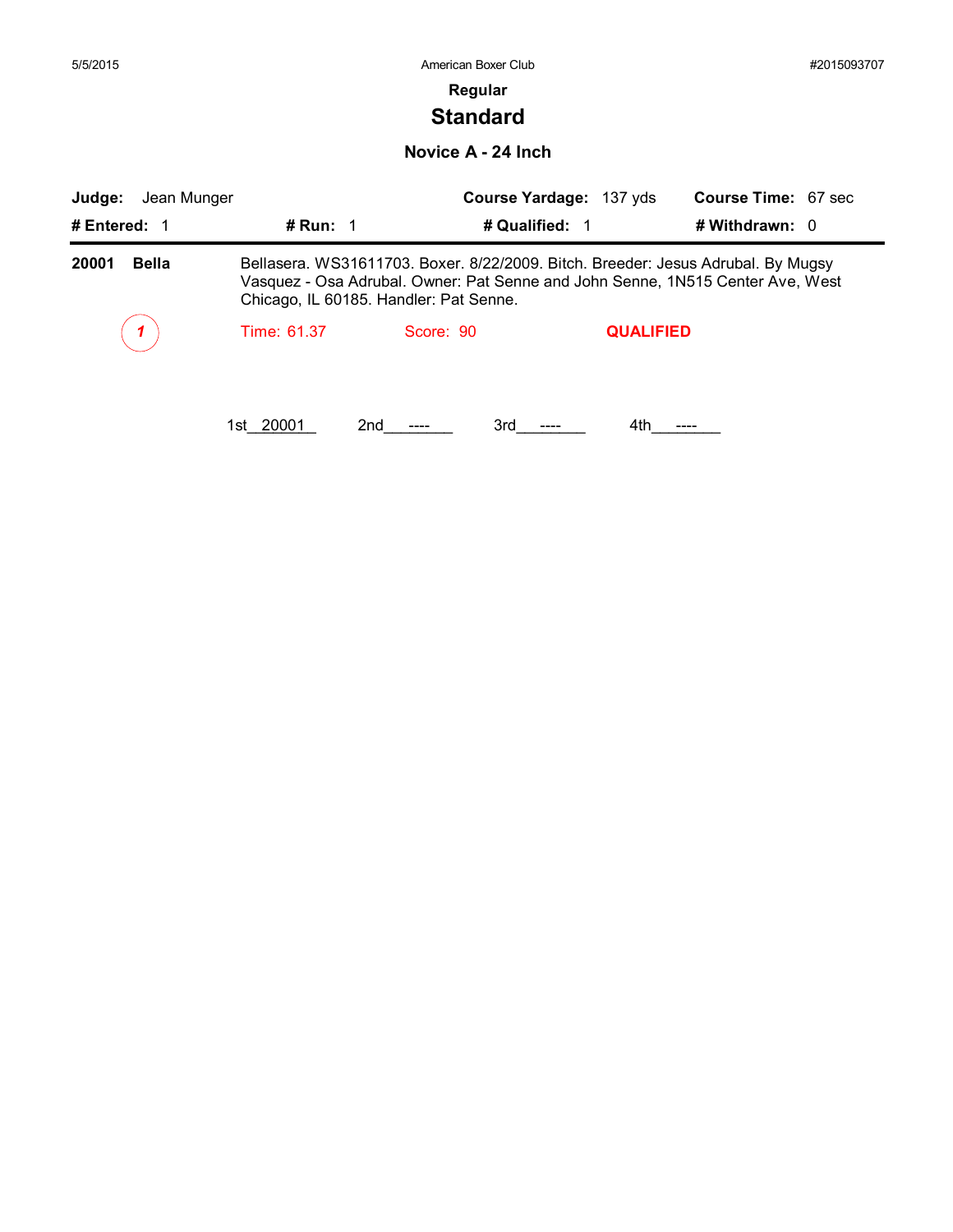## **Standard**

#### **Novice B - 20 Inch**

| Judge: Jean Munger    |                                                                                                                                                                                                                                                                                                                                                  |                                                                                                                                                                           | Course Yardage: 137 yds | Course Time: 66 sec                                                                                                                                                                                                                                                                                                                                              |  |
|-----------------------|--------------------------------------------------------------------------------------------------------------------------------------------------------------------------------------------------------------------------------------------------------------------------------------------------------------------------------------------------|---------------------------------------------------------------------------------------------------------------------------------------------------------------------------|-------------------------|------------------------------------------------------------------------------------------------------------------------------------------------------------------------------------------------------------------------------------------------------------------------------------------------------------------------------------------------------------------|--|
| # Entered: $5$        | # Run: $5$                                                                                                                                                                                                                                                                                                                                       | # Qualified: 2                                                                                                                                                            |                         | # Withdrawn: 0                                                                                                                                                                                                                                                                                                                                                   |  |
| 20201<br>Josie        | Winmere Red Cracker. WS38429902. Boxer. 7/10/2011. Bitch. Breeder: Owner. By CH<br>Belco's Kiss My Grizz - Winmere St Clare RN. Owner: Theresa Garton, P.O. 13068,<br>Oklahoma City, OK 73131. Handler: Owner.                                                                                                                                   |                                                                                                                                                                           |                         |                                                                                                                                                                                                                                                                                                                                                                  |  |
|                       | Time:                                                                                                                                                                                                                                                                                                                                            | Score: NQ                                                                                                                                                                 |                         |                                                                                                                                                                                                                                                                                                                                                                  |  |
| <b>Pixie</b><br>20202 |                                                                                                                                                                                                                                                                                                                                                  |                                                                                                                                                                           |                         | CH Happy Tail's Faith, Trust & Pixie Dust. WS43505001. Boxer. 2/27/2013. Bitch. Breeder:<br>Amy Bieri, Todd Bieri & Lori McClain. By GCH Barbiloc's Dart Image At Happy Tails CD<br>RA OA NAJ - CH Happy Tail's N Maxl's All That Glitters. Owner: Eugenia Koshiol and Lori<br>McClain, Amy Bieri, 27434 Wildwood Dr, Monee, IL 60449. Handler: Eugenia Koshiol. |  |
|                       | Time: 60.39                                                                                                                                                                                                                                                                                                                                      | Score: 95                                                                                                                                                                 | <b>QUALIFIED</b>        |                                                                                                                                                                                                                                                                                                                                                                  |  |
| 20203<br><b>Numa</b>  | Online News of Kellaney. WS46437401. Boxer. 4/24/2013. Bitch. Breeder: Adriana Aulik &<br>Zoltan Nagy. By Boreas di Casa Diocletiano - Eireann Pixie of Kellaney. Owner: Lisa<br>Gottwalt, 1503 17th St, East Moline, IL 61244. Handler: Owner.                                                                                                  |                                                                                                                                                                           |                         |                                                                                                                                                                                                                                                                                                                                                                  |  |
| 2                     | Time: 54.31                                                                                                                                                                                                                                                                                                                                      | Score: 90                                                                                                                                                                 | <b>QUALIFIED</b>        |                                                                                                                                                                                                                                                                                                                                                                  |  |
| 20204<br>Laila        | Debbie Hall.                                                                                                                                                                                                                                                                                                                                     | Hall's Angel of Mine CD BN RN. PAL256182. Boxer. 1/3/2010. Bitch. Breeder: . By -.<br>Owner: Debora Hall and Randall Hall, 1414 Girard Dr, Louisville, KY 40222. Handler: |                         |                                                                                                                                                                                                                                                                                                                                                                  |  |
|                       | Time:                                                                                                                                                                                                                                                                                                                                            | Score: NQ                                                                                                                                                                 |                         |                                                                                                                                                                                                                                                                                                                                                                  |  |
| 20207<br>Karma        | Ellisa's What Goes Around Comes Around. WS40107508. Boxer. 3/1/2012. Bitch. Breeder:<br>Lisa Lovasco, Karen Mott, Gladys Kanwischer. By GCH Can-Cia's You Ain't Seen Nothin'<br>Yet AX AXJ PAX MXP3 MJP3 MXPB MJPB NF XFP - West Shore's Cobbie Cuddler.<br>Owner: Lisa Lovasco, 1071 S Mackinaw Rd, Kawkawlin, MI 48631. Handler: Lisa Lundahl. |                                                                                                                                                                           |                         |                                                                                                                                                                                                                                                                                                                                                                  |  |
|                       | Time:                                                                                                                                                                                                                                                                                                                                            | Score: NQ                                                                                                                                                                 |                         |                                                                                                                                                                                                                                                                                                                                                                  |  |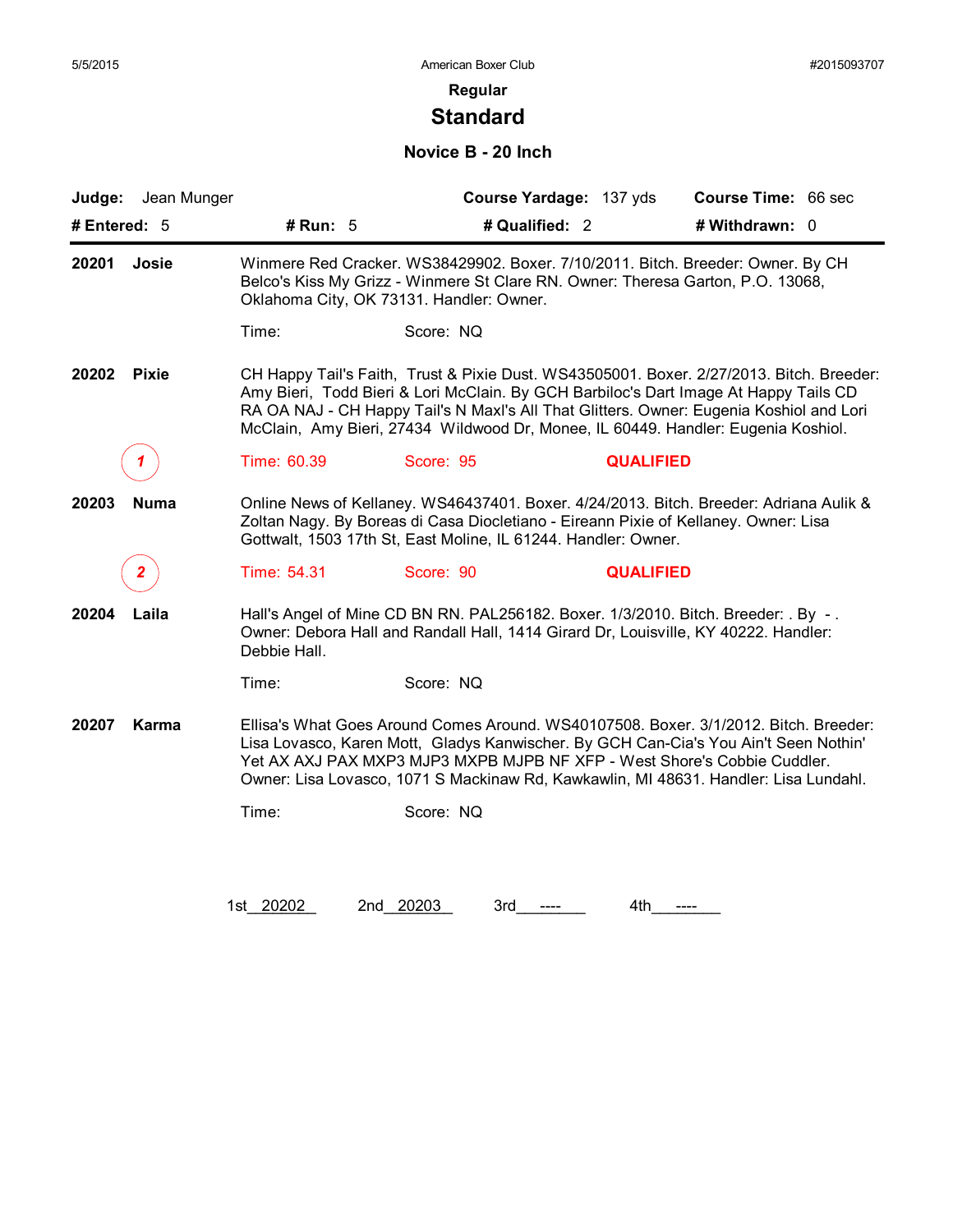## **Standard**

#### **Novice B - 24 Inch**

|                          | Judge: Jean Munger |                                                                                                                                                                                                                                                                                                                | Course Yardage: 137 yds                                                                                                                                                                                                                                                                                                                | Course Time: 67 sec |  |  |
|--------------------------|--------------------|----------------------------------------------------------------------------------------------------------------------------------------------------------------------------------------------------------------------------------------------------------------------------------------------------------------|----------------------------------------------------------------------------------------------------------------------------------------------------------------------------------------------------------------------------------------------------------------------------------------------------------------------------------------|---------------------|--|--|
| # Entered: 6             |                    | # Run: $5$                                                                                                                                                                                                                                                                                                     | # Qualified: 1                                                                                                                                                                                                                                                                                                                         | # Withdrawn: 0      |  |  |
| 24202                    | <b>Silas</b>       |                                                                                                                                                                                                                                                                                                                | Cedarlin's Regal Beginnings RN. WS30892106. Boxer. 6/15/2009. Dog. Breeder: Rebecca<br>Gilchrist & Korinne Vanderpool. By CH Naja's Enterprise of Summer - CH Regal's Full of<br>Tender Grace CD RE NA AJP NFP. Owner: Rebecca Gilchrist and Eric Gilchrist, 210<br>Hackberry St, North Liberty, IA 52317. Handler: Rebecca Gilchrist. |                     |  |  |
|                          |                    | Time:                                                                                                                                                                                                                                                                                                          | Score: NQ                                                                                                                                                                                                                                                                                                                              |                     |  |  |
| 24203<br><b>Stratton</b> |                    | Ellen M. Gruber.                                                                                                                                                                                                                                                                                               | Cinnarhee's By A Nose BN RN NAJ NAP NJP. WS43801902. Boxer. 6/13/2012. Dog.<br>Breeder: H Medley Small. By Cinnrhee's Shoot Em Up - Heartacres Cinnrhee of Kadenza.<br>Owner: Ellen M. Gruber and H Medley Small, 227 Morris Dr, Niles, MI 49120. Handler:                                                                             |                     |  |  |
|                          |                    | Time:                                                                                                                                                                                                                                                                                                          | Score: NQ                                                                                                                                                                                                                                                                                                                              |                     |  |  |
| 24205                    | <b>Blayke</b>      |                                                                                                                                                                                                                                                                                                                | Sunchase's Spin the Bottle BN PN CGC CGCA. WS45539505. Boxer. 10/23/2013. Dog.<br>Breeder: Rhoda Brouillette. By CH Sunchase's Zero to Hero UDX RA MX MXJ - Sunchase's<br>Smoke and Mirrors. Owner: Tracy Hendrickson and Rhoda Brouillette, 4412 W Kent Circle,<br>Broken Arrow, OK 74012. Handler: Tracy Hendrickson.                |                     |  |  |
|                          |                    | Time: 46.02                                                                                                                                                                                                                                                                                                    | Score: 90<br><b>QUALIFIED</b>                                                                                                                                                                                                                                                                                                          |                     |  |  |
| 24206                    | <b>Brit</b>        | GCH TealCrest's Spitfire BN RN CAA RATN. WS32322501. Boxer. 10/27/2009. Bitch.<br>Breeder: Jill Hootman & Robin Kennedy. By CH TealCrest's Luck of the Irish CD RA AX<br>AXJ NF CA - Miro-TealCrest's Whats Ur Name CD RN CA. Owner: Jill Hootman, 171<br>Tylertown Rd, Clarksville, TN 37040. Handler: Owner. |                                                                                                                                                                                                                                                                                                                                        |                     |  |  |
|                          |                    | Time:                                                                                                                                                                                                                                                                                                          | Score: NQ                                                                                                                                                                                                                                                                                                                              |                     |  |  |
| 24207                    | Ted                | Xcellent Adventure von Bachbett CGC. WS41461301. Boxer. 5/24/2012. Dog. Breeder:<br>Cathy & George Markos. By Adonis vom Grand Kevin - Eicke vom Silvertbach. Owner:<br>Elisabeth Lonergan, 1465 Y Avenue, Ames, IA 50014. Handler: Owner.                                                                     |                                                                                                                                                                                                                                                                                                                                        |                     |  |  |
|                          |                    | Time:                                                                                                                                                                                                                                                                                                          | Score: ABS                                                                                                                                                                                                                                                                                                                             |                     |  |  |
| 24208<br><b>Rock</b>     |                    | GC-Schmidt's One Foundation at Lemac. WS45750302. Boxer. 11/22/2013. Dog. Breeder:<br>. By -. Owner: Leta McCulla and Julie Schmidt, Glen & Cindy Yaeger, 110 N Heck Hill<br>Rd, St Paris, OH 43072. Handler: Leta McCulla.                                                                                    |                                                                                                                                                                                                                                                                                                                                        |                     |  |  |
|                          |                    |                                                                                                                                                                                                                                                                                                                |                                                                                                                                                                                                                                                                                                                                        |                     |  |  |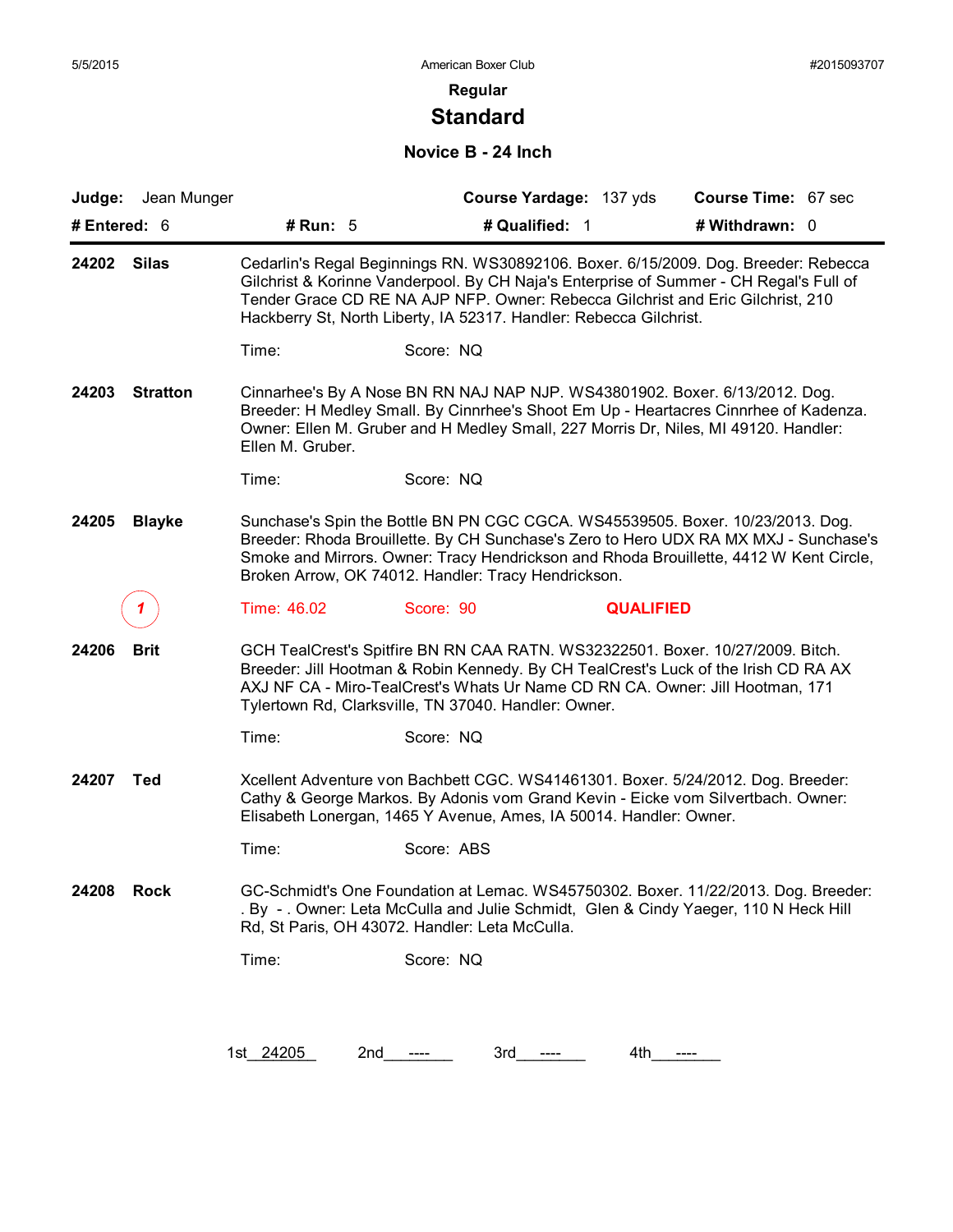## **Standard**

### **Open - 20 Inch**

| Jean Munger<br>Judge: |                 | Course Yardage: 165 yds                                                                                                                                                                                                                                                                                                                  |                  | Course Time: 67 sec |  |
|-----------------------|-----------------|------------------------------------------------------------------------------------------------------------------------------------------------------------------------------------------------------------------------------------------------------------------------------------------------------------------------------------------|------------------|---------------------|--|
| # Entered: 5          | # $Run: 3$      | # Qualified: 1                                                                                                                                                                                                                                                                                                                           |                  | # Withdrawn: 0      |  |
| 20401<br>Car-Ma       |                 | CH Pheasant Hollow's Keys to my Car-Ma. WS38164701. Boxer. 6/2/2011. Bitch. Breeder:<br>Kerry Jones & Allison Jones. By GCH Pheasant Hollow's Kryptonite - CH Phesant Hollow's<br>Party Likearockstar. Owner: Nina A.B. Daniel and Kerry Jones, Allison Jones, 1556 Robert<br>Young Rd, Starksboro, VT 05487. Handler: Nina A.B. Daniel. |                  |                     |  |
|                       | Time:           | Score: ABS                                                                                                                                                                                                                                                                                                                               |                  |                     |  |
| 20402<br>Leia         |                 | Rocket N' Focal Point's Written in the Stars NA OF. WS41415505. Boxer. 7/2/2012. Bitch.<br>Breeder: Jennifer Hitt, Carolyn Jowell & Kerry Rodgers. By CH Lemke Shootin' Star at<br>Rocket CD RA MX MXJ XF - Rocket's Walk 'N the Clouds. Owner: Kerry Rodgers, 4101 CR<br>239, Georgetown, TX 78633. Handler: Owner.                     |                  |                     |  |
|                       | Time:           | Score: NQ                                                                                                                                                                                                                                                                                                                                |                  |                     |  |
| <b>Addie</b><br>20405 |                 | My Sweet Adeline CD RN NA NAJ NF. PAL257783. Boxer. 12/27/2010. Bitch. Breeder:<br>Unknown. By Unknown - Unknown. Owner: Janis Foor, 1931 Wisteria Rd, Rockford, IL<br>61107. Handler: Owner.                                                                                                                                            |                  |                     |  |
|                       | Time: 51.47     | Score: 95                                                                                                                                                                                                                                                                                                                                | <b>QUALIFIED</b> |                     |  |
| 20406<br>Emmie        | Handler: Owner. | GCH Regal's Midnight Madness NA NAJ CA. WS35958303. Boxer. 11/19/2010. Bitch.<br>Breeder: Korinne Vanderpool. By CH Pearlisle Standing-O for Bix-L SOM - CH Regal's Rot<br>Ten Miss Van Pelt. Owner: Korinne Vanderpool, 9160 Fishtrap Rd, Cross Roads, TX 76227.                                                                        |                  |                     |  |
|                       | Time:           | Score: NQ                                                                                                                                                                                                                                                                                                                                |                  |                     |  |
| Kahlo<br>20407        |                 | Nina's Kahlo Loco NA NAJ NAP NJP. PAL260592. Boxer. 5/20/2012. Bitch. Breeder: . By -<br>. Owner: Nina A.B. Daniel, 1556 Robert Young Rd, Starksboro, VT 05487. Handler: Owner.                                                                                                                                                          |                  |                     |  |
|                       |                 | Score: ABS                                                                                                                                                                                                                                                                                                                               |                  |                     |  |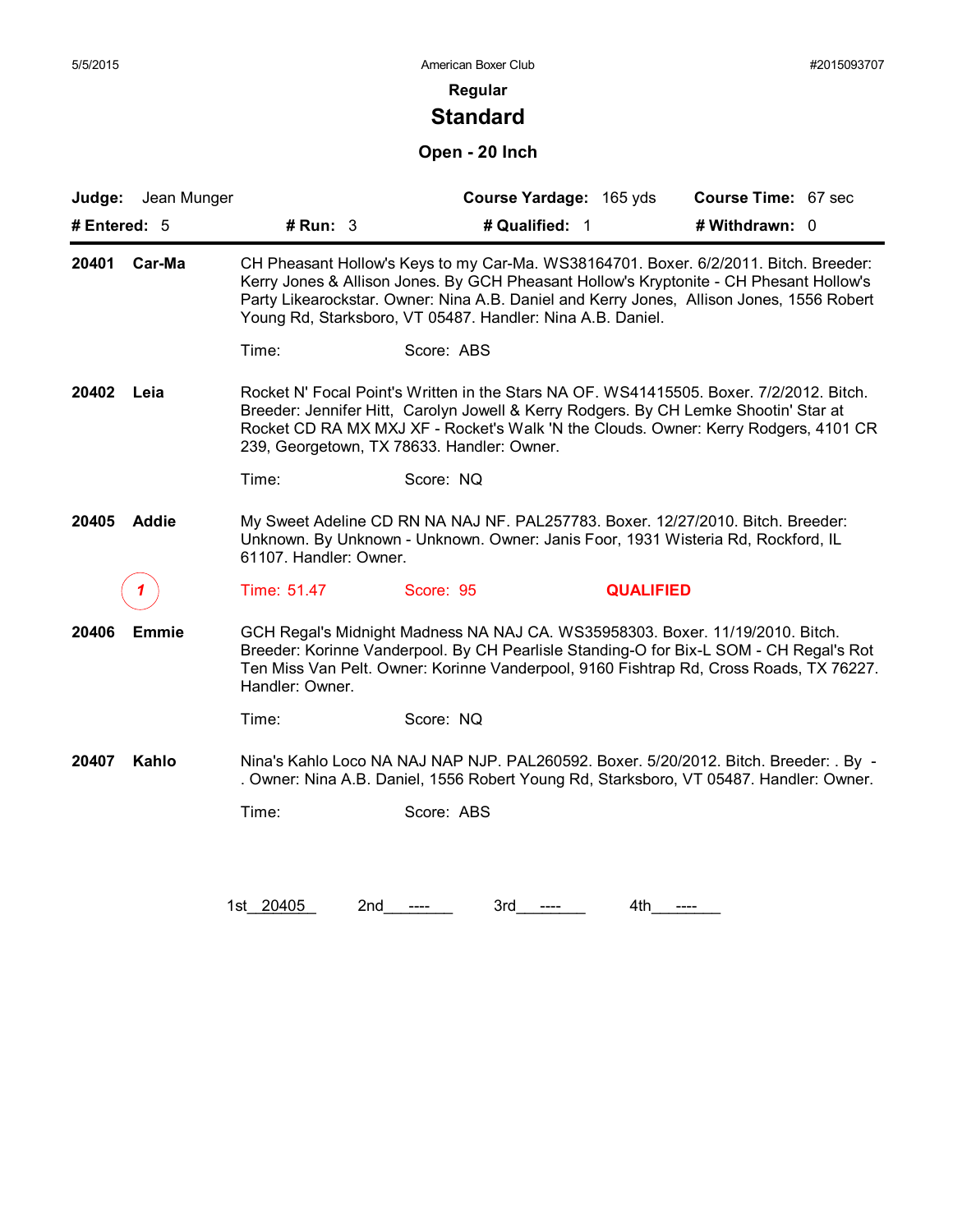## **Standard**

#### **Excellent - 20 Inch**

| Judge:       | Jean Munger  |                   | Course Yardage: 188 yds                                       | <b>Course Time: 66 sec</b>                                                                                                                                                                                                                                   |
|--------------|--------------|-------------------|---------------------------------------------------------------|--------------------------------------------------------------------------------------------------------------------------------------------------------------------------------------------------------------------------------------------------------------|
| # Entered: 1 |              | # Run: $\sqrt{1}$ | # Qualified: 0                                                | # Withdrawn: 0                                                                                                                                                                                                                                               |
| 20604        | <b>Moose</b> |                   | N Thomas Rd, Freeland, MI 48623-8855. Handler: Tammy Davison. | GCH Schmidt's-GC Moose A. Moose OA OAJ NF. WS29070301. Boxer. 12/31/2008. Dog.<br>Breeder: Juli Schmidt & Cindy Yeager. By GCH Raineylane-Studio DaVinci - Schmidt's<br>Mystic Run at Heart Acre. Owner: Tammy Davison and Juli Schmidt & Cindy Yeager, 4660 |
|              |              | Time:             | Score: NQ                                                     |                                                                                                                                                                                                                                                              |
|              |              | 2nd<br>1st        | 3rd                                                           | 4th                                                                                                                                                                                                                                                          |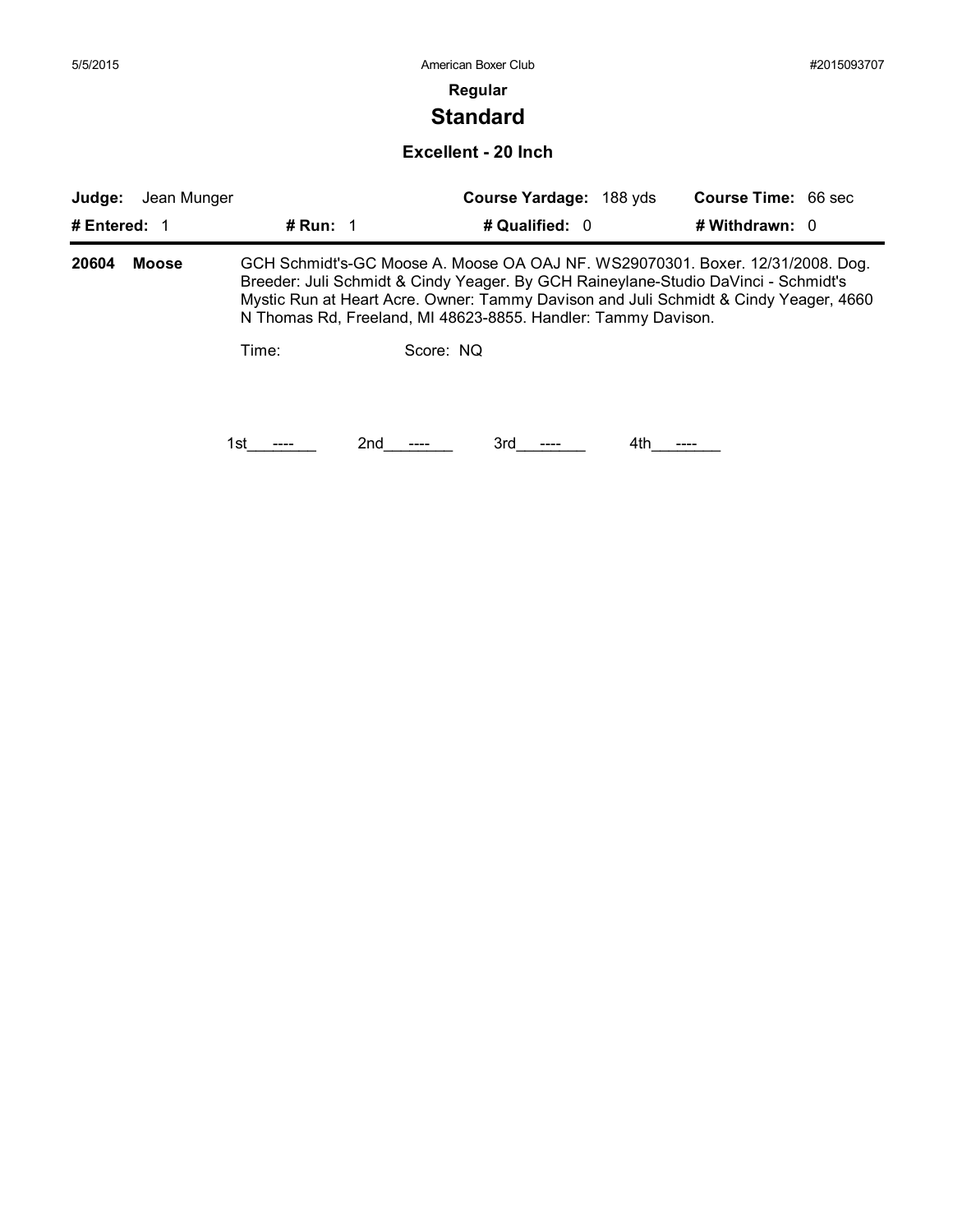## **Standard**

#### **Excellent - 24 Inch**

| Judge:         | Jean Munger |                        | Course Yardage: 188 yds                                                                                                                                                                                                                                                                                                                  | <b>Course Time: 70 sec</b> |
|----------------|-------------|------------------------|------------------------------------------------------------------------------------------------------------------------------------------------------------------------------------------------------------------------------------------------------------------------------------------------------------------------------------------|----------------------------|
| # Entered: $2$ |             | # Run: $2$             | # Qualified: 0                                                                                                                                                                                                                                                                                                                           | # Withdrawn: $0$           |
| 24602          | Ziva        | Owens.                 | CH Peprhl's Life's a Dance with DebLyn VCD1 BN GN RE TDX OA OAJ HT PT.<br>WS30844201. Boxer. 6/29/2009. Bitch. Breeder: Sue Ann Thompsn. By CH OTCH Regal's<br>Heeeere's Johnny - CH Peprhl's Will You Dance Marbo CDX RE AX AXJ NAP NJP. Owner:<br>Debra L Owens and Caitlyn Owens, 508 2nd St, Luther, IA 50152-0357. Handler: Debra L |                            |
|                |             | Time:                  | Score: NQ                                                                                                                                                                                                                                                                                                                                |                            |
| 24603          | Frank       | 73131. Handler: Owner. | Winmere St Francis OA AXJ OF. WS21423002. Boxer. 2/27/2007. Dog. Breeder: Theresa<br>Garton & Lynn Garton. By CH Hawk's American Dream - Winmere Black Eyed Susan RN<br>OA OAJ AXP AJP XFP CGC. Owner: Theresa Garton, P.O. 13068, Oklahoma City, OK                                                                                     |                            |
|                |             | Time:                  | Score: NQ                                                                                                                                                                                                                                                                                                                                |                            |
|                |             |                        |                                                                                                                                                                                                                                                                                                                                          |                            |
|                |             | 2nd<br>1st             | 3rd                                                                                                                                                                                                                                                                                                                                      | 4th                        |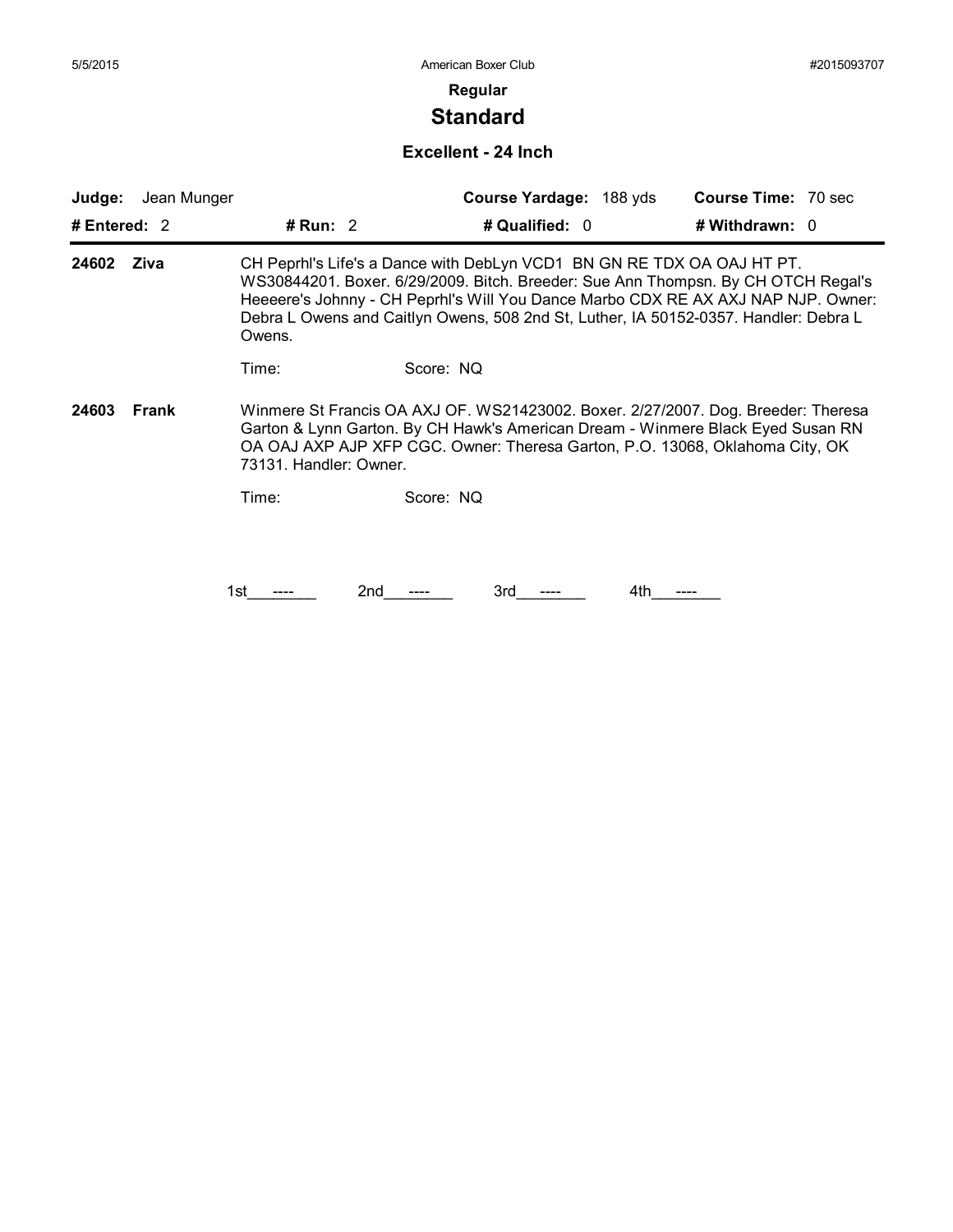## **Standard**

#### **Master - 20 Inch**

| Jean Munger<br>Judge:  |                        |                                                                                                                                                                                                                                                                                                                        | Course Yardage: 188 yds | Course Time: 66 sec                                                                                                                                                                                                                                               |  |
|------------------------|------------------------|------------------------------------------------------------------------------------------------------------------------------------------------------------------------------------------------------------------------------------------------------------------------------------------------------------------------|-------------------------|-------------------------------------------------------------------------------------------------------------------------------------------------------------------------------------------------------------------------------------------------------------------|--|
| # Entered: 10          | # Run: 9               |                                                                                                                                                                                                                                                                                                                        | # Qualified: 3          | # Withdrawn: 0                                                                                                                                                                                                                                                    |  |
| 20801<br><b>Prymme</b> |                        | Sunchase's Little Pink Ribbon UD BN RE AX AXJ NF CA CGC CGCA. WS35563707.<br>Sunchase's Little Black Dress UDX OM1 RA AX AXJ OF CGC CGCA. Owner: Tracy<br>Hendrickson, 4412 W Kent Circle, Broken Arrow, OK 74012. Handler: Owner.                                                                                     |                         | Boxer. 10/14/2010. Bitch. Breeder: Owner. By CH Breezewood's Lord of Wystmont CDX -                                                                                                                                                                               |  |
|                        | Time:                  | Score: NQ                                                                                                                                                                                                                                                                                                              |                         |                                                                                                                                                                                                                                                                   |  |
| 20806<br><b>AJ</b>     | 50014. Handler: Owner. | MACH Ava Josephine von Waldstadt RN MXS MJS XF T2B2. WS20480305. Boxer.                                                                                                                                                                                                                                                |                         | 1/4/2007. Bitch. Breeder: Renee Williams. By Arames vom Messingsberg - Josephine von<br>Bachbett VCD2 UD RE MX MXJ. Owner: Elisabeth Lonergan, 1465 Y Avenue, Ames, IA                                                                                            |  |
|                        | Time: 47.94            | Score: 100                                                                                                                                                                                                                                                                                                             | <b>QUALIFIED</b>        |                                                                                                                                                                                                                                                                   |  |
| 20808<br>Amber         |                        | Monee, IL 60449. Handler: Eugenia Koshiol.                                                                                                                                                                                                                                                                             |                         | CH Jokar's N Happy Tails Blonde Moments RN AX AXJ. WS41571902. Boxer. 6/22/2012.<br>Bitch. Breeder: Carrie Cole & Amy Bieri. By CH Illyrian's Trilogy - GCH JoKar's Blonde<br>Ambition's of Happy Tails. Owner: Eugenia Koshiol and Amy Bieri, 27434 Wildwood Dr, |  |
|                        | Time:                  | Score: NQ                                                                                                                                                                                                                                                                                                              |                         |                                                                                                                                                                                                                                                                   |  |
| 20809<br>Kahlua        |                        | Shira's Kahlua She's So Freakin Cute CDX GN RAE MXB MJB MXF. WS23774602. Boxer.<br>11/3/2007. Bitch. Breeder: Kim Northcutt & Rose Northcutt. By Can-Cia's Hard Days Night -<br>Remy Leadoo RN. Owner: Erin Rezmer and Tom Rezmer, 419 S Highland Ave, Lombard,<br>IL 60148. Handler: Erin Rezmer.                     |                         |                                                                                                                                                                                                                                                                   |  |
| 2.                     | Time: 48.34            | Score: 100                                                                                                                                                                                                                                                                                                             | <b>QUALIFIED</b>        |                                                                                                                                                                                                                                                                   |  |
| 20811<br><b>Jyllie</b> |                        | Sunchase's Running the Red UD RE AX AXJ OF CA CGC CGCA. WS35563706. Boxer.<br>10/14/2010. Bitch. Breeder: Owner. By CH Breezewood's Lord of Wystmont CDX -<br>Sunchase's Little Black Dress UDX OM1 RA AX AXJ OF CA CGC CGCA. Owner: Tracy<br>Hendrickson, 4412 W Kent Circle, Broken Arrow, OK 74012. Handler: Owner. |                         |                                                                                                                                                                                                                                                                   |  |
| $\mathbf{3}$           | Time: 53.40            | Score: 100                                                                                                                                                                                                                                                                                                             | <b>QUALIFIED</b>        |                                                                                                                                                                                                                                                                   |  |
| 20813<br>Lilly         |                        | Rd, Midland, MI 48642. Handler: Owner.                                                                                                                                                                                                                                                                                 |                         | Lilly Sophie's Karmen. WS5351506. Boxer. 9/19/2010. Bitch. Breeder: Rachel Lundahl. By<br>Schmidt's Moose A Moose - Sophie Karmen Electra. Owner: Lisa Lundahl, 2582 N. Swede                                                                                     |  |
|                        | Time:                  | Score: NQ                                                                                                                                                                                                                                                                                                              |                         |                                                                                                                                                                                                                                                                   |  |
| 20814<br><b>Molly</b>  |                        |                                                                                                                                                                                                                                                                                                                        |                         | MACH Amazing Molly Queen of Hearts MXG MJG NF. WS25508603. Boxer. 12/8/2007.<br>Bitch. Breeder: Carrie Kareus. By Amazing Travelite to West Shores - Amazing Beverly<br>Hills Parlay. Owner: Celeste Bell, 2236 Seymour, Swartz Creek, MI 48473. Handler: Owner.  |  |
|                        | Time:                  | Score: ABS                                                                                                                                                                                                                                                                                                             |                         |                                                                                                                                                                                                                                                                   |  |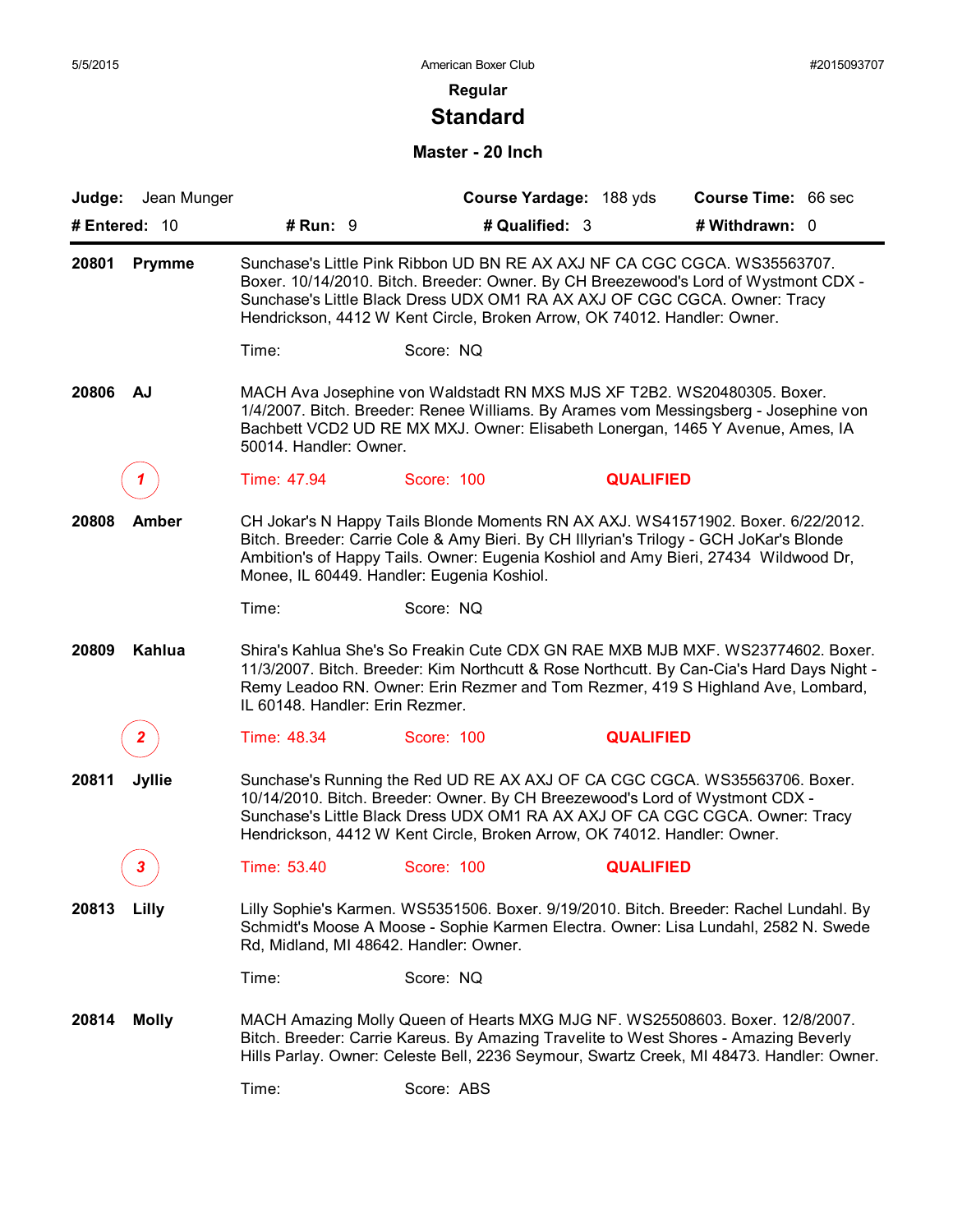#### **Standard**

**20816 Anja** MACH2 Anja Von Waldstadt VCD2 RE MXB2 MJC OF T2B. WS20480303. Boxer. 1/4/2007. Bitch. Breeder: Renee Fulcer. By Arames vom Messingsberg - Josephine von Bachbett VCD2 UD RE MX MXJ. Owner: Renee Fulcer, 4010 N Meridian Rd, Rockford, IL 61101. Handler: Owner.

#### Time: Score: NQ

**20819 Violet** Violet Sophies Karmen. WS35351503. Boxer. 9/19/2010. Bitch. Breeder: Rachel Lundahl. By Schmidts Moose A Moose - Sophie Karmen Electra. Owner: Lisa Lundahl, 2582 N. Swede Rd, Midland, MI 48642. Handler: Sara Maida.

Time: Score: NQ

**20821 Ravynne** Sunchase's Lightnng Strikes Twice UDX RE MX MXJ OF CA CGC CGCA. WS2877707. Boxer. 12/3/2008. Bitch. Breeder: Rhoda Brouillette. By CH Halycon Fire King - Simply Eclipsed RN. Owner: Tracy Hendrickson and Rhoda Brouillette, 4412 W Kent Circle, Broken Arrow, OK 74012. Handler: Tracy Hendrickson.

Time: Score: NQ

1st\_20806 2nd\_20809 3rd\_20811 4th\_\_\_\_\_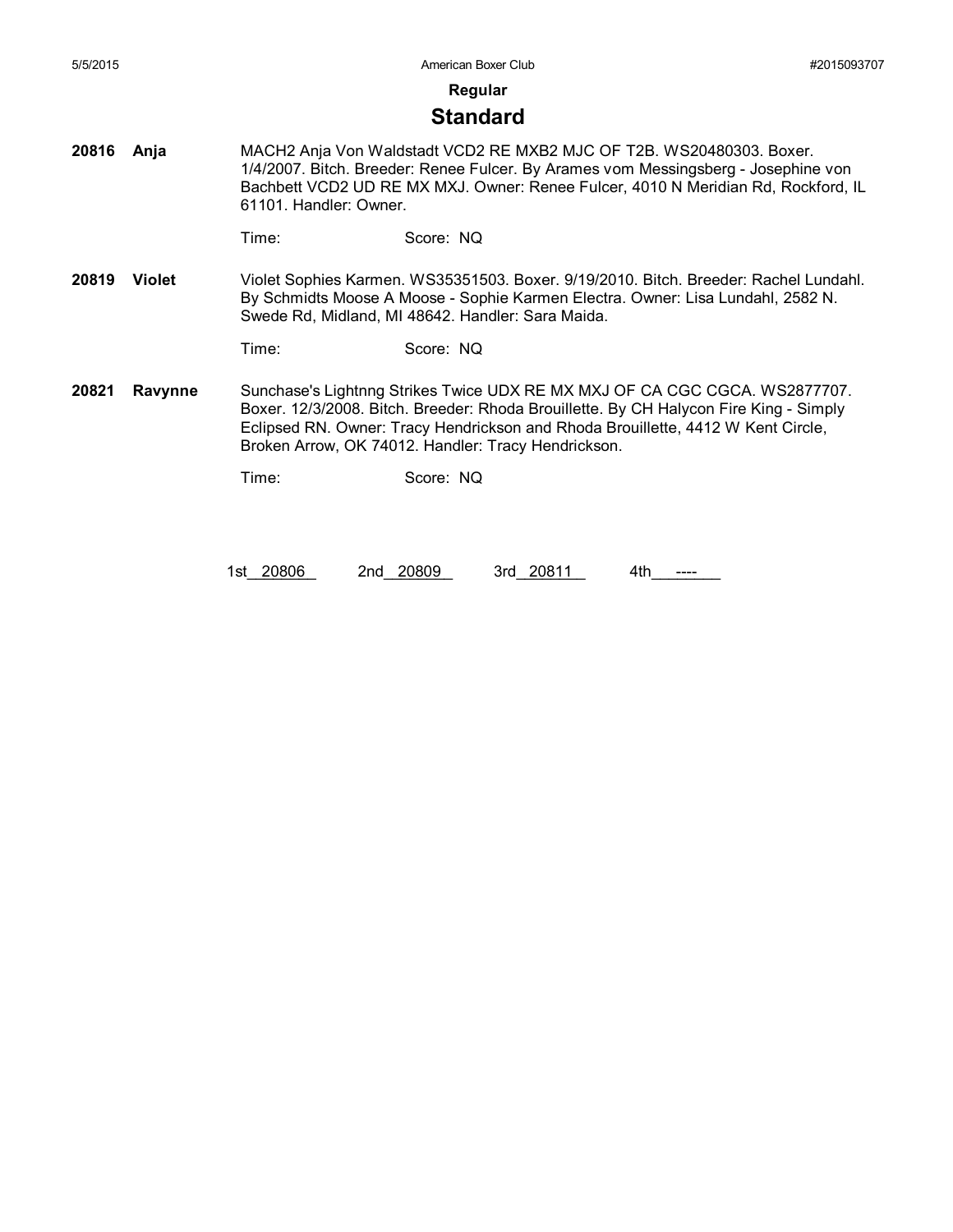# **Standard**

#### **Master - 24 Inch**

| <b>Judge:</b> Jean Munger |                                                                                                                                                                                                                                                                                                     |                                                                                                                                                                                                                                                                                                                                  | Course Yardage: 188 yds | <b>Course Time: 70 sec</b>                                                                                                                                              |  |
|---------------------------|-----------------------------------------------------------------------------------------------------------------------------------------------------------------------------------------------------------------------------------------------------------------------------------------------------|----------------------------------------------------------------------------------------------------------------------------------------------------------------------------------------------------------------------------------------------------------------------------------------------------------------------------------|-------------------------|-------------------------------------------------------------------------------------------------------------------------------------------------------------------------|--|
| # Entered: 10             | # Run: 10                                                                                                                                                                                                                                                                                           | # Qualified: 4                                                                                                                                                                                                                                                                                                                   |                         | # Withdrawn: 0                                                                                                                                                          |  |
| 24802<br>Jet              | Rockford, IL 61101. Handler: Owner.                                                                                                                                                                                                                                                                 | Boxnen's Jet von Waldstat CDX BN RE MX MXB MXJ MJB AXP OJP. WS38247401.                                                                                                                                                                                                                                                          |                         | Boxer. 7/22/2011. Dog. Breeder: Minna Nousianinen-Becher & Ann Flegel. By Boxmann<br>Star Trek - Caelon Du Champ'Des Legendes. Owner: Renee Fulcer, 4010 N Meridian Rd, |  |
|                           | Time:                                                                                                                                                                                                                                                                                               | Score: NQ                                                                                                                                                                                                                                                                                                                        |                         |                                                                                                                                                                         |  |
| 24803<br><b>Brie</b>      | Brie. PAL261556. Boxer. 6/25/2011. Dog. Breeder: Carie L. Basler. By Brodie - Hopper.<br>Owner: Patrick LaFond and<br>Marine LaFond, 1319 Snapdragon Ct, Saint Louis, MO 63146. Handler: Patrick LaFond.                                                                                            |                                                                                                                                                                                                                                                                                                                                  |                         |                                                                                                                                                                         |  |
|                           | Time:                                                                                                                                                                                                                                                                                               | Score: NQ                                                                                                                                                                                                                                                                                                                        |                         |                                                                                                                                                                         |  |
| 24805<br>Penny            | MACH Fox's Perdie Penny MXS MJS. WS23478906. Boxer. 9/10/2007. Bitch. Breeder:<br>Montana and Debbie Gross. By Backwood's Augustus McCrae - Montana's So Raven<br>Boxer. Owner: Carmel Fox, 15279 5th St NE, Foley, MN 56329. Handler: Owner.                                                       |                                                                                                                                                                                                                                                                                                                                  |                         |                                                                                                                                                                         |  |
|                           | Time:                                                                                                                                                                                                                                                                                               | Score: NQ                                                                                                                                                                                                                                                                                                                        |                         |                                                                                                                                                                         |  |
| 24806<br>Caleb            | Kiss 'N Tell's Doc Holiday RN MX MXB MXJ MJG OJP NFP XF CA T2B. ILP160836.<br>Boxer. 3/20/2007. Dog. Breeder: Cindy L. Laschowski. By Belmanta New Millenium -<br>Boyarka's Kiss 'N Tell. Owner: Chris Frodsham and Laurie Frodsham, 189 Massie Lane,<br>Canton, NC 28716. Handler: Chris Frodsham. |                                                                                                                                                                                                                                                                                                                                  |                         |                                                                                                                                                                         |  |
|                           | Time:                                                                                                                                                                                                                                                                                               | Score: NQ                                                                                                                                                                                                                                                                                                                        |                         |                                                                                                                                                                         |  |
| 24807<br><b>Brice</b>     |                                                                                                                                                                                                                                                                                                     | Tealcrest's Beck and Call CDX AX AXJ. WS40917801. Boxer. 3/12/2012. Bitch. Breeder:<br>Jill Hootman & Robin Kennedy. By CH Tealcrest's Luck of the Irish CD RA OA OAJ CA -<br>Miro-Tealcrests What's UR Name RN CA. Owner: Mary Nee and Jill Hootman, 5300<br>Pontiac Drive, Fairview Heights, IL 62208-3521. Handler: Mary Nee. |                         |                                                                                                                                                                         |  |
| 1                         | Time: 52.27                                                                                                                                                                                                                                                                                         | Score: 100                                                                                                                                                                                                                                                                                                                       | <b>QUALIFIED</b>        |                                                                                                                                                                         |  |
| 24810<br><b>Duke</b>      | Grandbois' Duke. WS35351509. Boxer. 9/19/2010. Dog. Breeder: Rachel Lundahl &<br>Andrew Lundahl. By Schmidts-GC Moose A Moose - Spohie Karmen Electra. Owner: Matt<br>Grandbois, 6000 Sturgeon Creek Pkwy, Midland, MI 48642. Handler: Lisa Lovasco.                                                |                                                                                                                                                                                                                                                                                                                                  |                         |                                                                                                                                                                         |  |
|                           | Time:                                                                                                                                                                                                                                                                                               | Score: NQ                                                                                                                                                                                                                                                                                                                        |                         |                                                                                                                                                                         |  |
| <b>Saber</b><br>24811     |                                                                                                                                                                                                                                                                                                     | Oxfordshire, Carrollton, TX 75007. Handler: Owner.                                                                                                                                                                                                                                                                               |                         | Xcalibur Von Bachbett. WS41461305. Boxer. 5/24/2012. Dog. Breeder: Cathy & George<br>Markos. By Adonis Vom Grand Kevch - Icke Vom Silvertbach. Owner: Jan Blevins, 1006 |  |
|                           | Time: 63.10                                                                                                                                                                                                                                                                                         | Score: 100                                                                                                                                                                                                                                                                                                                       | <b>QUALIFIED</b>        |                                                                                                                                                                         |  |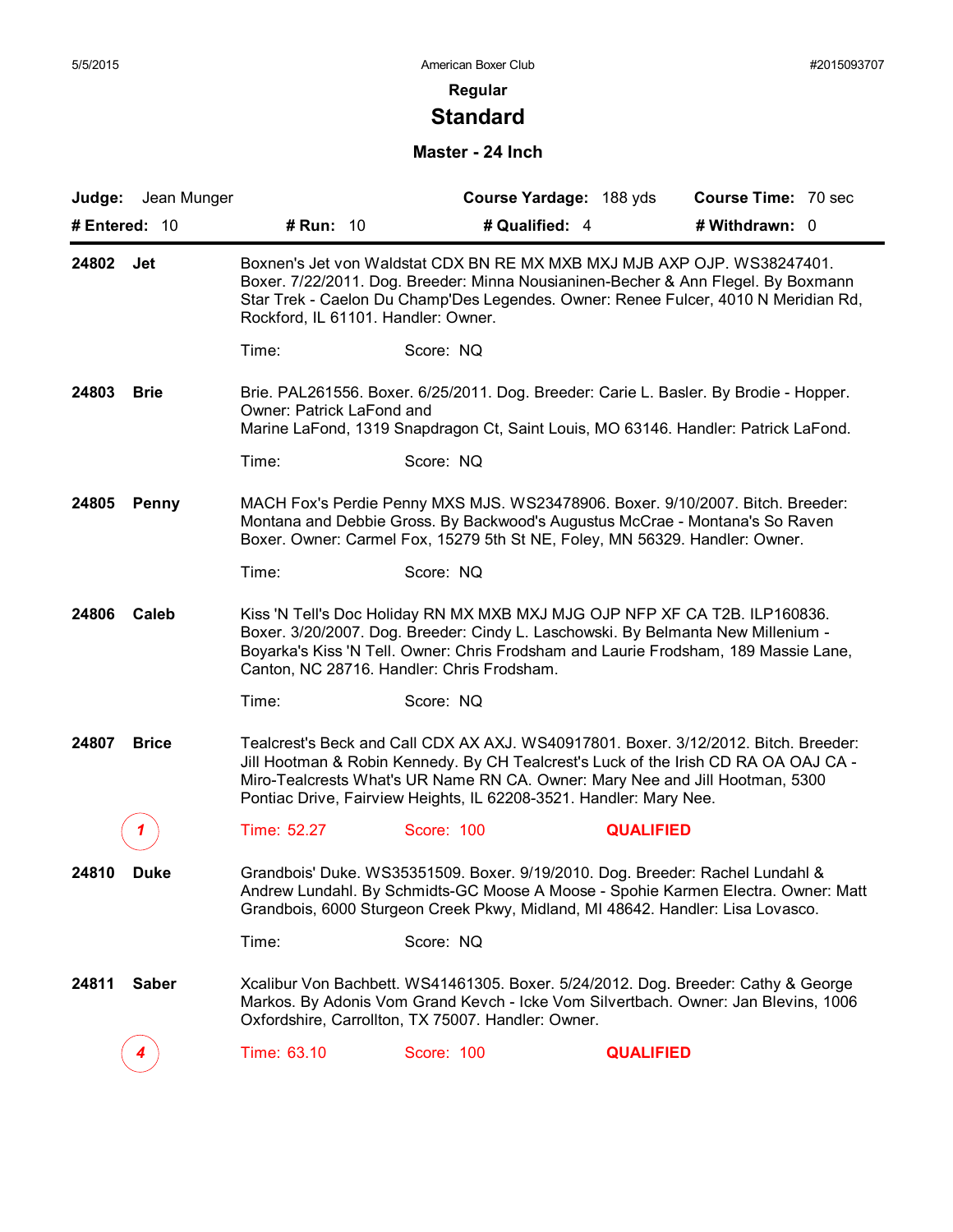|                      |                                                                                                                                                                                                                                                                                                                                    |                                       |                                                                                                                                                                                                                                                                      | #2015093707 |
|----------------------|------------------------------------------------------------------------------------------------------------------------------------------------------------------------------------------------------------------------------------------------------------------------------------------------------------------------------------|---------------------------------------|----------------------------------------------------------------------------------------------------------------------------------------------------------------------------------------------------------------------------------------------------------------------|-------------|
|                      |                                                                                                                                                                                                                                                                                                                                    | Regular                               |                                                                                                                                                                                                                                                                      |             |
|                      |                                                                                                                                                                                                                                                                                                                                    | <b>Standard</b>                       |                                                                                                                                                                                                                                                                      |             |
| <b>Zeus</b><br>24812 | CH MACH Schmidt's GC Catch A Falling Star at LeMac CD OF. WS25892105. Boxer.<br>4/12/2008. Dog. Breeder: Julia Schmidt & Cindy Yaeger. By Twinkle Star v. Eurozone -<br>Schmidt's Mystic Run at Heart Acre. Owner: Leta McCulla and Julia Schmidt, Cindy<br>Yaeger, 110 N Heck Hill Rd, St Paris, OH 43072. Handler: Leta McCulla. |                                       |                                                                                                                                                                                                                                                                      |             |
|                      | Time: 55.99                                                                                                                                                                                                                                                                                                                        | Score: 100                            | <b>QUALIFIED</b>                                                                                                                                                                                                                                                     |             |
| 24813<br>ТJ          |                                                                                                                                                                                                                                                                                                                                    | Ave, Brick, NJ 08724. Handler: Owner. | MACH3 Thomas Junior MXG MJC MXF. WS26147807. Boxer. 5/20/2008. Dog. Breeder:<br>Teresa Welch. By First Chance II - Lil Missy. Owner: Thomas Mulcahey, 1437 Metedeconk                                                                                                |             |
|                      |                                                                                                                                                                                                                                                                                                                                    |                                       |                                                                                                                                                                                                                                                                      |             |
|                      | Time: 52.69                                                                                                                                                                                                                                                                                                                        | Score: 100                            | <b>QUALIFIED</b>                                                                                                                                                                                                                                                     |             |
| 24601<br>Jim         |                                                                                                                                                                                                                                                                                                                                    |                                       | TealCrest's Bucnuts on Fire NAJ. WS32322502. Boxer. 10/27/2009. Dog. Breeder: Jill<br>Hootman & Robin Kennedy. By CH TealCrest's Luck of the Irish - Miro-TealCrest's Whats<br>Ur Name. Owner: Sandra Kistler, 214 Ranchview Dr, Vandalia, OH 45377. Handler: Owner. |             |

1st\_24807 2nd\_24813 3rd\_24812 4th\_24811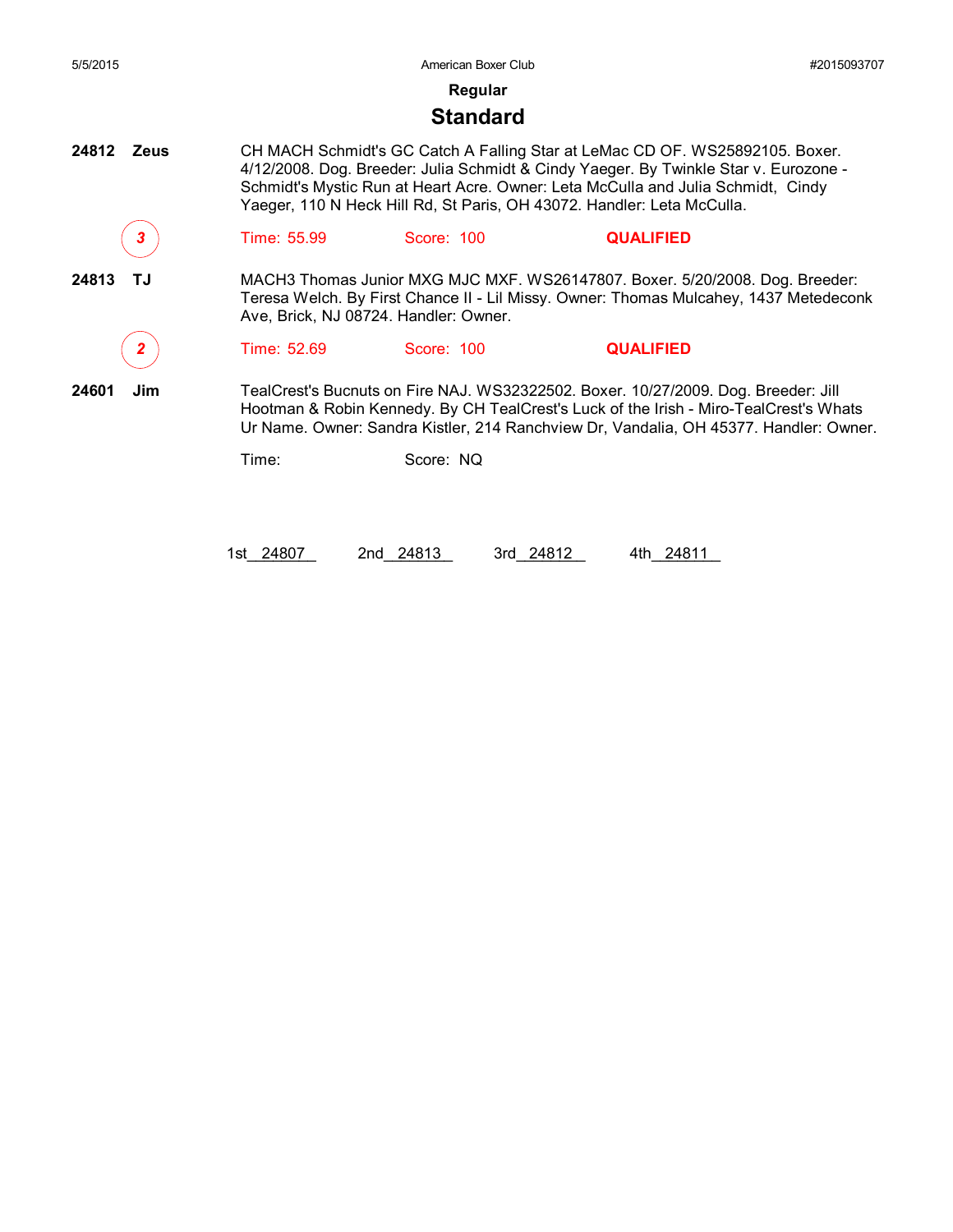| 5/5/2015              |             | American Boxer Club                                                                                                                                                                                                                                        |                         |                            | #2015093707 |  |  |
|-----------------------|-------------|------------------------------------------------------------------------------------------------------------------------------------------------------------------------------------------------------------------------------------------------------------|-------------------------|----------------------------|-------------|--|--|
|                       |             | <b>Preferred</b>                                                                                                                                                                                                                                           |                         |                            |             |  |  |
|                       |             | <b>Standard</b>                                                                                                                                                                                                                                            |                         |                            |             |  |  |
|                       |             | Novice - 16 Inch                                                                                                                                                                                                                                           |                         |                            |             |  |  |
| Judge:<br>Jean Munger |             |                                                                                                                                                                                                                                                            | Course Yardage: 137 yds | <b>Course Time: 71 sec</b> |             |  |  |
| # Entered: $1$        | # Run: 1    | # Qualified: 1                                                                                                                                                                                                                                             |                         | # Withdrawn: 0             |             |  |  |
| 16201<br>Vita         |             | Cyntech's Viva La Vita Integra. WS36974901. Boxer. 6/9/2009. Bitch. Breeder: Cindy<br>Thomas. By CH Summer's Black Jack of Shadigree - Country Times Black Pearl. Owner:<br>Joanne M. Klauer, 35 Rockcliff Landing NW, Calgary, AB T3G525. Handler: Owner. |                         |                            |             |  |  |
|                       |             |                                                                                                                                                                                                                                                            | <b>QUALIFIED</b>        |                            |             |  |  |
|                       | Time: 50.59 | Score: 95                                                                                                                                                                                                                                                  |                         |                            |             |  |  |
|                       |             |                                                                                                                                                                                                                                                            |                         |                            |             |  |  |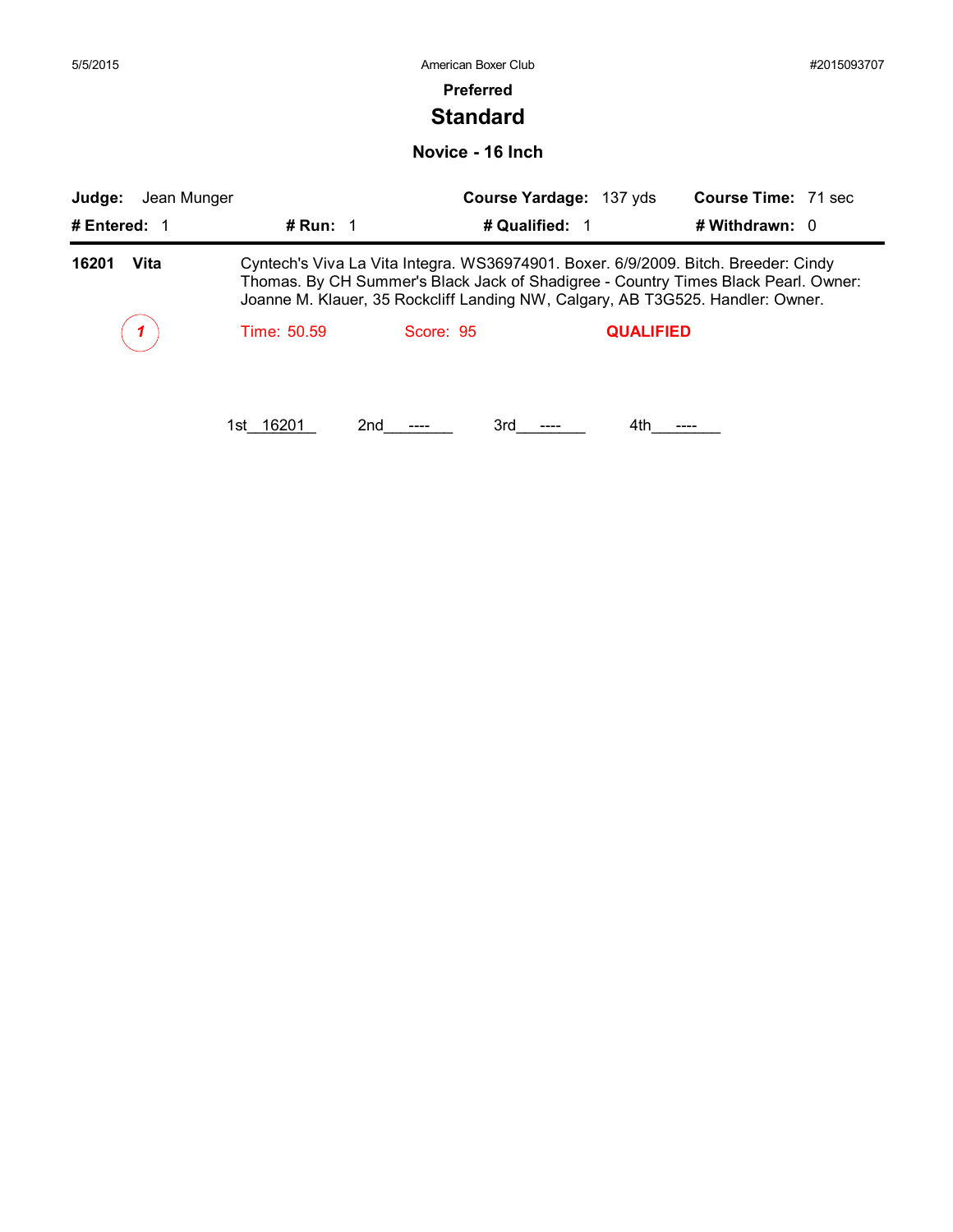### **Standard**

#### **Novice - 20 Inch**

| Judge: Jean Munger      |                                    |                                                           | Course Yardage: 137 yds | <b>Course Time: 72 sec</b>                                                                                                                                                                                                                                         |
|-------------------------|------------------------------------|-----------------------------------------------------------|-------------------------|--------------------------------------------------------------------------------------------------------------------------------------------------------------------------------------------------------------------------------------------------------------------|
| # Entered: 5            | # Run: 4                           |                                                           | # Qualified: 1          | # Withdrawn: 0                                                                                                                                                                                                                                                     |
| 20209<br><b>Stone</b>   |                                    | Rockcliff Landing NW, Calgary, AB T3G525. Handler: Owner. |                         | Sunchase's Touchstone Decision. WS35563703. Boxer. 10/14/2010. Dog. Breeder: Tracy<br>Hendrickson, Rhoda Gosselin-Brouillette. By CH Breezewoods Lord of Wystmont CDX<br>RE - Sunchase's Little Black Dress CDX OM1 RA OA AXJ. Owner: Joanne M. Klauer, 35         |
|                         | Time: 42.51                        | Score: 100                                                | <b>QUALIFIED</b>        |                                                                                                                                                                                                                                                                    |
| Grover<br>20212         | Handler: Owner.                    |                                                           |                         | Benchmark's Black Magic CD RAE AX AXJ CA. WS13163302. Boxer. 5/9/2005. Dog.<br>Breeder: Ellen Ellerman & Brenda Staley. By CH Kamiko-N-Kini's WoodView Lariat -<br>Benchmark's Aurora Star. Owner: Brenda Staley, 355 N Chestnut St, Monrovia, IL 46157.           |
|                         | Time:                              | Score: NQ                                                 |                         |                                                                                                                                                                                                                                                                    |
| 20213<br><b>Justice</b> | Handler: Owner.                    |                                                           |                         | Ellisa's And Justice For All. WS40107504. Boxer. 3/1/2012. Dog. Breeder: Lisa Lovasco,<br>Gladys Kanwischer & Karen Mott. By GCH Can-Cia's You Ain't Seen Nothin' Yet - West<br>Shore's Cobbie Cuddler. Owner: Celeste Bell, 2236 Seymour, Swartz Creek, MI 48473. |
|                         | Time:                              | Score: ABS                                                |                         |                                                                                                                                                                                                                                                                    |
| 20214<br>Oscar          | Antioch, IL 60002. Handler: Owner. |                                                           |                         | Caballero Vargas El Brujo. WS44460211. Boxer. 7/8/2013. Dog. Breeder: Walter Vargas &<br>Natalie Chaykina. By Sherlock - Miss Hudson. Owner: Nancy Button, 531 Longview Drive,                                                                                     |
|                         | Time:                              | Score: NQ                                                 |                         |                                                                                                                                                                                                                                                                    |
| 20215<br><b>Carmel</b>  |                                    | Box 350, Greenwood, MO 64034. Handler: Janet Ewing.       |                         | CH Galaroc N Ewing's Show Biz. WS37253804. Boxer. 4/5/2011. Bitch. Breeder: Michelle<br>Roca, Donna Galante, Lori McClain. By CH Ewing's Maverick of Maxl - GCH DLG<br>Rainbow's End. Owner: Janet Ewing and Mark Ewing, Michelle Roca, Donna Galante, PO          |
|                         | Time:                              | Score: NQ                                                 |                         |                                                                                                                                                                                                                                                                    |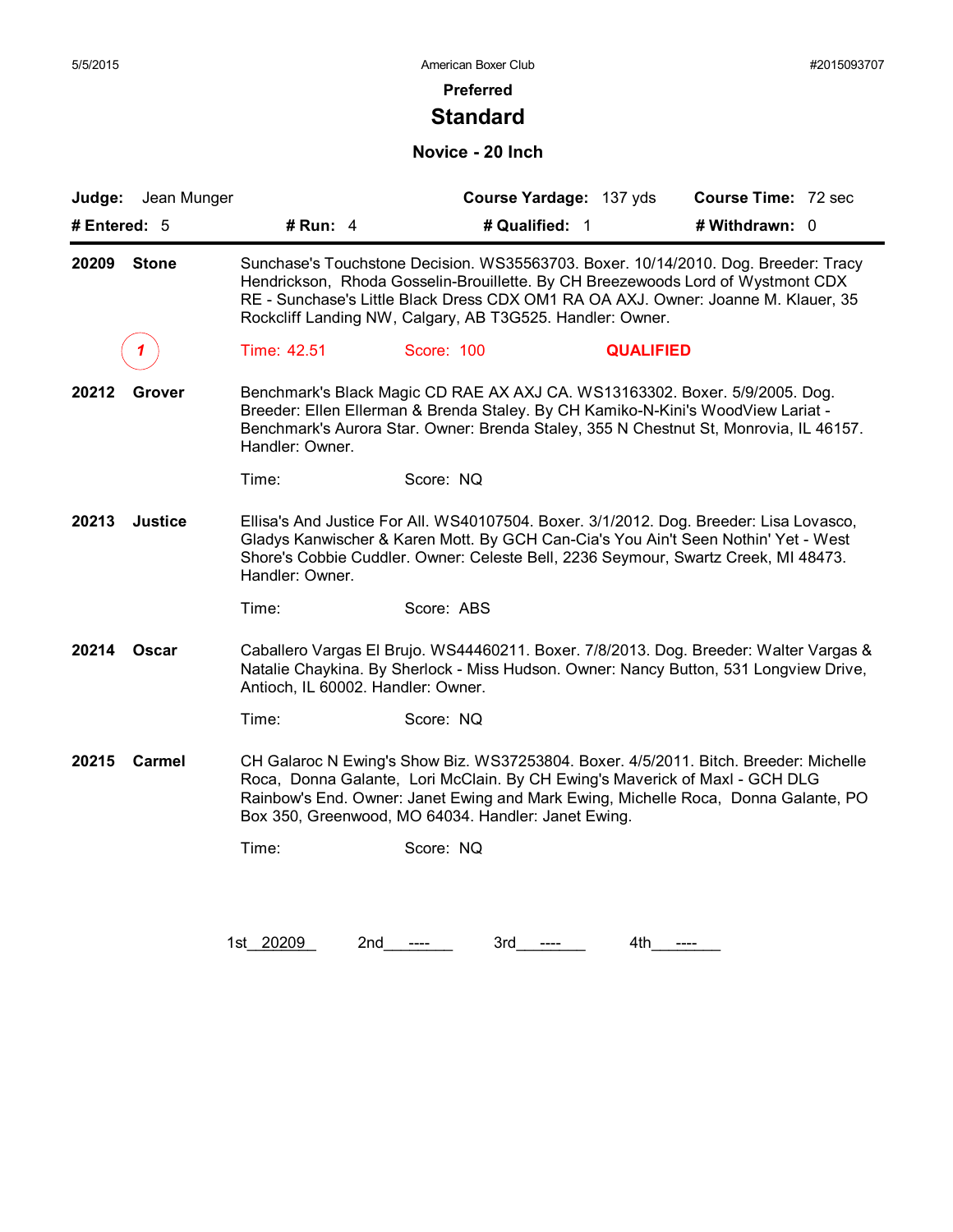| 5/5/2015     |             |                   |           | American Boxer Club                                                                                                                                                                                                                                                                                                                             |                            | #2015093707 |
|--------------|-------------|-------------------|-----------|-------------------------------------------------------------------------------------------------------------------------------------------------------------------------------------------------------------------------------------------------------------------------------------------------------------------------------------------------|----------------------------|-------------|
|              |             |                   |           | <b>Preferred</b>                                                                                                                                                                                                                                                                                                                                |                            |             |
|              |             |                   |           | <b>Standard</b>                                                                                                                                                                                                                                                                                                                                 |                            |             |
|              |             |                   |           | Open - 16 Inch                                                                                                                                                                                                                                                                                                                                  |                            |             |
| Judge:       | Jean Munger |                   |           | Course Yardage: 165 yds                                                                                                                                                                                                                                                                                                                         | <b>Course Time: 72 sec</b> |             |
| # Entered: 1 |             | # Run: $\sqrt{1}$ |           | # Qualified: 0                                                                                                                                                                                                                                                                                                                                  | # Withdrawn: $0$           |             |
| 16404        | Celia       |                   |           | Cedarlin's Graceful Beginnings NAP NJP. WS30892103. Boxer. 6/15/2009. Bitch. Breeder:<br>Rebecca Gilchrist and Korinne Vanderpool. By CH Naja's Enterprise of Summer - CH<br>Regal.s Full of TenDer Grace CD RE NFP AJP. Owner: Rebecca Gilchrist and Eric<br>Gilchrist, 210 Hackberry St, North Liberty, IA 52317. Handler: Rebecca Gilchrist. |                            |             |
|              |             |                   |           |                                                                                                                                                                                                                                                                                                                                                 |                            |             |
|              |             | Time:             | Score: NQ |                                                                                                                                                                                                                                                                                                                                                 |                            |             |
|              |             | 1st               | 2nd       | 3rd<br>4th                                                                                                                                                                                                                                                                                                                                      |                            |             |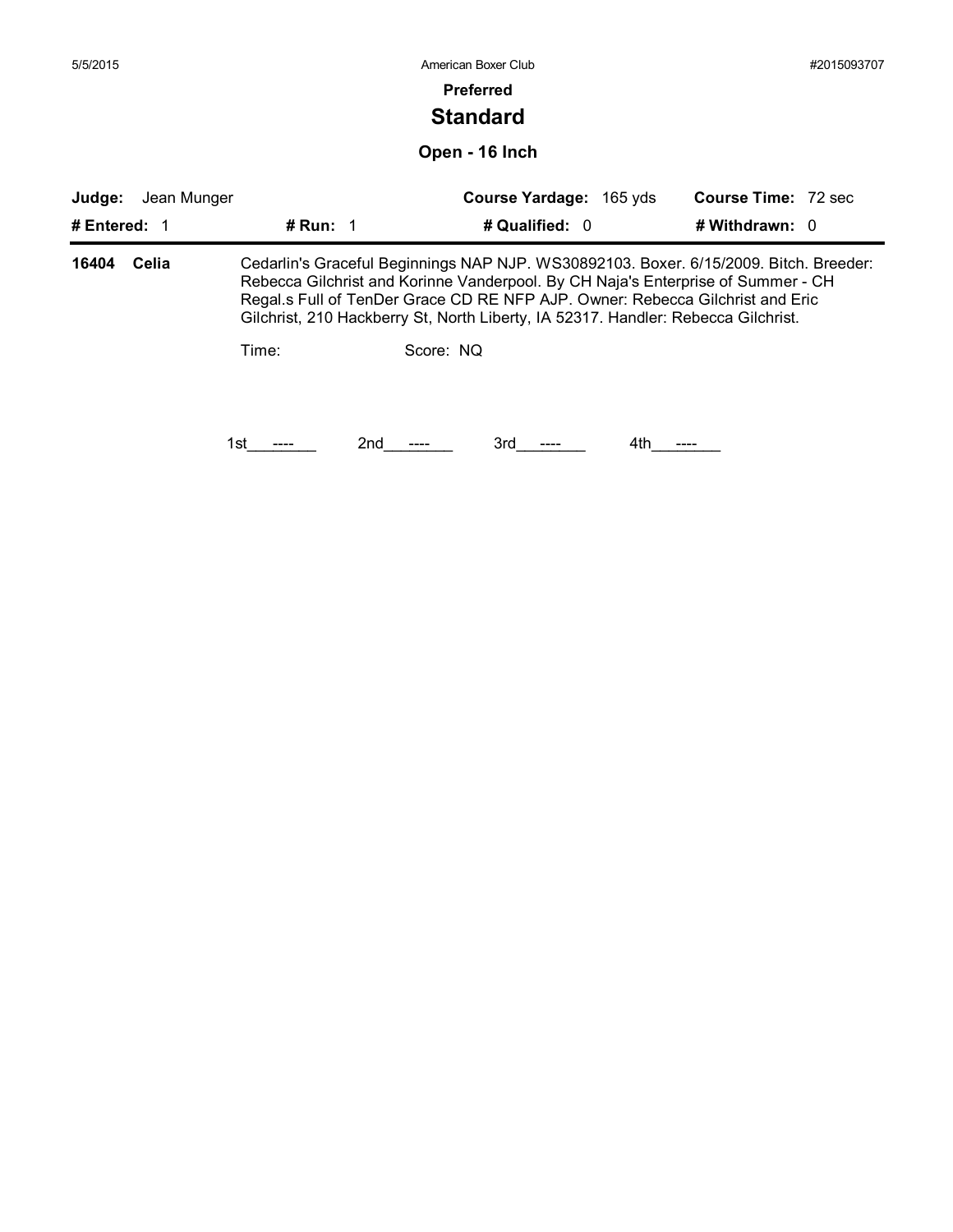#### **Preferred**

### **Standard**

**Open - 20 Inch**

| Judge:         | Jean Munger   |                                                                                                                                                                                                                                                                                                                                    | Course Yardage: 165 yds                                                                                                                                                                                                                                     | <b>Course Time: 75 sec</b> |  |
|----------------|---------------|------------------------------------------------------------------------------------------------------------------------------------------------------------------------------------------------------------------------------------------------------------------------------------------------------------------------------------|-------------------------------------------------------------------------------------------------------------------------------------------------------------------------------------------------------------------------------------------------------------|----------------------------|--|
| # Entered: $2$ |               | # Run: $\sqrt{1}$                                                                                                                                                                                                                                                                                                                  | # Qualified: 0                                                                                                                                                                                                                                              | # Withdrawn: $0$           |  |
| 20408          | Deni          | Corfu, NY 14036. Handler: Donna Schafer.                                                                                                                                                                                                                                                                                           | GCH DC's Something To Talk About at CinnRhee CGC. WS31176203. Boxer. 8/5/2009.<br>Dog. Breeder: Donna & Carl Schafer. By CH Heart Acres Sting Ray of CinnRhee - CH DC's<br>Precious Gem of Shadigee. Owner: Donna Schafer and Jennifer Say, 1137 Sliker Rd, |                            |  |
|                |               | Time:                                                                                                                                                                                                                                                                                                                              | Score: NQ                                                                                                                                                                                                                                                   |                            |  |
| 20410          | <b>Kruzer</b> | CH ChooChoo's Call My Bluff CD BN RE NAP NJP CAX CGC. WS22956303. Boxer.<br>7/14/2007. Dog. Breeder: Susan B. Barker & Deborah B. Martin. By CH Summer's<br>Blackjack of Shadigree - ChooC=choo's Plain as Night. Owner: Nancy E. Miller and Michael<br>E. Miller, 1402 Prater Rd, Chatanooga, TN 37412. Handler: Nancy E. Miller. |                                                                                                                                                                                                                                                             |                            |  |
|                |               | Time:                                                                                                                                                                                                                                                                                                                              | Score: ABS                                                                                                                                                                                                                                                  |                            |  |
|                |               |                                                                                                                                                                                                                                                                                                                                    |                                                                                                                                                                                                                                                             |                            |  |
|                |               |                                                                                                                                                                                                                                                                                                                                    |                                                                                                                                                                                                                                                             |                            |  |
|                |               | 2nd<br>1st                                                                                                                                                                                                                                                                                                                         | 3rd<br>4th                                                                                                                                                                                                                                                  |                            |  |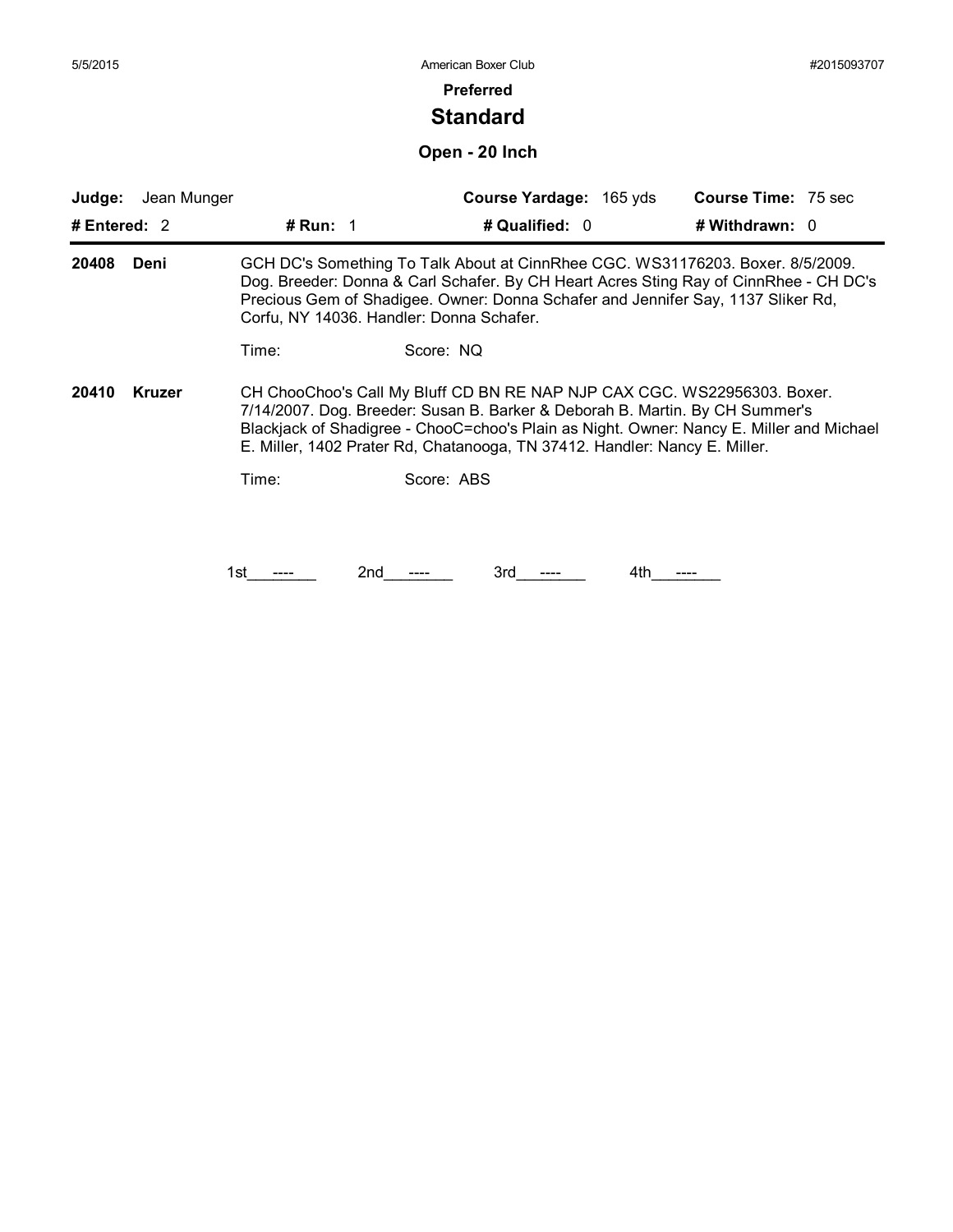| 5/5/2015               |                                                                                                                                                                                                                                                               | American Boxer Club     |                            |  |  |  |
|------------------------|---------------------------------------------------------------------------------------------------------------------------------------------------------------------------------------------------------------------------------------------------------------|-------------------------|----------------------------|--|--|--|
|                        |                                                                                                                                                                                                                                                               | <b>Preferred</b>        |                            |  |  |  |
|                        |                                                                                                                                                                                                                                                               | <b>Standard</b>         |                            |  |  |  |
|                        | Excellent - 20 Inch                                                                                                                                                                                                                                           |                         |                            |  |  |  |
| Judge:<br>Jean Munger  |                                                                                                                                                                                                                                                               | Course Yardage: 188 yds | <b>Course Time: 75 sec</b> |  |  |  |
| # Entered: $1$         | # Run: $1$                                                                                                                                                                                                                                                    | # Qualified: 0          | # Withdrawn: 0             |  |  |  |
| 20605<br><b>Sydney</b> | Miss Sydney Pearl Hall CD BN GN RAE OA AXJ NF. WS13121402. Boxer. 2/26/2005.<br>Bitch. Breeder: Jason Kidwell. By Sir Syruss the Virus - Miss Sable Baby. Owner: Debora<br>Hall and Randall Hall, 1414 Girard Dr, Louisville, KY 40222. Handler: Debbie Hall. |                         |                            |  |  |  |
|                        | Time:                                                                                                                                                                                                                                                         | Score: NQ               |                            |  |  |  |

1st\_\_\_\_\_\_\_\_ 2nd\_\_\_\_\_\_ 3rd\_\_\_\_\_\_ 4th\_\_\_\_\_\_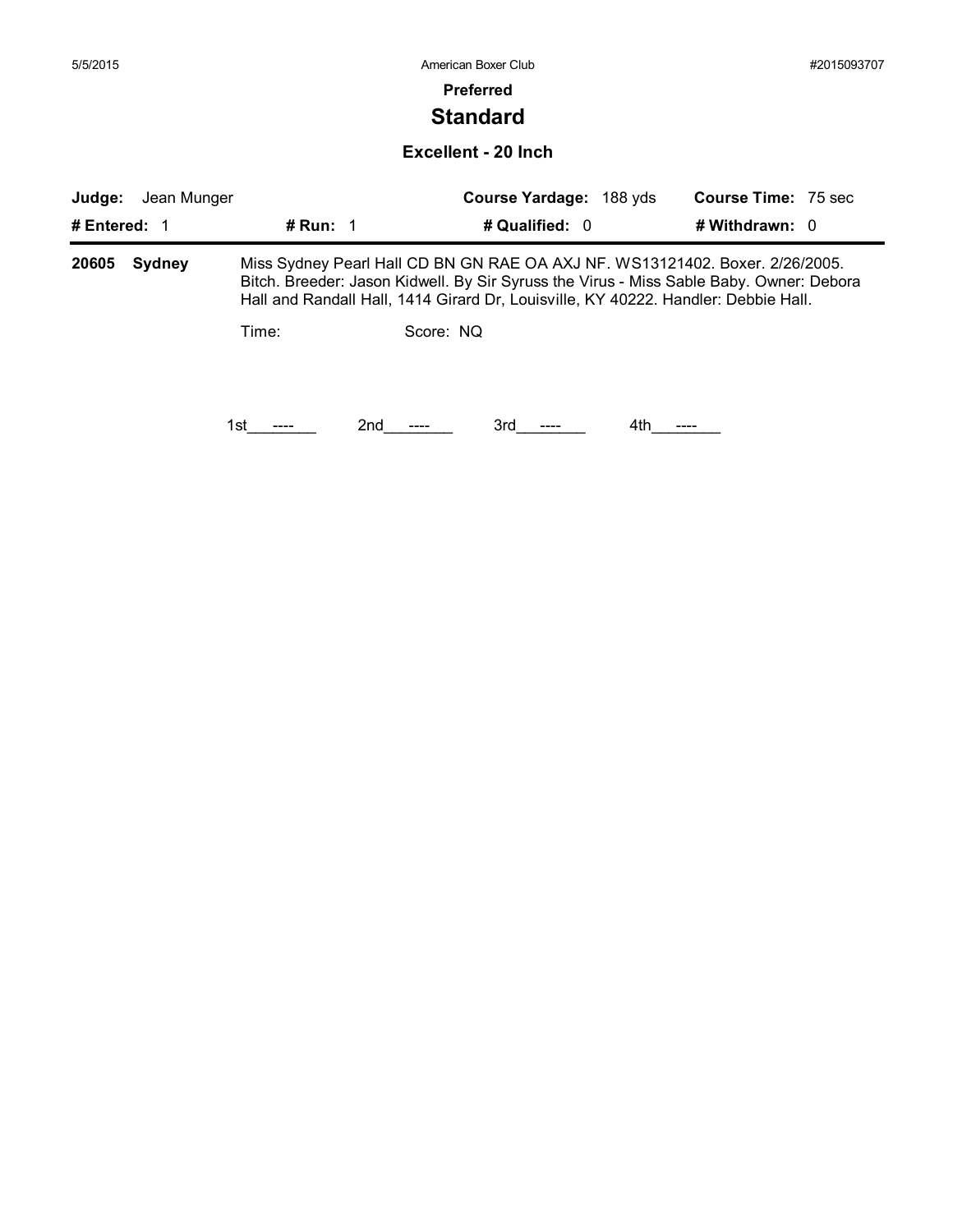#### **Preferred**

### **Standard**

**Master - 16 Inch**

| Judge:         | Jean Munger   |                        |                                                                                                                                                                                                                                                           | Course Yardage: 188 yds | <b>Course Time: 71 sec</b> |  |
|----------------|---------------|------------------------|-----------------------------------------------------------------------------------------------------------------------------------------------------------------------------------------------------------------------------------------------------------|-------------------------|----------------------------|--|
| # Entered: $2$ |               | # Run: $2$             | # Qualified: 1                                                                                                                                                                                                                                            |                         | # Withdrawn: $0$           |  |
| 16808          | <b>Daphne</b> | Handler: Owner.        | Daphne Mae Lundahl. WS26162404. Boxer. 5/12/2008. Bitch. Breeder: Jeni Alexander. By<br>Ares Ross - Daisy Alexander. Owner: Lisa Lundahl, 2582 N. Swede Rd, Midland, MI 48642.                                                                            |                         |                            |  |
|                |               | Time:                  | Score: NQ                                                                                                                                                                                                                                                 |                         |                            |  |
| 16809          | Maddie        | 49120. Handler: Owner. | Carlyn Oaks Midnight Charm CDX BN RE MXB MXJ NAP NJP. WS28415702. Boxer.<br>10/1/2008. Bitch. Breeder: Carol L. Herman. By CH Heart Acres Stingray of Cinnrhee - CH<br>Heart Acres Charisma of Cinnrhee. Owner: Ellen M. Gruber, 227 Morris Dr, Niles, MI |                         |                            |  |
|                |               | Time: 63.05            | Score: 100                                                                                                                                                                                                                                                | <b>QUALIFIED</b>        |                            |  |

1st\_16809 2nd\_\_\_\_\_\_ 3rd\_\_\_\_\_\_ 4th\_\_\_\_\_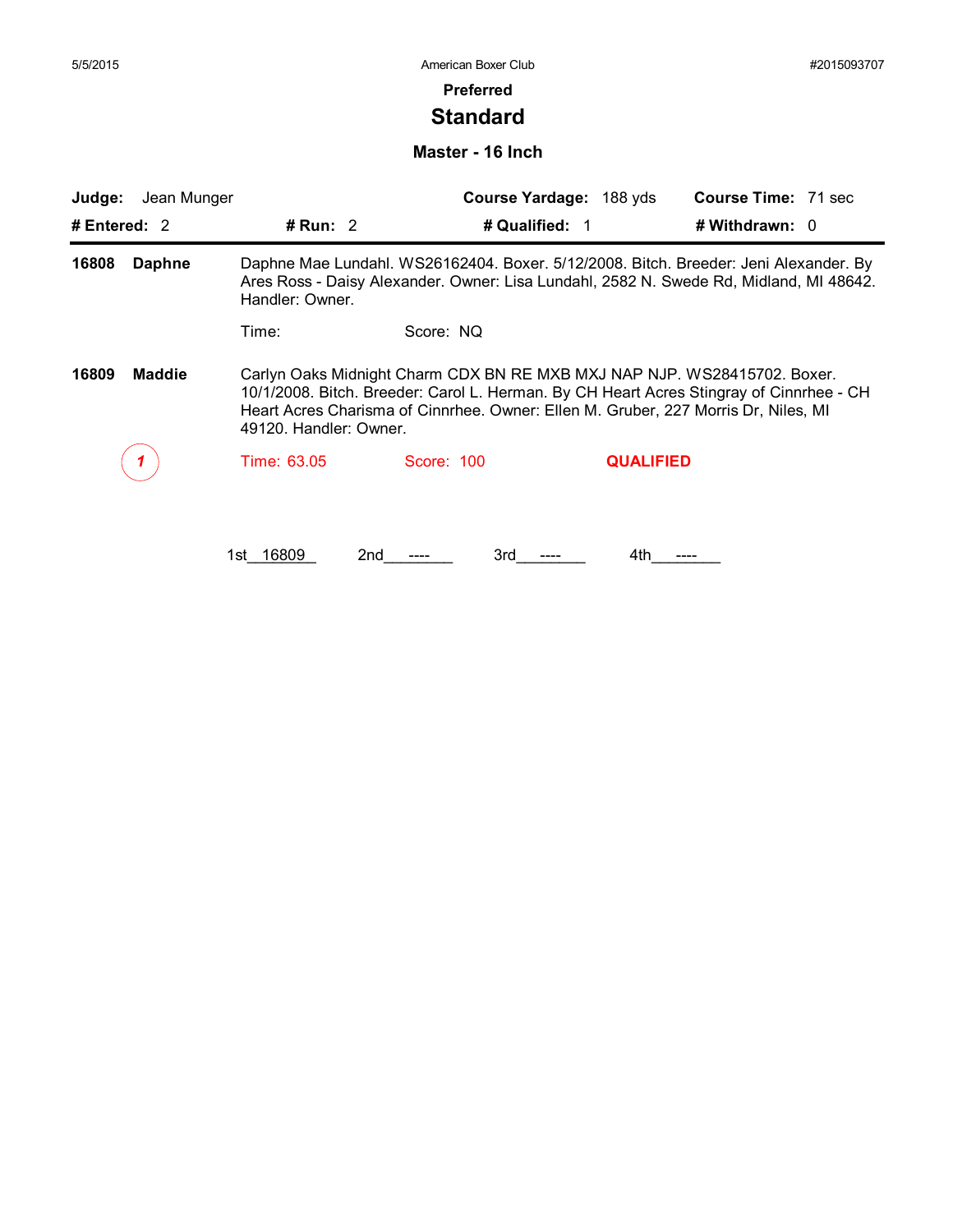### **Standard**

#### **Master - 20 Inch**

|              | Judge: Jean Munger |                                    | Course Yardage: 188 yds                                                                                                                                                                                                                                                                                                                  | <b>Course Time: 75 sec</b> |  |
|--------------|--------------------|------------------------------------|------------------------------------------------------------------------------------------------------------------------------------------------------------------------------------------------------------------------------------------------------------------------------------------------------------------------------------------|----------------------------|--|
| # Entered: 7 |                    | # $Run: 6$                         | # Qualified: 2                                                                                                                                                                                                                                                                                                                           | # Withdrawn: 0             |  |
| 20822        | <b>Rocky</b>       | Moline, IL 61244. Handler: Owner.  | Gottwalt's Rock Star AX AJP. WS32130202. Boxer. 11/7/2009. Dog. Breeder: Tina & Jeff<br>Chapai. By Chapai's Chicago Bear - Adeline II. Owner: Lisa Gottwalt, 1503 17th St, East                                                                                                                                                          |                            |  |
|              |                    | Time:                              | Score: NQ                                                                                                                                                                                                                                                                                                                                |                            |  |
| 20824        | <b>Susie</b>       | OK 73131. Handler: Theresa Garton. | Winmere Black Eyed Susan RN OA OAJ AXP AJP XFP CGC. WS03645202. Boxer.<br>3/23/2003. Bitch. Breeder: Owners. By CH School's Fireworks Powerplay - Winmere Tess<br>D'Urbervilles RN. Owner: Theresa Garton and Lynn Garton, P.O. 13068, Oklahoma City,                                                                                    |                            |  |
|              |                    | Time:                              | Score: NQ                                                                                                                                                                                                                                                                                                                                |                            |  |
| 20826        | <b>Stryker</b>     |                                    | CH Winmere Only Time Will Tell OAP OJP CAX CGC. WS29627004. Boxer. 3/8/2009.<br>Dog. Breeder: Theresa Garton & Lynn Garton. By CH Strawberry N REO Gold Country -<br>CH Winmere Indian Paintbrush RE OA AXJ AXP AJP OFP. Owner: Margaret Magoffin and<br>Theresa Garton, 15 Hillrise Dr, Penfield, NY 14526. Handler: Margaret Magoffin. |                            |  |
|              |                    | Time:                              | Score: NQ                                                                                                                                                                                                                                                                                                                                |                            |  |
| 20827        | Killian            | Rezmer.                            | Daddy's Girl Killian CDX BN RAE MX MXJ OF. WS14408301. Boxer. 8/6/2005. Bitch.<br>Breeder: Sandee Leschewski. By Rion's Xanadu - Shadoe faxs Crimson Silhouette. Owner:<br>Erin Rezmer and Tom Rezmer, 419 S Highland Ave, Lombard, IL 60148. Handler: Tom                                                                               |                            |  |
|              |                    | Time: 52.92                        | Score: 100                                                                                                                                                                                                                                                                                                                               | <b>QUALIFIED</b>           |  |
| 20828        | <b>Brady</b>       |                                    | GCH Can-Cia's You Ain't Seen Nothin' Yet AX AXJ NAP OJP NFP PAX MJP3 MJPB<br>MXPB. WS28498804. Boxer. 11/15/2008. Dog. Breeder: Sarah South & Sherry<br>Canciamille. By CH Can-cia's Hard Act to Follow - CH Backwood's Tayler Made Illusion.<br>Owner: Lisa Lovasco, 1071 S Mackinaw Rd, Kawkawlin, MI 48631. Handler: Owner.           |                            |  |
|              |                    | Time: 66.42                        | Score: 100                                                                                                                                                                                                                                                                                                                               | <b>QUALIFIED</b>           |  |
| 20830        | <b>Trigger</b>     |                                    | CH Lemko's Shootin' Star at Rocket CD RA MX MXJ XF. WS12345678. Boxer. 2/20/2008.<br>Dog. Breeder: Jessica Kozel. By Twinkle Star v. Eurozone - CH Lemko's Rising Sun.<br>Owner: Kerry Rodgers, 4101 CR 239, Georgetown, TX 78633. Handler: Owner.                                                                                       |                            |  |
|              |                    | Time:                              | Score: NQ                                                                                                                                                                                                                                                                                                                                |                            |  |
| 20831        | <b>Jack Daniel</b> | Handler: Nina A.B. Daniel.         | Pheasant Hollow's Jack Daniel CD RN MXJ MJP OFP. WS38474908. Boxer. 7/20/2011.<br>Dog. Breeder: Kerry Jones, Robert Detoro, Allison Jones, Patricia Detoro. By CH<br>Pheasant Hollow's ASUREBET - CH Pheasant Hollow's Hot Dam Here I Am. Owner: Nina<br>A.B. Daniel and Truman W. Daniel, 1556 Robert Young Rd, Starksboro, VT 05487.   |                            |  |
|              |                    | Time:                              | Score: ABS                                                                                                                                                                                                                                                                                                                               |                            |  |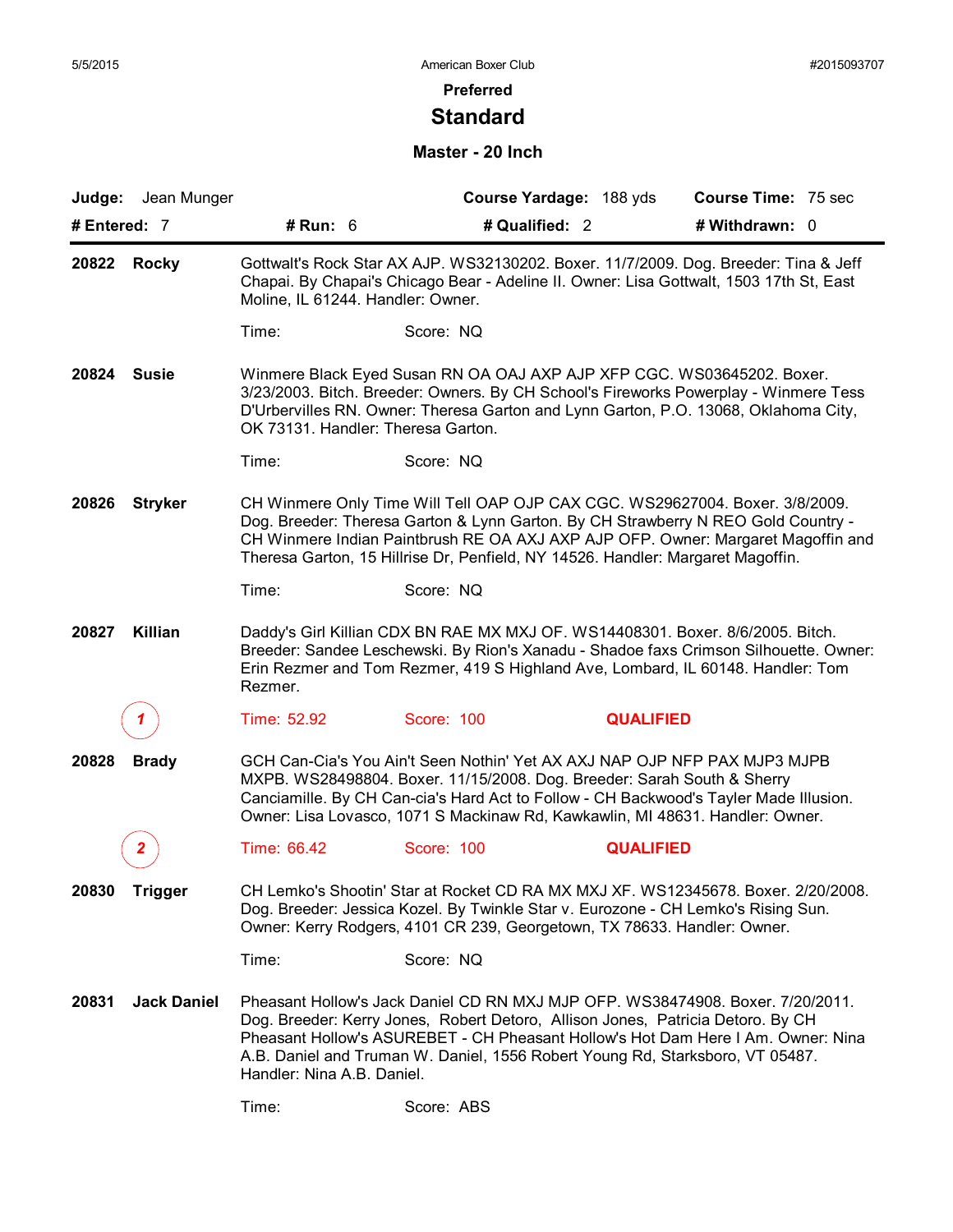## **Standard**

1st\_20827 2nd\_20828 3rd\_\_\_\_\_ 4th\_\_\_\_\_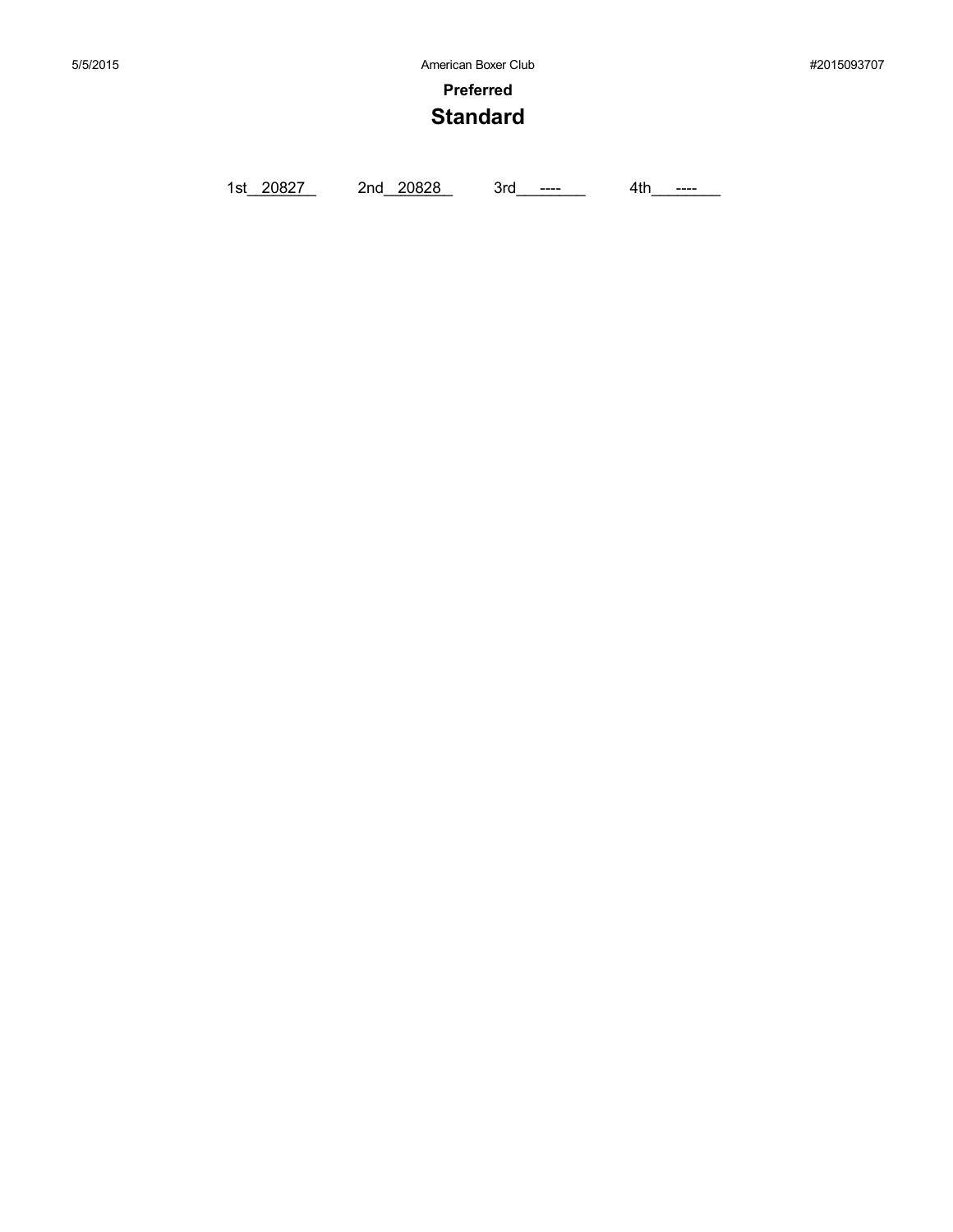**Regular**

**JWW**

**Novice A - 20 Inch**

| Judge:<br>Jean Munger  |                        |                                                                                                                                                                                                                                                                                                                 | Course Yardage: 104 yds | <b>Course Time: 35 sec</b> |  |
|------------------------|------------------------|-----------------------------------------------------------------------------------------------------------------------------------------------------------------------------------------------------------------------------------------------------------------------------------------------------------------|-------------------------|----------------------------|--|
| # Entered: $2$         | # Run: $2$             | # Qualified: 1                                                                                                                                                                                                                                                                                                  |                         | # Withdrawn: $0$           |  |
| <b>Shiloh</b><br>20002 |                        | CH Galaroc N Ewing's Show Off. WS37253803. Boxer. 4/5/2011. Bitch. Breeder: Michelle<br>Roca, Donna Galante, Lori McClain. By CH Ewing's Maverick of Maxl - GCH DLG<br>Rainbow's End. Owner: Janet Ewing and Mark Ewing, Michelle Roca, Donna Galante, PO<br>Box 350, Greenwood, MO 64034. Handler: Mark Ewing. |                         |                            |  |
|                        | Time: 47.35            | Score: 88                                                                                                                                                                                                                                                                                                       | <b>QUALIFIED</b>        |                            |  |
| 20003<br>Delta         | 04062. Handler: Owner. | Tealcrest's Down and Dirty CGC. WS40917804. Boxer. 3/12/2012. Bitch. Breeder: Jill<br>Hootman. By CH Tealcrest's Luck of the Irish CD RA OA OAJ CA - Miro-Teal Crest's Whats<br>UR Name CD RN CA RATI. Owner: Julia Bentley, 70 Highland Cliff Rd, Windham, ME                                                  |                         |                            |  |
|                        | Time:                  | Score: NQ                                                                                                                                                                                                                                                                                                       |                         |                            |  |
|                        |                        |                                                                                                                                                                                                                                                                                                                 |                         |                            |  |
|                        | 1st 20002<br>2nd       | 3rd                                                                                                                                                                                                                                                                                                             | 4th                     |                            |  |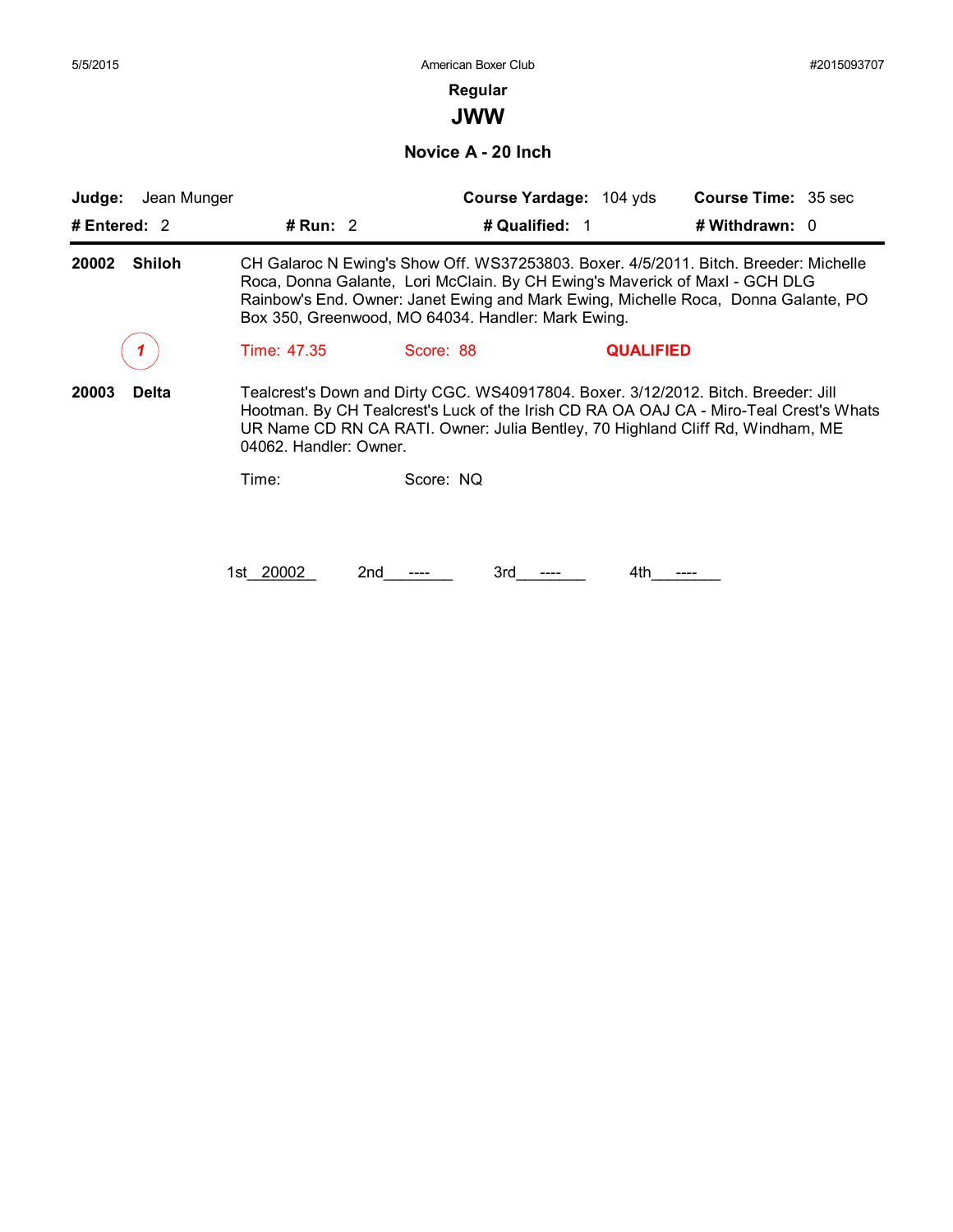**JWW**

**Novice A - 24 Inch**

| Judge:       | Jean Munger |            |                                        | Course Yardage: 104 yds | <b>Course Time: 37 sec</b>                                                                                                                                         |  |
|--------------|-------------|------------|----------------------------------------|-------------------------|--------------------------------------------------------------------------------------------------------------------------------------------------------------------|--|
| # Entered: 1 |             | # Run: $1$ |                                        | # Qualified: 0          | # Withdrawn: $0$                                                                                                                                                   |  |
| 20001        | Bella       |            | Chicago, IL 60185. Handler: Pat Senne. |                         | Bellasera. WS31611703. Boxer. 8/22/2009. Bitch. Breeder: Jesus Adrubal. By Mugsy<br>Vasquez - Osa Adrubal. Owner: Pat Senne and John Senne, 1N515 Center Ave, West |  |
|              |             | Time:      | Score: NQ                              |                         |                                                                                                                                                                    |  |
|              |             | 1st.       | 2nd                                    | 3rd                     | 4th.                                                                                                                                                               |  |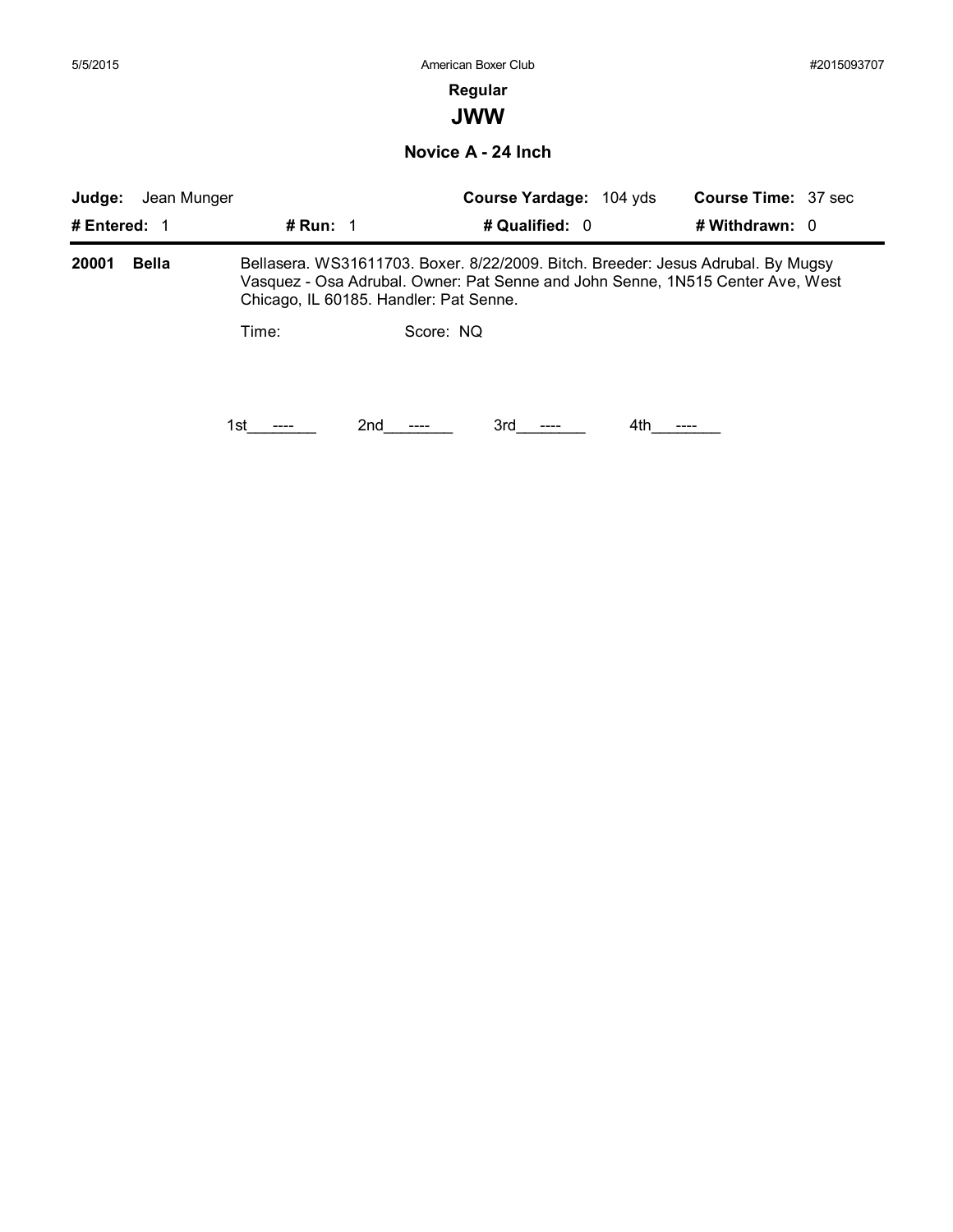**JWW**

**Novice B - 20 Inch**

| Judge: Jean Munger    |                                            | Course Yardage: 104 yds                                                                                                                                                                                                                                                                                                                                          | Course Time: 35 sec |
|-----------------------|--------------------------------------------|------------------------------------------------------------------------------------------------------------------------------------------------------------------------------------------------------------------------------------------------------------------------------------------------------------------------------------------------------------------|---------------------|
| # Entered: 7          | # Run: $6$                                 | # Qualified: 1                                                                                                                                                                                                                                                                                                                                                   | # Withdrawn: 0      |
| 20201<br>Josie        | Oklahoma City, OK 73131. Handler: Owner.   | Winmere Red Cracker. WS38429902. Boxer. 7/10/2011. Bitch. Breeder: Owner. By CH<br>Belco's Kiss My Grizz - Winmere St Clare RN. Owner: Theresa Garton, P.O. 13068,                                                                                                                                                                                               |                     |
|                       | Time:                                      | Score: NQ                                                                                                                                                                                                                                                                                                                                                        |                     |
| 20202<br><b>Pixie</b> |                                            | CH Happy Tail's Faith, Trust & Pixie Dust. WS43505001. Boxer. 2/27/2013. Bitch. Breeder:<br>Amy Bieri, Todd Bieri & Lori McClain. By GCH Barbiloc's Dart Image At Happy Tails CD<br>RA OA NAJ - CH Happy Tail's N Maxl's All That Glitters. Owner: Eugenia Koshiol and Lori<br>McClain, Amy Bieri, 27434 Wildwood Dr, Monee, IL 60449. Handler: Eugenia Koshiol. |                     |
|                       | Time:                                      | Score: NQ                                                                                                                                                                                                                                                                                                                                                        |                     |
| 20203<br><b>Numa</b>  |                                            | Online News of Kellaney. WS46437401. Boxer. 4/24/2013. Bitch. Breeder: Adriana Aulik &<br>Zoltan Nagy. By Boreas di Casa Diocletiano - Eireann Pixie of Kellaney. Owner: Lisa<br>Gottwalt, 1503 17th St, East Moline, IL 61244. Handler: Owner.                                                                                                                  |                     |
|                       | Time: 27.09                                | Score: 95<br><b>QUALIFIED</b>                                                                                                                                                                                                                                                                                                                                    |                     |
| 20204<br>Laila        | Debbie Hall.                               | Hall's Angel of Mine CD BN RN. PAL256182. Boxer. 1/3/2010. Bitch. Breeder: . By -.<br>Owner: Debora Hall and Randall Hall, 1414 Girard Dr, Louisville, KY 40222. Handler:                                                                                                                                                                                        |                     |
|                       | Time:                                      | Score: NQ                                                                                                                                                                                                                                                                                                                                                        |                     |
| 20207<br>Karma        |                                            | Ellisa's What Goes Around Comes Around. WS40107508. Boxer. 3/1/2012. Bitch. Breeder:<br>Lisa Lovasco, Karen Mott, Gladys Kanwischer. By GCH Can-Cia's You Ain't Seen Nothin'<br>Yet AX AXJ PAX MXP3 MJP3 MXPB MJPB NF XFP - West Shore's Cobbie Cuddler.<br>Owner: Lisa Lovasco, 1071 S Mackinaw Rd, Kawkawlin, MI 48631. Handler: Lisa Lundahl.                 |                     |
|                       | Time:                                      | Score: NQ                                                                                                                                                                                                                                                                                                                                                        |                     |
| Car-Ma<br>20401       |                                            | CH Pheasant Hollow's Keys to my Car-Ma. WS38164701. Boxer. 6/2/2011. Bitch. Breeder:<br>Kerry Jones & Allison Jones. By GCH Pheasant Hollow's Kryptonite - CH Phesant Hollow's<br>Party Likearockstar. Owner: Nina A.B. Daniel and Kerry Jones, Allison Jones, 1556 Robert<br>Young Rd, Starksboro, VT 05487. Handler: Nina A.B. Daniel.                         |                     |
|                       | Time:                                      | Score: ABS                                                                                                                                                                                                                                                                                                                                                       |                     |
| 20402<br>Leia         | 239, Georgetown, TX 78633. Handler: Owner. | Rocket N' Focal Point's Written in the Stars NA OF. WS41415505. Boxer. 7/2/2012. Bitch.<br>Breeder: Jennifer Hitt, Carolyn Jowell & Kerry Rodgers. By CH Lemke Shootin' Star at<br>Rocket CD RA MX MXJ XF - Rocket's Walk 'N the Clouds. Owner: Kerry Rodgers, 4101 CR                                                                                           |                     |
|                       | Time:                                      | Score: NQ                                                                                                                                                                                                                                                                                                                                                        |                     |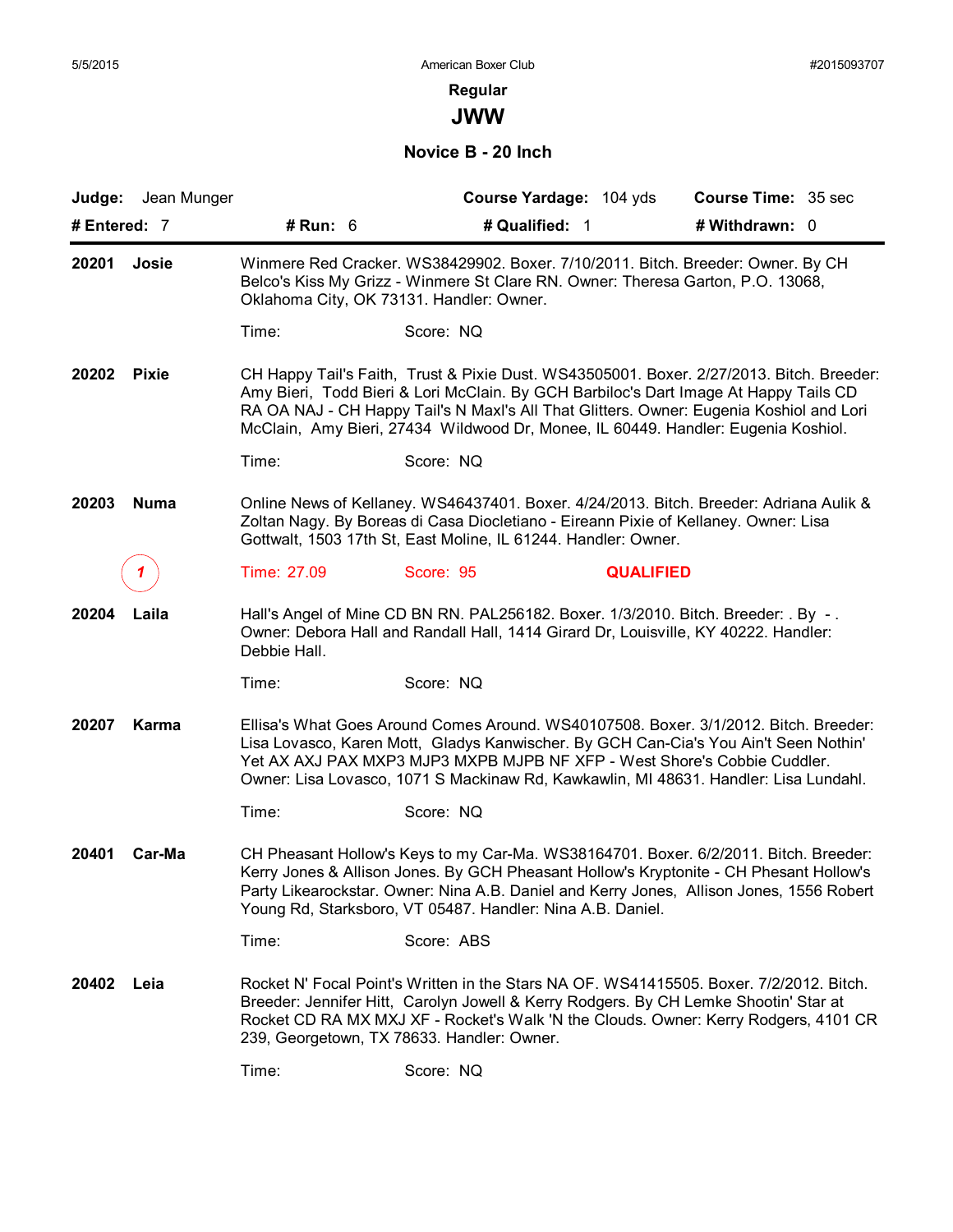|          | Club           |             |
|----------|----------------|-------------|
| 5/5/2015 | American Boxer | #2015093707 |
|          |                |             |
|          |                |             |

**JWW**

1st\_20203 2nd\_\_\_\_\_\_ 3rd\_\_\_\_\_\_ 4th\_\_\_\_\_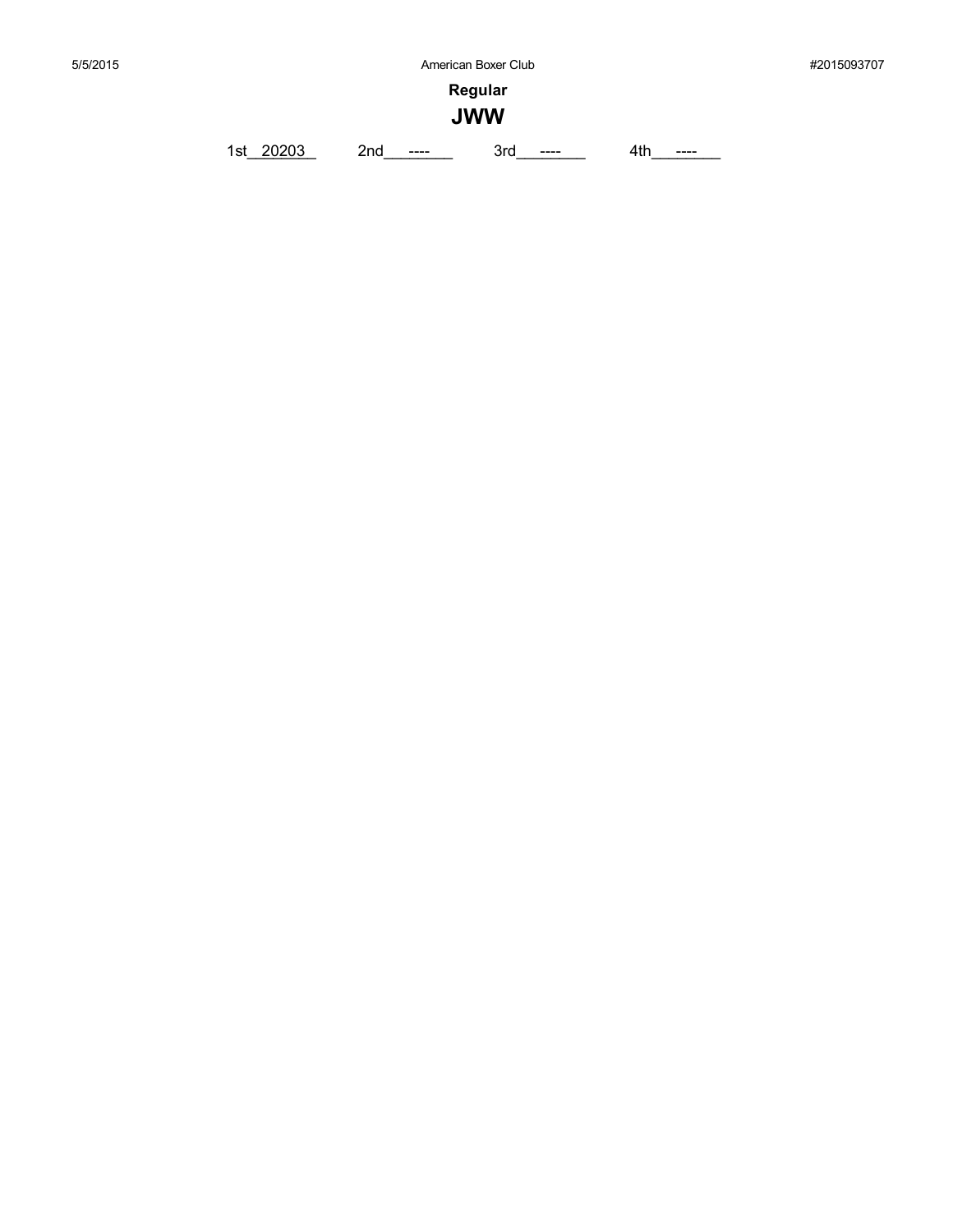**JWW**

### **Novice B - 24 Inch**

|              | Judge: Jean Munger |                           | Course Yardage: 104 yds                                                                                                                                                                                                                                                                                                                |                  | <b>Course Time: 37 sec</b> |  |
|--------------|--------------------|---------------------------|----------------------------------------------------------------------------------------------------------------------------------------------------------------------------------------------------------------------------------------------------------------------------------------------------------------------------------------|------------------|----------------------------|--|
| # Entered: 7 |                    | # Run: $5$                | # Qualified: 1                                                                                                                                                                                                                                                                                                                         |                  | # Withdrawn: 0             |  |
| 24202        | <b>Silas</b>       |                           | Cedarlin's Regal Beginnings RN. WS30892106. Boxer. 6/15/2009. Dog. Breeder: Rebecca<br>Gilchrist & Korinne Vanderpool. By CH Naja's Enterprise of Summer - CH Regal's Full of<br>Tender Grace CD RE NA AJP NFP. Owner: Rebecca Gilchrist and Eric Gilchrist, 210<br>Hackberry St, North Liberty, IA 52317. Handler: Rebecca Gilchrist. |                  |                            |  |
|              |                    | Time:                     | Score: NQ                                                                                                                                                                                                                                                                                                                              |                  |                            |  |
| 24203        | <b>Stratton</b>    | Ellen M. Gruber.          | Cinnarhee's By A Nose BN RN NAJ NAP NJP. WS43801902. Boxer. 6/13/2012. Dog.<br>Breeder: H Medley Small. By Cinnrhee's Shoot Em Up - Heartacres Cinnrhee of Kadenza.<br>Owner: Ellen M. Gruber and H Medley Small, 227 Morris Dr, Niles, MI 49120. Handler:                                                                             |                  |                            |  |
|              |                    | Time:                     | Score: NQ                                                                                                                                                                                                                                                                                                                              |                  |                            |  |
|              | 24204 Angus        | Handler: Rosemarie Right. | Venician's Absolute BlackJack RN CGC. WS43887402. Boxer. 1/16/2013. Dog. Breeder:<br>Janice Solas. By Valley's Bold Knight RE MX MXJ NF - Valley N RNB Honor Our Heroes.<br>Owner: Rosemarie Right and Janice Solas, 94 N Townshipline Rd, Royersford, PA 19468.                                                                       |                  |                            |  |
|              |                    | Time:                     | Score: ABS                                                                                                                                                                                                                                                                                                                             |                  |                            |  |
| 24205        | <b>Blayke</b>      |                           | Sunchase's Spin the Bottle BN PN CGC CGCA. WS45539505. Boxer. 10/23/2013. Dog.<br>Breeder: Rhoda Brouillette. By CH Sunchase's Zero to Hero UDX RA MX MXJ - Sunchase's<br>Smoke and Mirrors. Owner: Tracy Hendrickson and Rhoda Brouillette, 4412 W Kent Circle,<br>Broken Arrow, OK 74012. Handler: Tracy Hendrickson.                |                  |                            |  |
|              |                    | Time:                     | Score: NQ                                                                                                                                                                                                                                                                                                                              |                  |                            |  |
| 24206        | <b>Brit</b>        |                           | GCH TealCrest's Spitfire BN RN CAA RATN. WS32322501. Boxer. 10/27/2009. Bitch.<br>Breeder: Jill Hootman & Robin Kennedy. By CH TealCrest's Luck of the Irish CD RA AX<br>AXJ NF CA - Miro-TealCrest's Whats Ur Name CD RN CA. Owner: Jill Hootman, 171<br>Tylertown Rd, Clarksville, TN 37040. Handler: Owner.                         |                  |                            |  |
|              |                    | Time:                     | Score: NQ                                                                                                                                                                                                                                                                                                                              |                  |                            |  |
| 24207        | Ted                |                           | Xcellent Adventure von Bachbett CGC. WS41461301. Boxer. 5/24/2012. Dog. Breeder:<br>Cathy & George Markos. By Adonis vom Grand Kevin - Eicke vom Silvertbach. Owner:<br>Elisabeth Lonergan, 1465 Y Avenue, Ames, IA 50014. Handler: Owner.                                                                                             |                  |                            |  |
|              |                    | Time:                     | Score: ABS                                                                                                                                                                                                                                                                                                                             |                  |                            |  |
| 24208        | <b>Rock</b>        |                           | GC-Schmidt's One Foundation at Lemac. WS45750302. Boxer. 11/22/2013. Dog. Breeder:<br>. By -. Owner: Leta McCulla and Julie Schmidt, Glen & Cindy Yaeger, 110 N Heck Hill<br>Rd, St Paris, OH 43072. Handler: Leta McCulla.                                                                                                            |                  |                            |  |
|              |                    | Time: 36.87               | Score: 95                                                                                                                                                                                                                                                                                                                              | <b>QUALIFIED</b> |                            |  |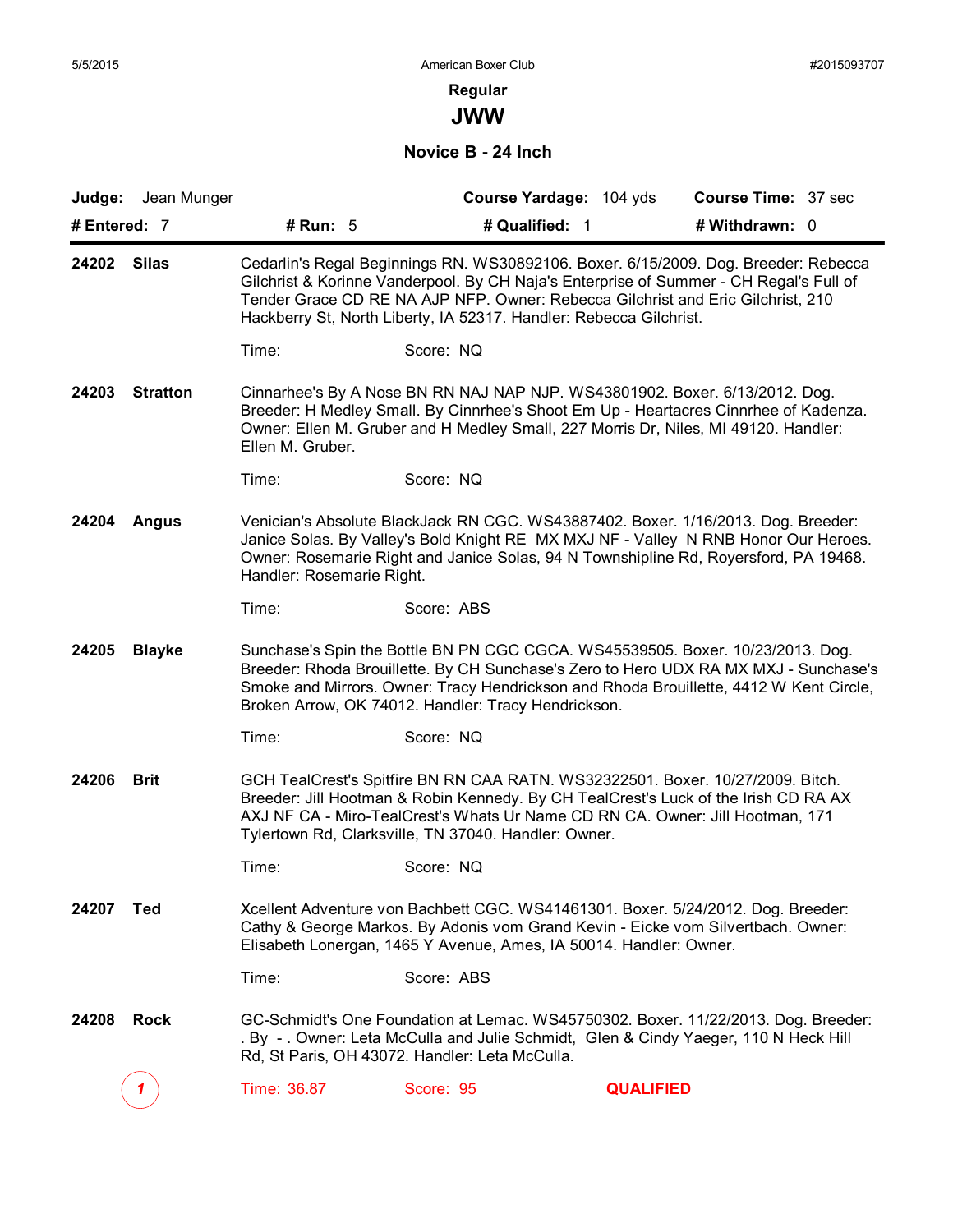|          | Club           |             |
|----------|----------------|-------------|
| 5/5/2015 | American Boxer | #2015093707 |
|          |                |             |

**JWW**

1st\_24208 2nd\_\_\_\_\_\_ 3rd\_\_\_\_\_\_ 4th\_\_\_\_\_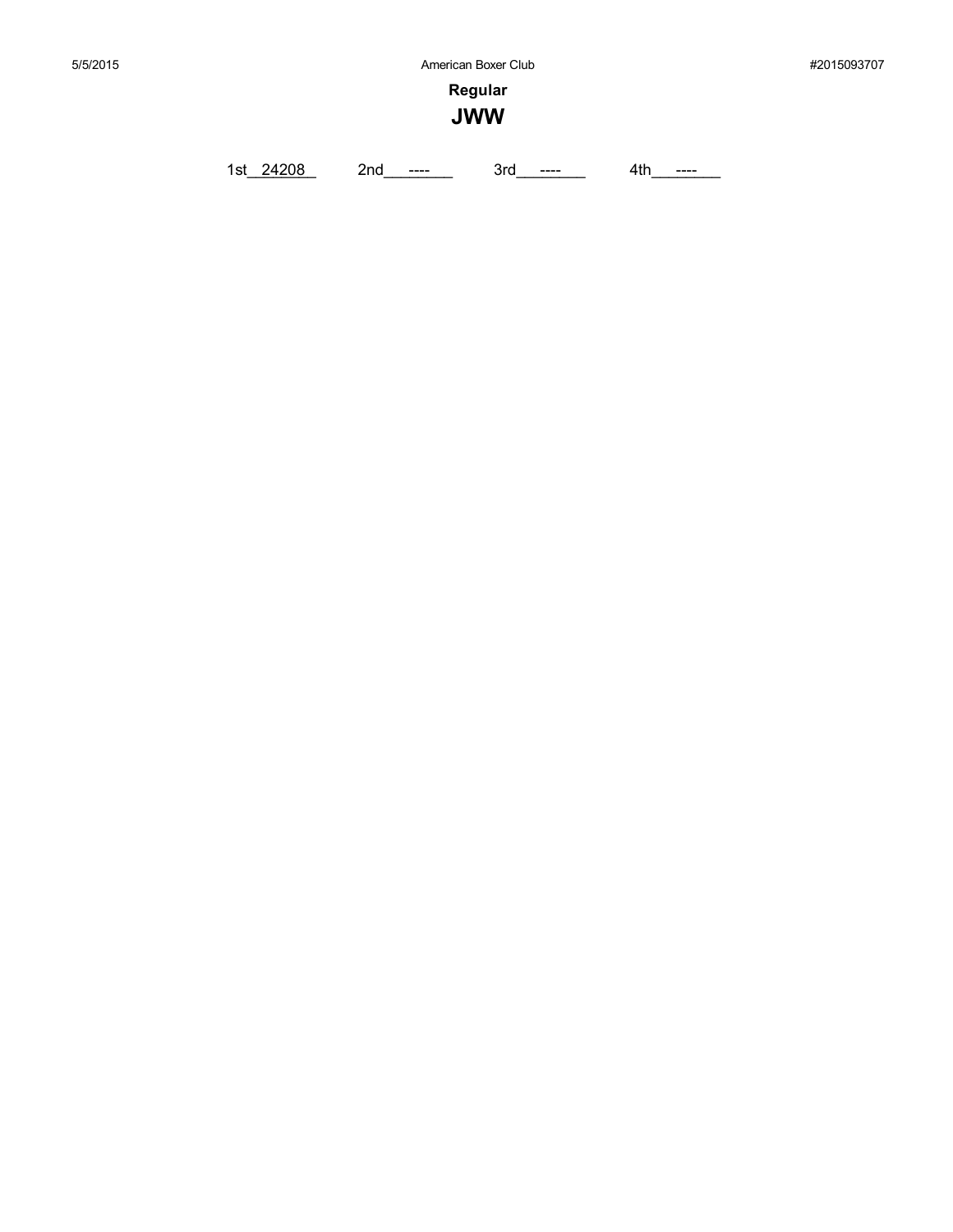| 5/5/2015              |                 | American Boxer Club                                                                                                                                                              |                            | #2015093707 |
|-----------------------|-----------------|----------------------------------------------------------------------------------------------------------------------------------------------------------------------------------|----------------------------|-------------|
|                       |                 | Regular                                                                                                                                                                          |                            |             |
|                       |                 | <b>JWW</b>                                                                                                                                                                       |                            |             |
|                       |                 | Open - 20 Inch                                                                                                                                                                   |                            |             |
| Jean Munger<br>Judge: |                 | Course Yardage: 127 yds                                                                                                                                                          | <b>Course Time: 36 sec</b> |             |
| # Entered: $2$        | # Run: 1        | # Qualified: 0                                                                                                                                                                   | # Withdrawn: 0             |             |
| <b>Emmie</b><br>20406 |                 | GCH Regal's Midnight Madness NA NAJ CA. WS35958303. Boxer. 11/19/2010. Bitch.                                                                                                    |                            |             |
|                       | Handler: Owner. | Breeder: Korinne Vanderpool. By CH Pearlisle Standing-O for Bix-L SOM - CH Regal's Rot<br>Ten Miss Van Pelt. Owner: Korinne Vanderpool, 9160 Fishtrap Rd, Cross Roads, TX 76227. |                            |             |
|                       | Time:           | Score: NQ                                                                                                                                                                        |                            |             |
| Kahlo<br>20407        |                 | Nina's Kahlo Loco NA NAJ NAP NJP. PAL260592. Boxer. 5/20/2012. Bitch. Breeder: . By -<br>. Owner: Nina A.B. Daniel, 1556 Robert Young Rd, Starksboro, VT 05487. Handler: Owner.  |                            |             |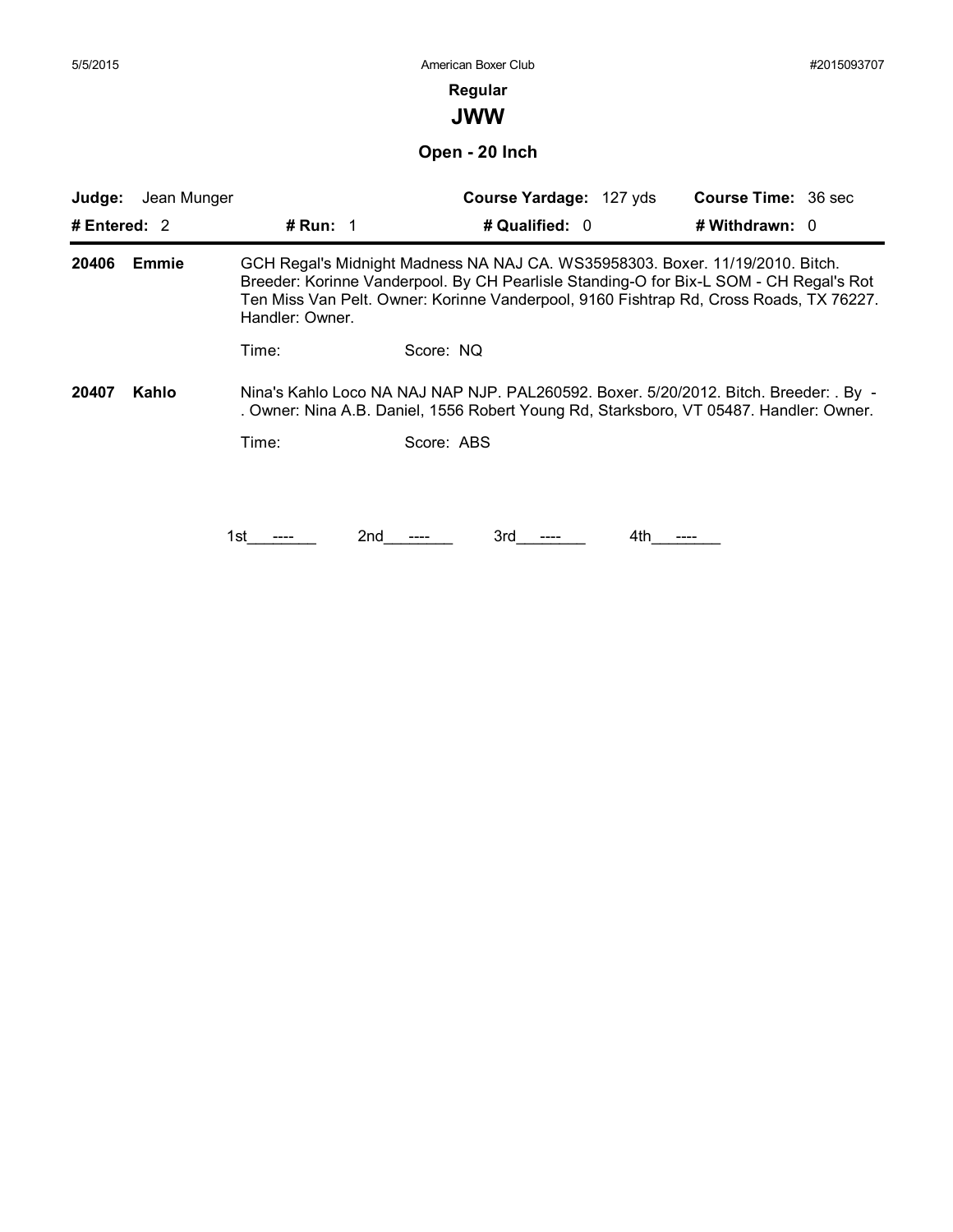**JWW**

#### **Excellent - 20 Inch**

| # Run: $2$<br># Entered: $2$<br># Qualified: 0<br># Withdrawn: $0$<br><b>Addie</b><br>20405<br>My Sweet Adeline CD RN NA NAJ NF. PAL257783. Boxer. 12/27/2010. Bitch. Breeder:<br>Unknown. By Unknown - Unknown. Owner: Janis Foor, 1931 Wisteria Rd, Rockford, IL<br>61107. Handler: Owner.<br>Score: NQ<br>Time:<br>20604<br><b>Moose</b><br>GCH Schmidt's-GC Moose A. Moose OA OAJ NF. WS29070301. Boxer. 12/31/2008. Dog.<br>Breeder: Juli Schmidt & Cindy Yeager. By GCH Raineylane-Studio DaVinci - Schmidt's<br>Mystic Run at Heart Acre. Owner: Tammy Davison and Juli Schmidt & Cindy Yeager, 4660<br>N Thomas Rd, Freeland, MI 48623-8855. Handler: Tammy Davison. | Judge: | Jean Munger |            | Course Yardage: 149 yds |     | <b>Course Time: 40 sec</b> |  |
|------------------------------------------------------------------------------------------------------------------------------------------------------------------------------------------------------------------------------------------------------------------------------------------------------------------------------------------------------------------------------------------------------------------------------------------------------------------------------------------------------------------------------------------------------------------------------------------------------------------------------------------------------------------------------|--------|-------------|------------|-------------------------|-----|----------------------------|--|
|                                                                                                                                                                                                                                                                                                                                                                                                                                                                                                                                                                                                                                                                              |        |             |            |                         |     |                            |  |
|                                                                                                                                                                                                                                                                                                                                                                                                                                                                                                                                                                                                                                                                              |        |             |            |                         |     |                            |  |
|                                                                                                                                                                                                                                                                                                                                                                                                                                                                                                                                                                                                                                                                              |        |             |            |                         |     |                            |  |
|                                                                                                                                                                                                                                                                                                                                                                                                                                                                                                                                                                                                                                                                              |        |             |            |                         |     |                            |  |
|                                                                                                                                                                                                                                                                                                                                                                                                                                                                                                                                                                                                                                                                              |        |             | Time:      | Score: NQ               |     |                            |  |
|                                                                                                                                                                                                                                                                                                                                                                                                                                                                                                                                                                                                                                                                              |        |             | 2nd<br>1st | 3rd                     | 4th |                            |  |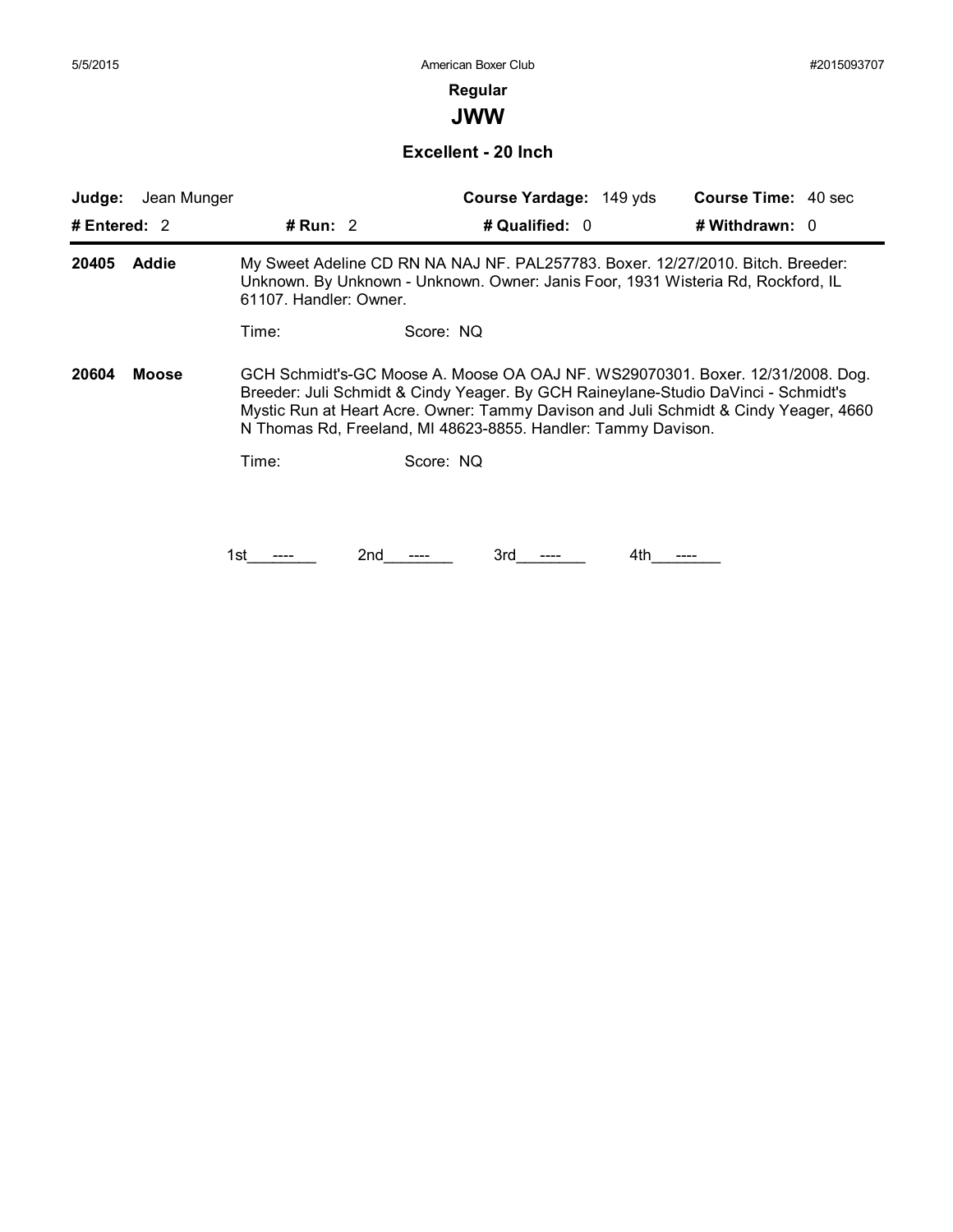### **Regular**

**JWW**

#### **Excellent - 24 Inch**

| Judge:         | Jean Munger |                   |           | Course Yardage: 149 yds                                                                                                                                                                                                                                                                                                                  |     | <b>Course Time: 42 sec</b> |  |
|----------------|-------------|-------------------|-----------|------------------------------------------------------------------------------------------------------------------------------------------------------------------------------------------------------------------------------------------------------------------------------------------------------------------------------------------|-----|----------------------------|--|
| # Entered: $1$ |             | # Run: $\sqrt{1}$ |           | # Qualified: 0                                                                                                                                                                                                                                                                                                                           |     | # Withdrawn: $0$           |  |
| 24602          | Ziva        | Owens.            |           | CH Peprhi's Life's a Dance with DebLyn VCD1 BN GN RE TDX OA OAJ HT PT.<br>WS30844201. Boxer. 6/29/2009. Bitch. Breeder: Sue Ann Thompsn. By CH OTCH Regal's<br>Heeeere's Johnny - CH Peprhl's Will You Dance Marbo CDX RE AX AXJ NAP NJP. Owner:<br>Debra L Owens and Caitlyn Owens, 508 2nd St, Luther, IA 50152-0357. Handler: Debra L |     |                            |  |
|                |             | Time:             | Score: NO |                                                                                                                                                                                                                                                                                                                                          |     |                            |  |
|                |             | 1st               | 2nd       | 3rd                                                                                                                                                                                                                                                                                                                                      | 4th |                            |  |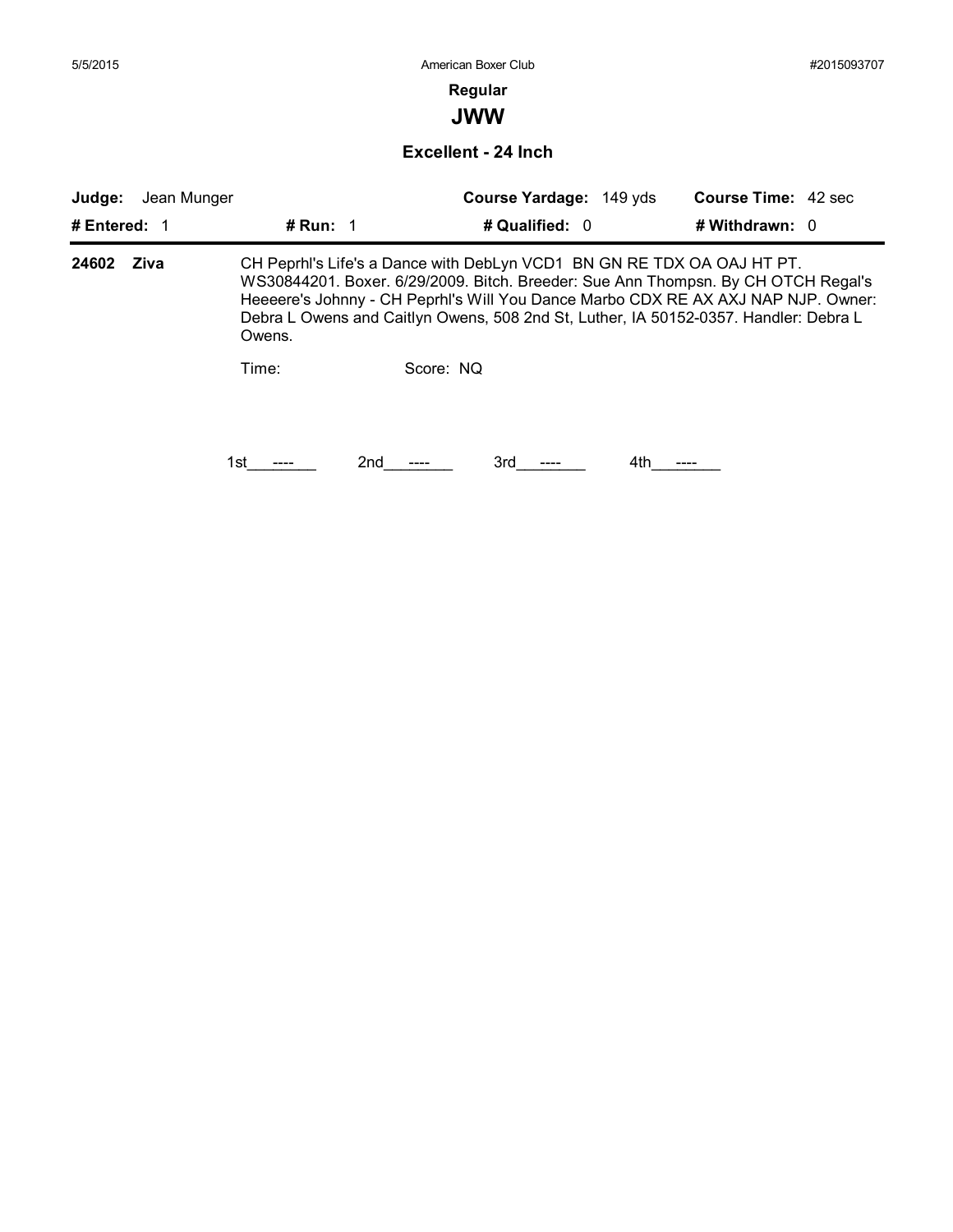**JWW**

**Master - 20 Inch**

| Judge: Jean Munger     |                                        |                                                                                                                                                                                                                                                                                                                           | Course Yardage: 149 yds | <b>Course Time: 40 sec</b> |  |
|------------------------|----------------------------------------|---------------------------------------------------------------------------------------------------------------------------------------------------------------------------------------------------------------------------------------------------------------------------------------------------------------------------|-------------------------|----------------------------|--|
| # Entered: 10          | # Run: 9                               | # Qualified: 6                                                                                                                                                                                                                                                                                                            |                         | # Withdrawn: 0             |  |
| 20801<br><b>Prymme</b> |                                        | Sunchase's Little Pink Ribbon UD BN RE AX AXJ NF CA CGC CGCA. WS35563707.<br>Boxer. 10/14/2010. Bitch. Breeder: Owner. By CH Breezewood's Lord of Wystmont CDX -<br>Sunchase's Little Black Dress UDX OM1 RA AX AXJ OF CGC CGCA. Owner: Tracy<br>Hendrickson, 4412 W Kent Circle, Broken Arrow, OK 74012. Handler: Owner. |                         |                            |  |
|                        | Time:                                  | Score: NQ                                                                                                                                                                                                                                                                                                                 |                         |                            |  |
| 20806<br><b>AJ</b>     | 50014. Handler: Owner.                 | MACH Ava Josephine von Waldstadt RN MXS MJS XF T2B2. WS20480305. Boxer.<br>1/4/2007. Bitch. Breeder: Renee Williams. By Arames vom Messingsberg - Josephine von<br>Bachbett VCD2 UD RE MX MXJ. Owner: Elisabeth Lonergan, 1465 Y Avenue, Ames, IA                                                                         |                         |                            |  |
|                        | Time: 28.52                            | Score: 100                                                                                                                                                                                                                                                                                                                | <b>QUALIFIED</b>        |                            |  |
| 20808<br><b>Amber</b>  |                                        | CH Jokar's N Happy Tails Blonde Moments RN AX AXJ. WS41571902. Boxer. 6/22/2012.<br>Bitch. Breeder: Carrie Cole & Amy Bieri. By CH Illyrian's Trilogy - GCH JoKar's Blonde<br>Ambition's of Happy Tails. Owner: Eugenia Koshiol and Amy Bieri, 27434 Wildwood Dr,<br>Monee, IL 60449. Handler: Eugenia Koshiol.           |                         |                            |  |
|                        | Time:                                  | Score: NQ                                                                                                                                                                                                                                                                                                                 |                         |                            |  |
| 20809<br>Kahlua        | IL 60148. Handler: Erin Rezmer.        | Shira's Kahlua She's So Freakin Cute CDX GN RAE MXB MJB MXF. WS23774602. Boxer.<br>11/3/2007. Bitch. Breeder: Kim Northcutt & Rose Northcutt. By Can-Cia's Hard Days Night -<br>Remy Leadoo RN. Owner: Erin Rezmer and Tom Rezmer, 419 S Highland Ave, Lombard,                                                           |                         |                            |  |
|                        | Time: 33.06                            | Score: 100                                                                                                                                                                                                                                                                                                                | <b>QUALIFIED</b>        |                            |  |
| Jyllie<br>20811        |                                        | Sunchase's Running the Red UD RE AX AXJ OF CA CGC CGCA. WS35563706. Boxer.<br>10/14/2010. Bitch. Breeder: Owner. By CH Breezewood's Lord of Wystmont CDX -<br>Sunchase's Little Black Dress UDX OM1 RA AX AXJ OF CA CGC CGCA. Owner: Tracy<br>Hendrickson, 4412 W Kent Circle, Broken Arrow, OK 74012. Handler: Owner.    |                         |                            |  |
|                        | Time:                                  | Score: NQ                                                                                                                                                                                                                                                                                                                 |                         |                            |  |
| 20813<br>Lilly         | Rd, Midland, MI 48642. Handler: Owner. | Lilly Sophie's Karmen. WS5351506. Boxer. 9/19/2010. Bitch. Breeder: Rachel Lundahl. By<br>Schmidt's Moose A Moose - Sophie Karmen Electra. Owner: Lisa Lundahl, 2582 N. Swede                                                                                                                                             |                         |                            |  |
|                        | Time: 39.68                            | Score: 100                                                                                                                                                                                                                                                                                                                | <b>QUALIFIED</b>        |                            |  |
| <b>Molly</b><br>20814  |                                        | MACH Amazing Molly Queen of Hearts MXG MJG NF. WS25508603. Boxer. 12/8/2007.<br>Bitch. Breeder: Carrie Kareus. By Amazing Travelite to West Shores - Amazing Beverly<br>Hills Parlay. Owner: Celeste Bell, 2236 Seymour, Swartz Creek, MI 48473. Handler: Owner.                                                          |                         |                            |  |
|                        | Time:                                  | Score: ABS                                                                                                                                                                                                                                                                                                                |                         |                            |  |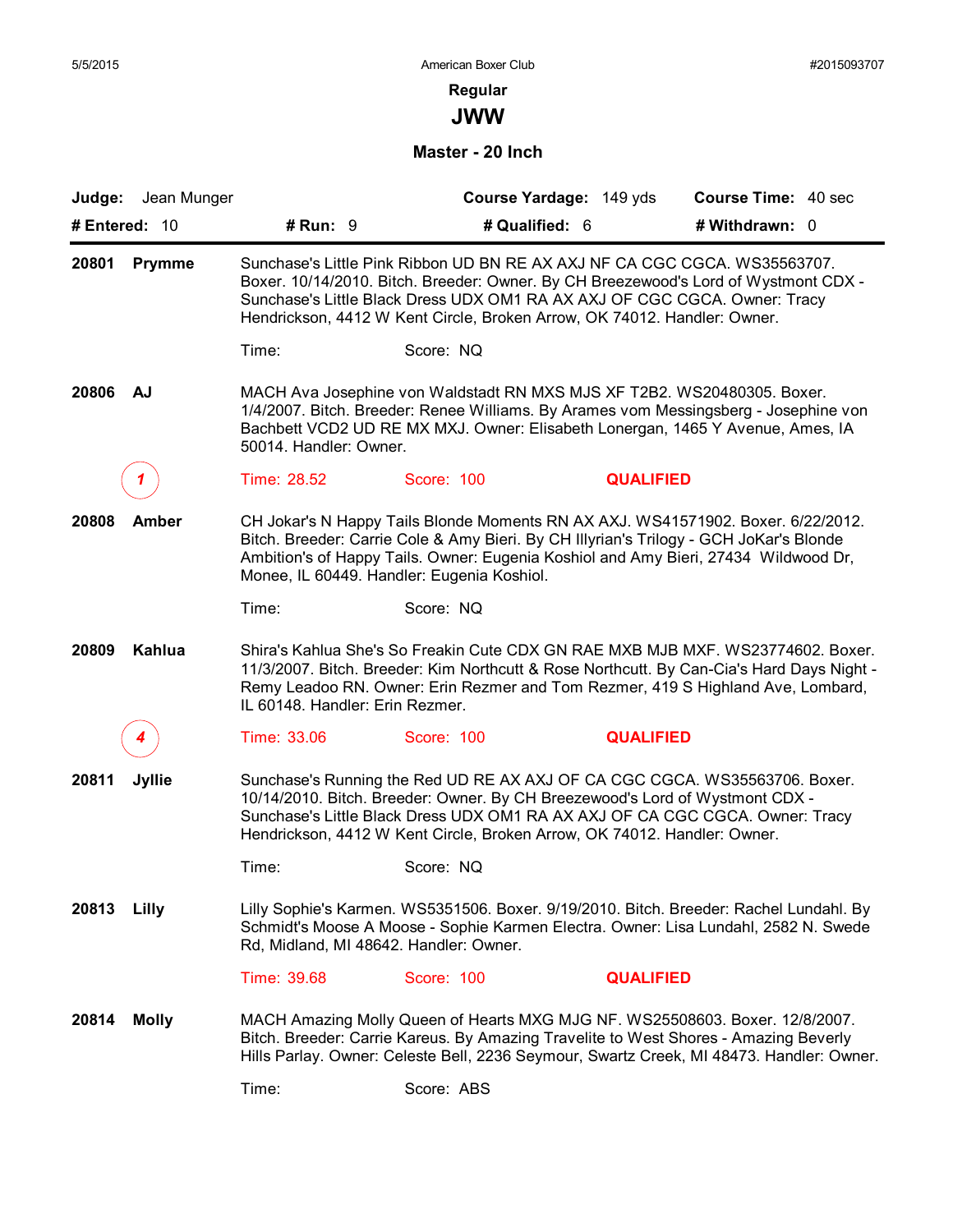| 5/5/2015         |                        | American Boxer Club                                 | #2015093707                                                                                                                                                                                                                                             |
|------------------|------------------------|-----------------------------------------------------|---------------------------------------------------------------------------------------------------------------------------------------------------------------------------------------------------------------------------------------------------------|
|                  |                        | Regular                                             |                                                                                                                                                                                                                                                         |
|                  |                        | <b>JWW</b>                                          |                                                                                                                                                                                                                                                         |
| 20816<br>Anja    | 61101. Handler: Owner. |                                                     | MACH2 Anja Von Waldstadt VCD2 RE MXB2 MJC OF T2B. WS20480303. Boxer.<br>1/4/2007. Bitch. Breeder: Renee Fulcer. By Arames vom Messingsberg - Josephine von<br>Bachbett VCD2 UD RE MX MXJ. Owner: Renee Fulcer, 4010 N Meridian Rd, Rockford, IL         |
|                  | Time: 28.68            | Score: 100                                          | <b>QUALIFIED</b>                                                                                                                                                                                                                                        |
| Violet<br>20819  |                        | Swede Rd, Midland, MI 48642. Handler: Sara Maida.   | Violet Sophies Karmen. WS35351503. Boxer. 9/19/2010. Bitch. Breeder: Rachel Lundahl.<br>By Schmidts Moose A Moose - Sophie Karmen Electra. Owner: Lisa Lundahl, 2582 N.                                                                                 |
|                  | Time: 32.46            | Score: 100                                          | <b>QUALIFIED</b>                                                                                                                                                                                                                                        |
| 20821<br>Ravynne |                        | Broken Arrow, OK 74012. Handler: Tracy Hendrickson. | Sunchase's Lightnng Strikes Twice UDX RE MX MXJ OF CA CGC CGCA. WS2877707.<br>Boxer. 12/3/2008. Bitch. Breeder: Rhoda Brouillette. By CH Halycon Fire King - Simply<br>Eclipsed RN. Owner: Tracy Hendrickson and Rhoda Brouillette, 4412 W Kent Circle, |
|                  | Time: 35.45            | Score: 100                                          | <b>QUALIFIED</b>                                                                                                                                                                                                                                        |
|                  |                        |                                                     |                                                                                                                                                                                                                                                         |
|                  | 1st 20806              | 2nd 20816<br>3rd 20819                              | 4th 20809                                                                                                                                                                                                                                               |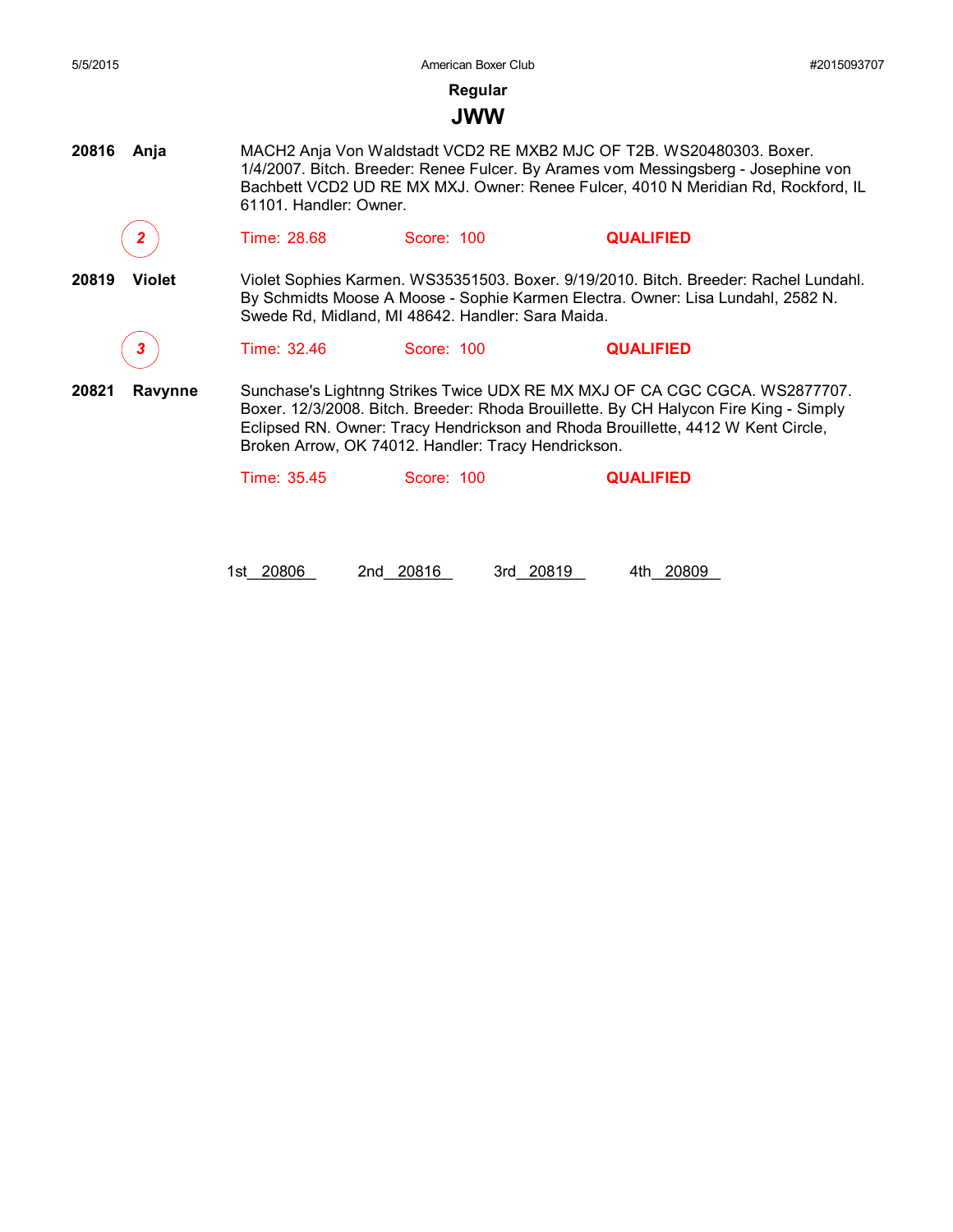## **Regular JWW**

#### **Master - 24 Inch**

| Judge: Jean Munger    |                                     | Course Yardage: 149 yds                                                                                                                                                                                                                                                                                                          |                  | <b>Course Time: 42 sec</b> |  |
|-----------------------|-------------------------------------|----------------------------------------------------------------------------------------------------------------------------------------------------------------------------------------------------------------------------------------------------------------------------------------------------------------------------------|------------------|----------------------------|--|
| # Entered: 11         | # Run: 11                           | # Qualified: 2                                                                                                                                                                                                                                                                                                                   |                  | # Withdrawn: 0             |  |
| 24603<br>Frank        | 73131. Handler: Owner.              | Winmere St Francis OA AXJ OF. WS21423002. Boxer. 2/27/2007. Dog. Breeder: Theresa<br>Garton & Lynn Garton. By CH Hawk's American Dream - Winmere Black Eyed Susan RN<br>OA OAJ AXP AJP XFP CGC. Owner: Theresa Garton, P.O. 13068, Oklahoma City, OK                                                                             |                  |                            |  |
|                       | Time:                               | Score: NQ                                                                                                                                                                                                                                                                                                                        |                  |                            |  |
| 24802<br>Jet          | Rockford, IL 61101. Handler: Owner. | Boxnen's Jet von Waldstat CDX BN RE MX MXB MXJ MJB AXP OJP. WS38247401.<br>Boxer. 7/22/2011. Dog. Breeder: Minna Nousianinen-Becher & Ann Flegel. By Boxmann<br>Star Trek - Caelon Du Champ'Des Legendes. Owner: Renee Fulcer, 4010 N Meridian Rd,                                                                               |                  |                            |  |
|                       | Time:                               | Score: NQ                                                                                                                                                                                                                                                                                                                        |                  |                            |  |
| 24803<br><b>Brie</b>  | Owner: Patrick LaFond and           | Brie. PAL261556. Boxer. 6/25/2011. Dog. Breeder: Carie L. Basler. By Brodie - Hopper.<br>Marine LaFond, 1319 Snapdragon Ct, Saint Louis, MO 63146. Handler: Patrick LaFond.                                                                                                                                                      |                  |                            |  |
|                       | Time:                               | Score: NQ                                                                                                                                                                                                                                                                                                                        |                  |                            |  |
| 24805<br>Penny        |                                     | MACH Fox's Perdie Penny MXS MJS. WS23478906. Boxer. 9/10/2007. Bitch. Breeder:<br>Montana and Debbie Gross. By Backwood's Augustus McCrae - Montana's So Raven<br>Boxer. Owner: Carmel Fox, 15279 5th St NE, Foley, MN 56329. Handler: Owner.                                                                                    |                  |                            |  |
| $\mathbf{2}$          | Time: 36.46                         | Score: 100                                                                                                                                                                                                                                                                                                                       | <b>QUALIFIED</b> |                            |  |
| Caleb<br>24806        |                                     | Kiss 'N Tell's Doc Holiday RN MX MXB MXJ MJG OJP NFP XF CA T2B. ILP160836.<br>Boxer. 3/20/2007. Dog. Breeder: Cindy L. Laschowski. By Belmanta New Millenium -<br>Boyarka's Kiss 'N Tell. Owner: Chris Frodsham and Laurie Frodsham, 189 Massie Lane,<br>Canton, NC 28716. Handler: Chris Frodsham.                              |                  |                            |  |
|                       | Time:                               | Score: NQ                                                                                                                                                                                                                                                                                                                        |                  |                            |  |
| 24807<br><b>Brice</b> |                                     | Tealcrest's Beck and Call CDX AX AXJ. WS40917801. Boxer. 3/12/2012. Bitch. Breeder:<br>Jill Hootman & Robin Kennedy. By CH Tealcrest's Luck of the Irish CD RA OA OAJ CA -<br>Miro-Tealcrests What's UR Name RN CA. Owner: Mary Nee and Jill Hootman, 5300<br>Pontiac Drive, Fairview Heights, IL 62208-3521. Handler: Mary Nee. |                  |                            |  |
|                       | Time:                               | Score: NQ                                                                                                                                                                                                                                                                                                                        |                  |                            |  |
| 24810<br><b>Duke</b>  |                                     | Grandbois' Duke. WS35351509. Boxer. 9/19/2010. Dog. Breeder: Rachel Lundahl &<br>Andrew Lundahl. By Schmidts-GC Moose A Moose - Spohie Karmen Electra. Owner: Matt<br>Grandbois, 6000 Sturgeon Creek Pkwy, Midland, MI 48642. Handler: Lisa Lovasco.                                                                             |                  |                            |  |
|                       | Time:                               | Score: NQ                                                                                                                                                                                                                                                                                                                        |                  |                            |  |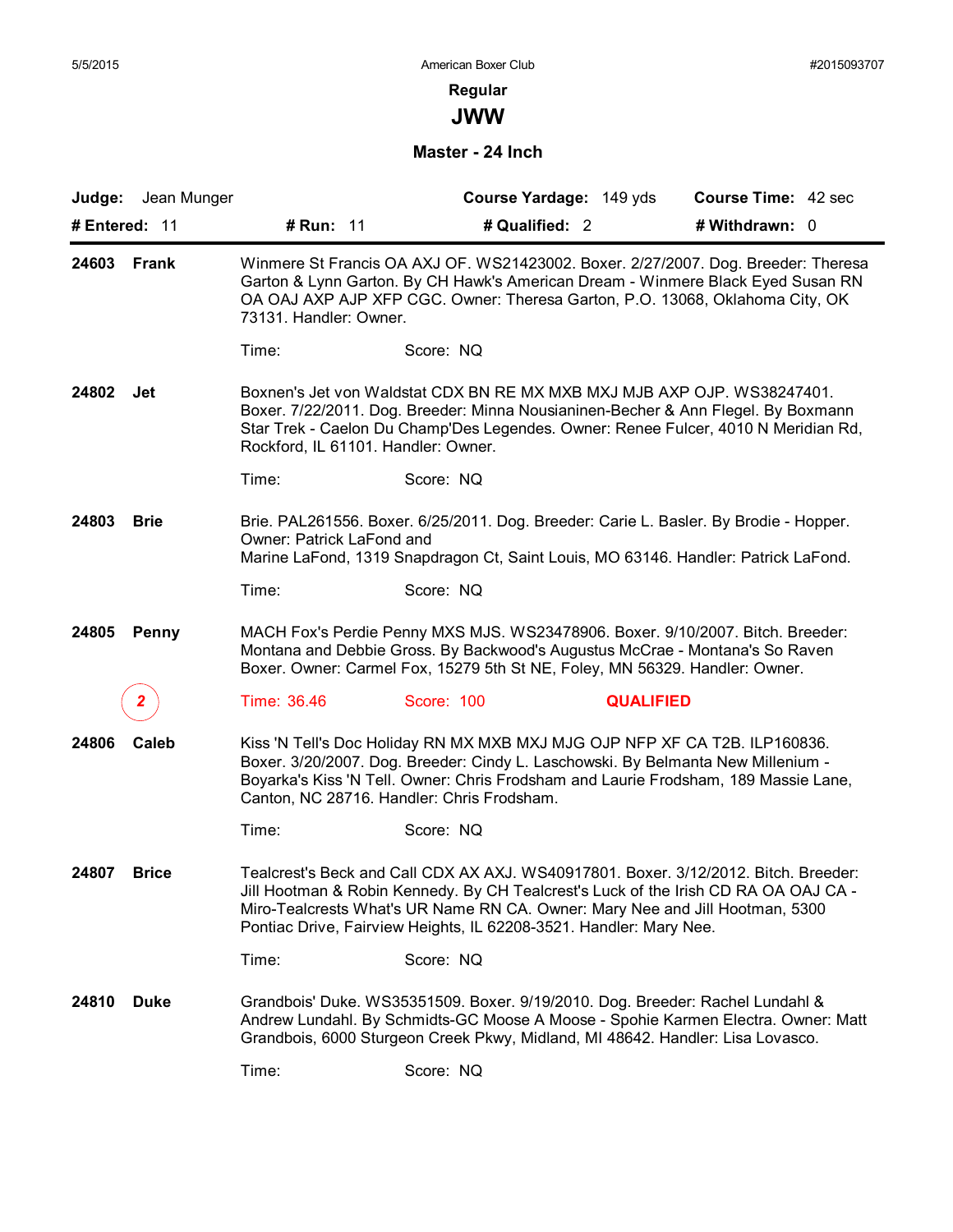#### **JWW**

**24811 Saber** Xcalibur Von Bachbett. WS41461305. Boxer. 5/24/2012. Dog. Breeder: Cathy & George Markos. By Adonis Vom Grand Kevch - Icke Vom Silvertbach. Owner: Jan Blevins, 1006 Oxfordshire, Carrollton, TX 75007. Handler: Owner.

*1* Time: 35.22 Score: 100 **QUALIFIED**

**24812 Zeus** CH MACH Schmidt's GC Catch A Falling Star at LeMac CD OF. WS25892105. Boxer. 4/12/2008. Dog. Breeder: Julia Schmidt & Cindy Yaeger. By Twinkle Star v. Eurozone - Schmidt's Mystic Run at Heart Acre. Owner: Leta McCulla and Julia Schmidt, Cindy Yaeger, 110 N Heck Hill Rd, St Paris, OH 43072. Handler: Leta McCulla.

Time: Score: NQ

**24813 TJ** MACH3 Thomas Junior MXG MJC MXF. WS26147807. Boxer. 5/20/2008. Dog. Breeder: Teresa Welch. By First Chance II - Lil Missy. Owner: Thomas Mulcahey, 1437 Metedeconk Ave, Brick, NJ 08724. Handler: Owner.

Time: Score: NQ

**24601 Jim** TealCrest's Bucnuts on Fire NAJ. WS32322502. Boxer. 10/27/2009. Dog. Breeder: Jill Hootman & Robin Kennedy. By CH TealCrest's Luck of the Irish - Miro-TealCrest's Whats Ur Name. Owner: Sandra Kistler, 214 Ranchview Dr, Vandalia, OH 45377. Handler: Owner.

Time: Score: NQ

1st 24811 2nd 24805 3rd ---- 4th ----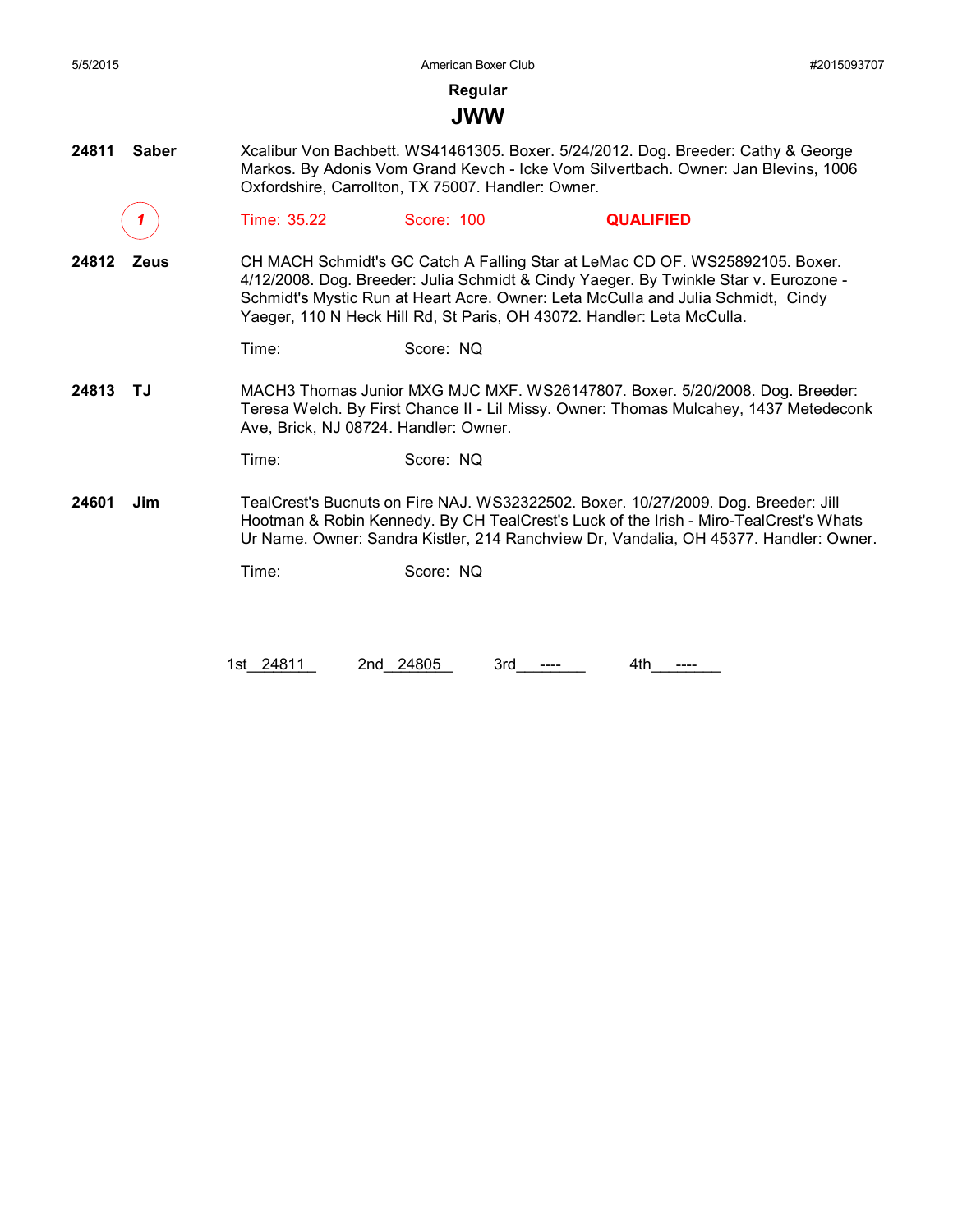|              |       |             |                                                                                |                                                                           | #2015093707                                                                                                                                                                                                              |
|--------------|-------|-------------|--------------------------------------------------------------------------------|---------------------------------------------------------------------------|--------------------------------------------------------------------------------------------------------------------------------------------------------------------------------------------------------------------------|
|              |       |             |                                                                                |                                                                           |                                                                                                                                                                                                                          |
|              |       |             |                                                                                |                                                                           |                                                                                                                                                                                                                          |
|              |       |             |                                                                                |                                                                           |                                                                                                                                                                                                                          |
| Judge:       |       |             | Course Yardage: 104 yds                                                        |                                                                           |                                                                                                                                                                                                                          |
| # Entered: 1 |       |             | # Qualified: 0                                                                 |                                                                           |                                                                                                                                                                                                                          |
| Vita         |       |             | Joanne M. Klauer, 35 Rockcliff Landing NW, Calgary, AB T3G525. Handler: Owner. |                                                                           |                                                                                                                                                                                                                          |
|              |       |             |                                                                                |                                                                           |                                                                                                                                                                                                                          |
|              | Time: | Score: NQ   |                                                                                |                                                                           |                                                                                                                                                                                                                          |
|              |       | Jean Munger | # Run: $1$                                                                     | American Boxer Club<br><b>Preferred</b><br><b>JWW</b><br>Novice - 16 Inch | <b>Course Time: 40 sec</b><br># Withdrawn: 0<br>Cyntech's Viva La Vita Integra. WS36974901. Boxer. 6/9/2009. Bitch. Breeder: Cindy<br>Thomas. By CH Summer's Black Jack of Shadigree - Country Times Black Pearl. Owner: |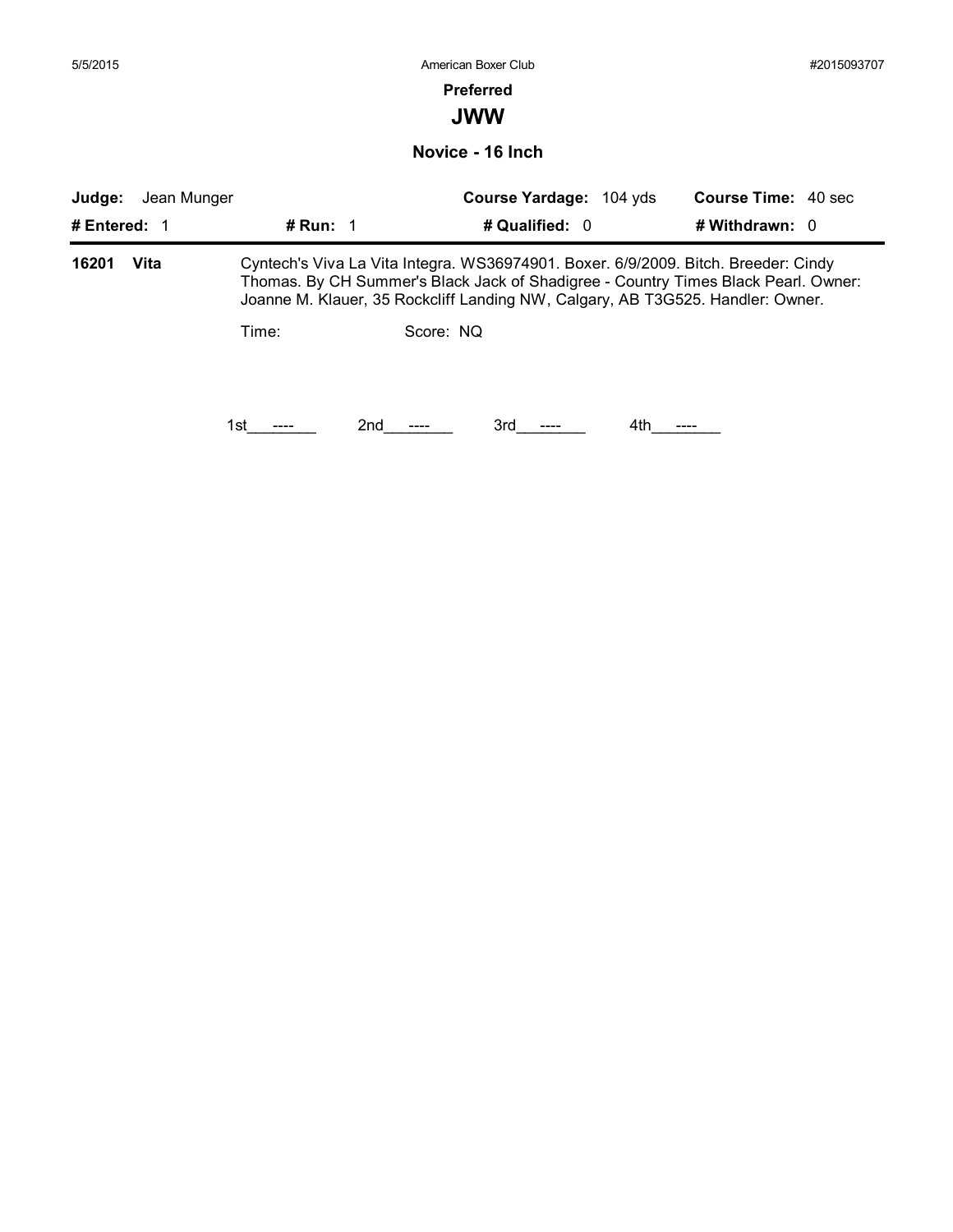**JWW**

#### **Novice - 20 Inch**

| Judge: Jean Munger      |                 |                                                                                                                                                                 | Course Yardage: 104 yds | Course Time: 42 sec                                                                                                                                                                                                                                                |
|-------------------------|-----------------|-----------------------------------------------------------------------------------------------------------------------------------------------------------------|-------------------------|--------------------------------------------------------------------------------------------------------------------------------------------------------------------------------------------------------------------------------------------------------------------|
| # Entered: $5$          | # Run: 4        | # Qualified: 3                                                                                                                                                  |                         | # Withdrawn: 0                                                                                                                                                                                                                                                     |
| 20209<br><b>Stone</b>   |                 | Rockcliff Landing NW, Calgary, AB T3G525. Handler: Owner.                                                                                                       |                         | Sunchase's Touchstone Decision. WS35563703. Boxer. 10/14/2010. Dog. Breeder: Tracy<br>Hendrickson, Rhoda Gosselin-Brouillette. By CH Breezewoods Lord of Wystmont CDX<br>RE - Sunchase's Little Black Dress CDX OM1 RA OA AXJ. Owner: Joanne M. Klauer, 35         |
| 3                       | Time: 29.98     | Score: 95                                                                                                                                                       | <b>QUALIFIED</b>        |                                                                                                                                                                                                                                                                    |
| <b>Blitz</b><br>20211   |                 | DebLyn Gotta Be A Black&Blue BN RN CGC. WS45881507. Boxer. 12/2/2013. Dog.<br>Owner: Caitlyn Owens, 508 2nd St, Luther, IA 50152. Handler: Caitlyn Owens.       |                         | Breeder: Debra Owens, Caitlyn Owens & Sue Ann Thompson. By CH Storybook Page<br>After Page - CH Peprhl Life's A Dance with DebLyn VCD1 CD BN GN TDX OA OAJ HT PT.                                                                                                  |
|                         | Time:           | Score: NQ                                                                                                                                                       |                         |                                                                                                                                                                                                                                                                    |
| 20212<br><b>Grover</b>  | Handler: Owner. | Benchmark's Black Magic CD RAE AX AXJ CA. WS13163302. Boxer. 5/9/2005. Dog.<br>Breeder: Ellen Ellerman & Brenda Staley. By CH Kamiko-N-Kini's WoodView Lariat - |                         | Benchmark's Aurora Star. Owner: Brenda Staley, 355 N Chestnut St, Monrovia, IL 46157.                                                                                                                                                                              |
|                         | Time: 28.11     | Score: 100                                                                                                                                                      | <b>QUALIFIED</b>        |                                                                                                                                                                                                                                                                    |
| 20213<br><b>Justice</b> | Handler: Owner. |                                                                                                                                                                 |                         | Ellisa's And Justice For All. WS40107504. Boxer. 3/1/2012. Dog. Breeder: Lisa Lovasco,<br>Gladys Kanwischer & Karen Mott. By GCH Can-Cia's You Ain't Seen Nothin' Yet - West<br>Shore's Cobbie Cuddler. Owner: Celeste Bell, 2236 Seymour, Swartz Creek, MI 48473. |
|                         | Time:           | Score: ABS                                                                                                                                                      |                         |                                                                                                                                                                                                                                                                    |
| 20215<br>Carmel         |                 | Roca, Donna Galante, Lori McClain. By CH Ewing's Maverick of Maxl - GCH DLG<br>Box 350, Greenwood, MO 64034. Handler: Janet Ewing.                              |                         | CH Galaroc N Ewing's Show Biz. WS37253804. Boxer. 4/5/2011. Bitch. Breeder: Michelle<br>Rainbow's End. Owner: Janet Ewing and Mark Ewing, Michelle Roca, Donna Galante, PO                                                                                         |
|                         |                 |                                                                                                                                                                 |                         |                                                                                                                                                                                                                                                                    |

1st\_20212 2nd\_20215 3rd\_20209 4th\_\_\_\_\_\_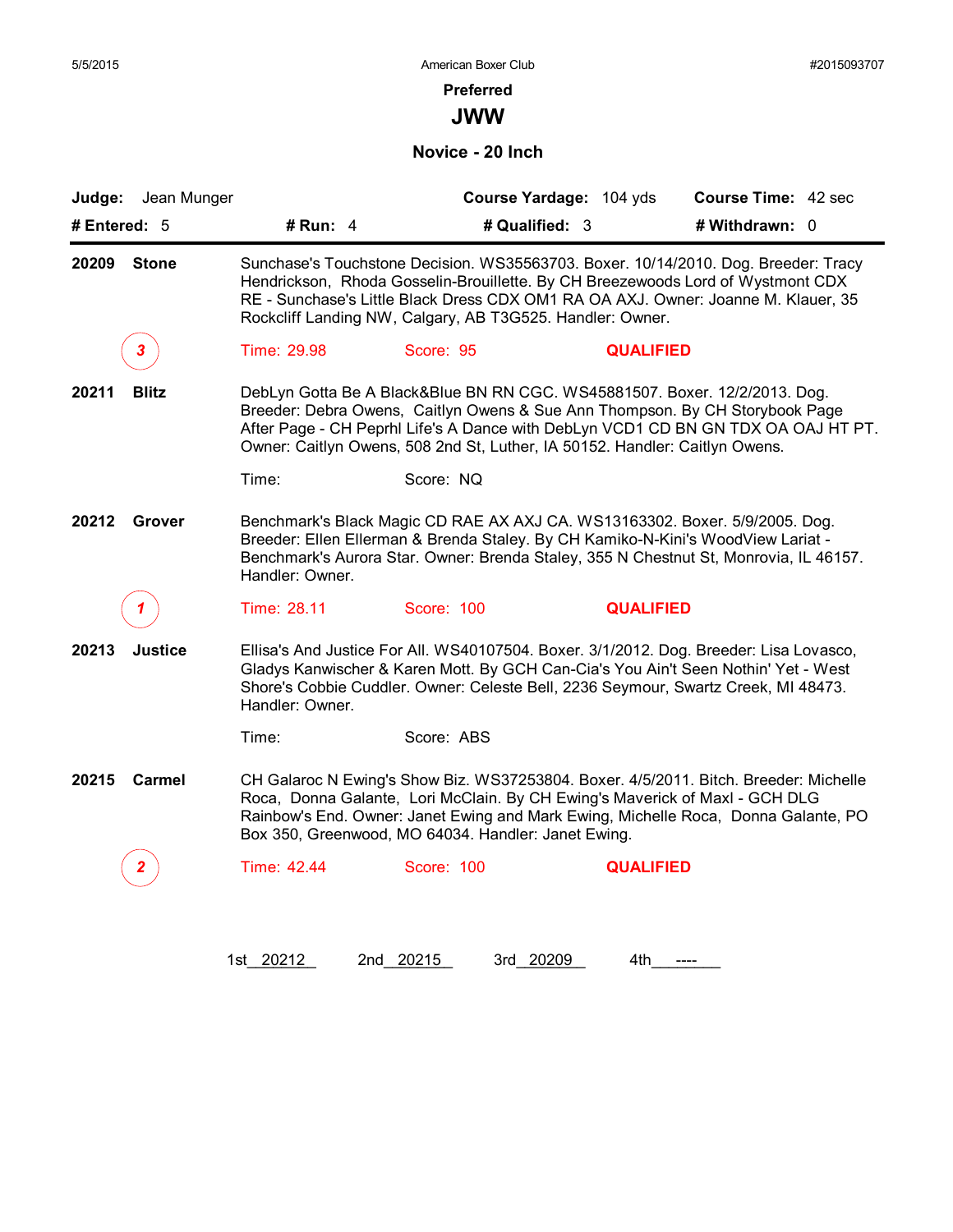| 5/5/2015     |             |            | American Boxer Club                                                                                                                                                                                                                                                                                                                             |                         |                            | #2015093707 |
|--------------|-------------|------------|-------------------------------------------------------------------------------------------------------------------------------------------------------------------------------------------------------------------------------------------------------------------------------------------------------------------------------------------------|-------------------------|----------------------------|-------------|
|              |             |            | <b>Preferred</b>                                                                                                                                                                                                                                                                                                                                |                         |                            |             |
|              |             |            | <b>JWW</b>                                                                                                                                                                                                                                                                                                                                      |                         |                            |             |
|              |             |            | Open - 16 Inch                                                                                                                                                                                                                                                                                                                                  |                         |                            |             |
| Judge:       | Jean Munger |            |                                                                                                                                                                                                                                                                                                                                                 | Course Yardage: 127 yds | <b>Course Time: 41 sec</b> |             |
| # Entered: 1 |             | # Run: $1$ |                                                                                                                                                                                                                                                                                                                                                 | # Qualified: 0          | # Withdrawn: 0             |             |
|              |             |            |                                                                                                                                                                                                                                                                                                                                                 |                         |                            |             |
| 16404 Celia  |             |            | Cedarlin's Graceful Beginnings NAP NJP. WS30892103. Boxer. 6/15/2009. Bitch. Breeder:<br>Rebecca Gilchrist and Korinne Vanderpool. By CH Naja's Enterprise of Summer - CH<br>Regal.s Full of TenDer Grace CD RE NFP AJP. Owner: Rebecca Gilchrist and Eric<br>Gilchrist, 210 Hackberry St, North Liberty, IA 52317. Handler: Rebecca Gilchrist. |                         |                            |             |
|              |             | Time:      | Score: NQ                                                                                                                                                                                                                                                                                                                                       |                         |                            |             |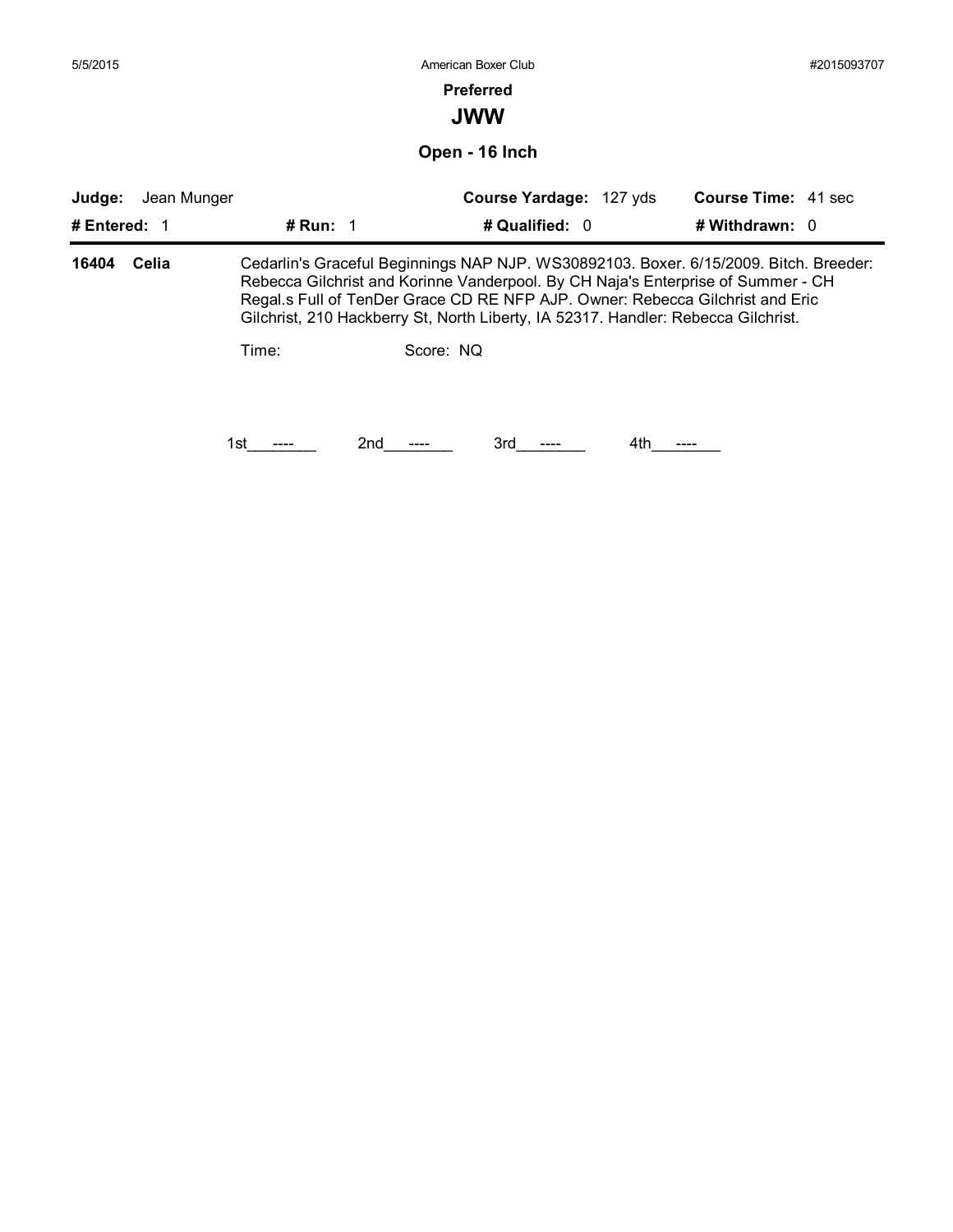#### **Preferred**

**JWW**

**Open - 20 Inch**

| Judge:         | Jean Munger   |                                    | Course Yardage: 127 yds                                                                                                                                                                                                                                                                                                            | <b>Course Time: 43 sec</b> |
|----------------|---------------|------------------------------------|------------------------------------------------------------------------------------------------------------------------------------------------------------------------------------------------------------------------------------------------------------------------------------------------------------------------------------|----------------------------|
| # Entered: $3$ |               | # Run: $2$                         | # Qualified: 0                                                                                                                                                                                                                                                                                                                     | # Withdrawn: 0             |
| 20408          | Deni          |                                    | GCH DC's Something To Talk About at CinnRhee CGC. WS31176203. Boxer. 8/5/2009.<br>Dog. Breeder: Donna & Carl Schafer. By CH Heart Acres Sting Ray of CinnRhee - CH DC's<br>Precious Gem of Shadigee. Owner: Donna Schafer and Jennifer Say, 1137 Sliker Rd,<br>Corfu, NY 14036. Handler: Donna Schafer.                            |                            |
|                |               | Time:                              | Score: NQ                                                                                                                                                                                                                                                                                                                          |                            |
| 20410          | <b>Kruzer</b> |                                    | CH ChooChoo's Call My Bluff CD BN RE NAP NJP CAX CGC. WS22956303. Boxer.<br>7/14/2007. Dog. Breeder: Susan B. Barker & Deborah B. Martin. By CH Summer's<br>Blackjack of Shadigree - ChooC=choo's Plain as Night. Owner: Nancy E. Miller and Michael<br>E. Miller, 1402 Prater Rd, Chatanooga, TN 37412. Handler: Nancy E. Miller. |                            |
|                |               | Time:                              | Score: ABS                                                                                                                                                                                                                                                                                                                         |                            |
| 20214          | <b>Oscar</b>  | Antioch, IL 60002. Handler: Owner. | Caballero Vargas El Brujo. WS44460211. Boxer. 7/8/2013. Dog. Breeder: Walter Vargas &<br>Natalie Chaykina. By Sherlock - Miss Hudson. Owner: Nancy Button, 531 Longview Drive,                                                                                                                                                     |                            |
|                |               | Time:                              | Score: NQ                                                                                                                                                                                                                                                                                                                          |                            |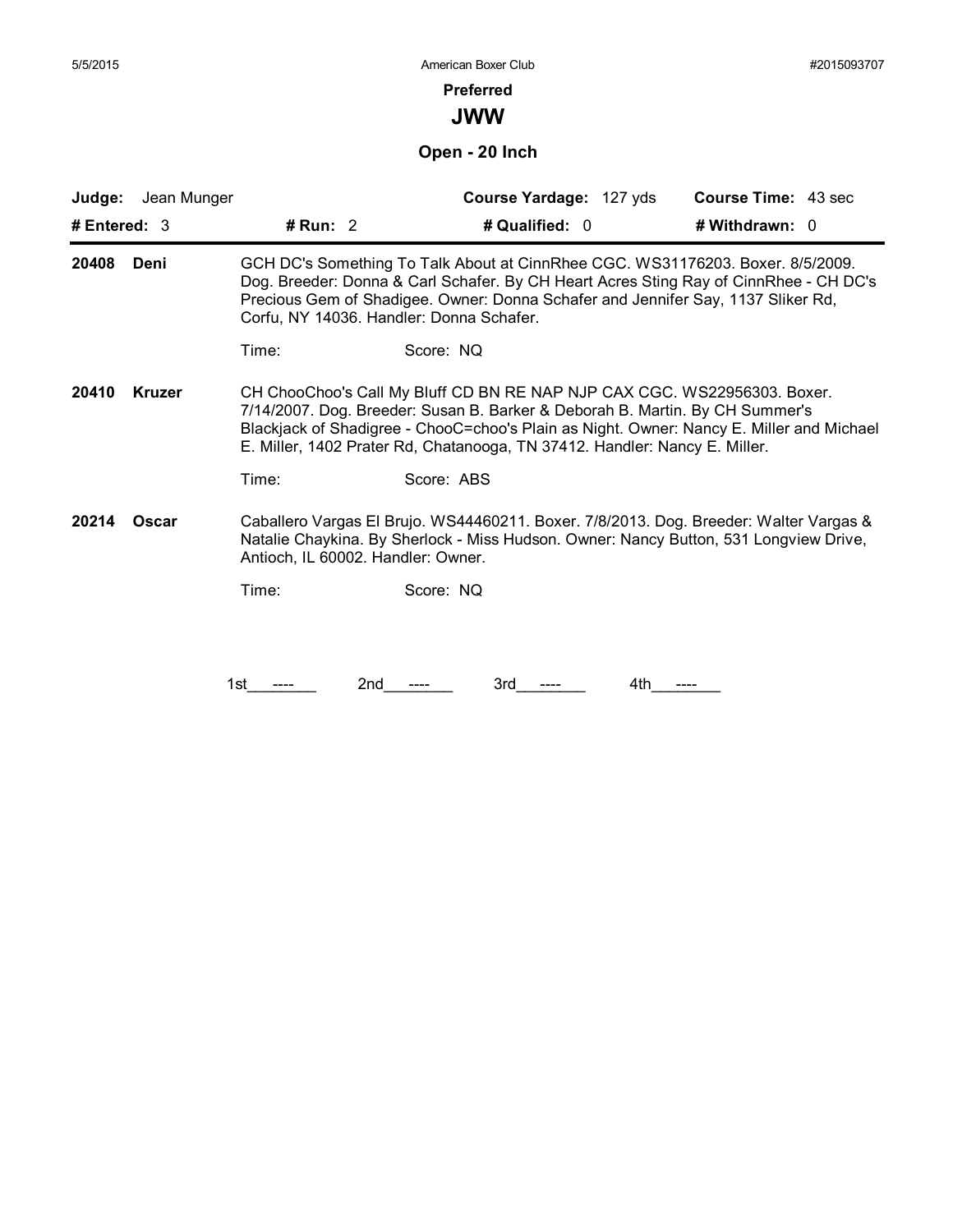| 5/5/2015     |                | American Boxer Club |                                                                                                                                                                                                                                                                                                                                                       |  |                            | #2015093707 |
|--------------|----------------|---------------------|-------------------------------------------------------------------------------------------------------------------------------------------------------------------------------------------------------------------------------------------------------------------------------------------------------------------------------------------------------|--|----------------------------|-------------|
|              |                |                     | <b>Preferred</b>                                                                                                                                                                                                                                                                                                                                      |  |                            |             |
|              |                |                     | <b>JWW</b>                                                                                                                                                                                                                                                                                                                                            |  |                            |             |
|              |                |                     | Excellent - 20 Inch                                                                                                                                                                                                                                                                                                                                   |  |                            |             |
| Judge:       | Jean Munger    |                     | Course Yardage: 149 yds                                                                                                                                                                                                                                                                                                                               |  | <b>Course Time: 47 sec</b> |             |
|              |                |                     |                                                                                                                                                                                                                                                                                                                                                       |  | # Withdrawn: 0             |             |
| # Entered: 1 |                | # Run: 1            | # Qualified: 0                                                                                                                                                                                                                                                                                                                                        |  |                            |             |
| 20826        | <b>Stryker</b> | Time:               | CH Winmere Only Time Will Tell OAP OJP CAX CGC. WS29627004. Boxer. 3/8/2009.<br>Dog. Breeder: Theresa Garton & Lynn Garton. By CH Strawberry N REO Gold Country -<br>CH Winmere Indian Paintbrush RE OA AXJ AXP AJP OFP. Owner: Margaret Magoffin and<br>Theresa Garton, 15 Hillrise Dr, Penfield, NY 14526. Handler: Margaret Magoffin.<br>Score: NQ |  |                            |             |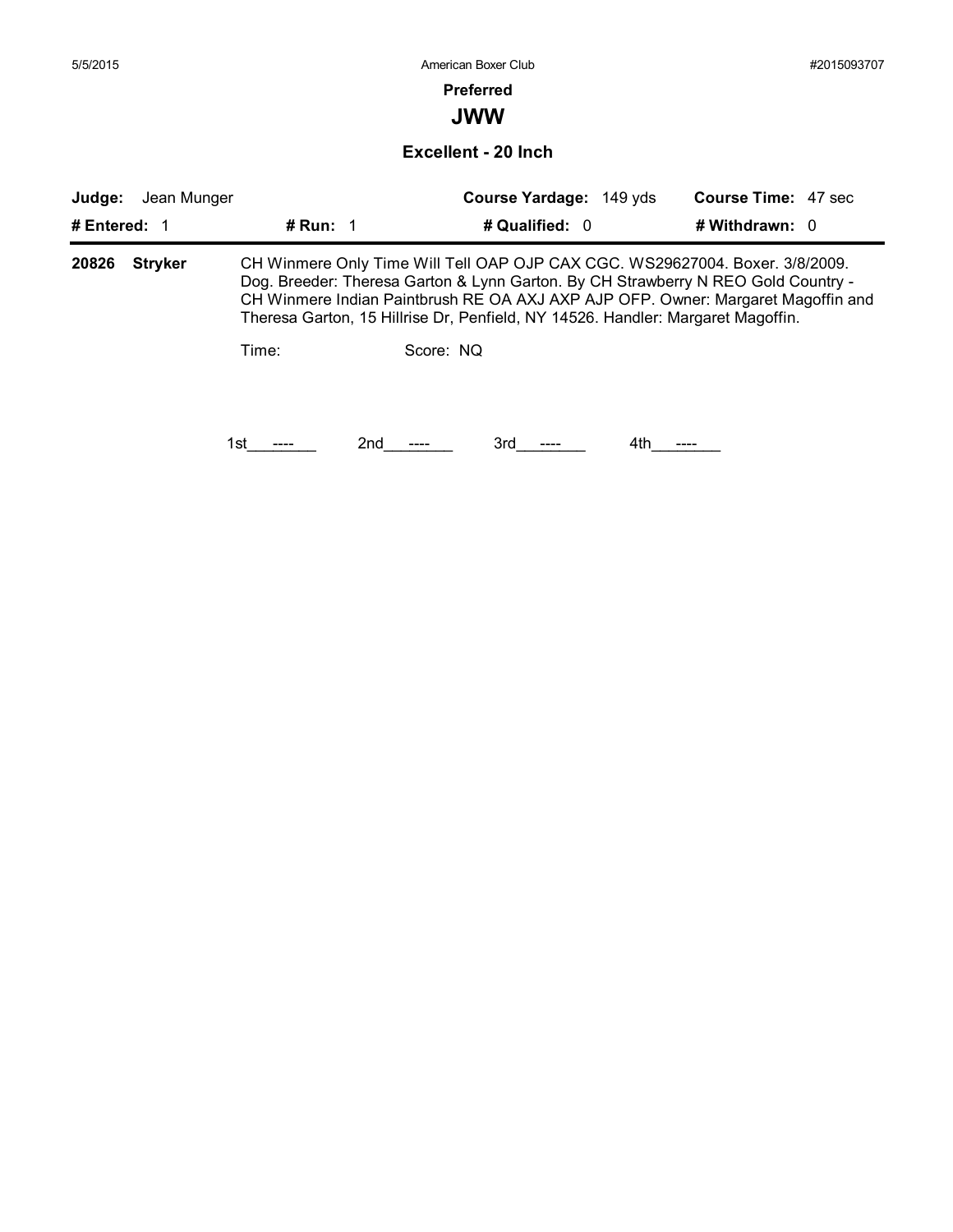#### **Preferred**

**JWW**

**Master - 16 Inch**

| Jean Munger<br>Judge:  |                        | Course Yardage: 149 yds                                                                                                                                        | <b>Course Time: 45 sec</b>                                                                                                                                                     |
|------------------------|------------------------|----------------------------------------------------------------------------------------------------------------------------------------------------------------|--------------------------------------------------------------------------------------------------------------------------------------------------------------------------------|
| # Entered: $3$         | # Run: $3$             | # Qualified: 2                                                                                                                                                 | # Withdrawn: 0                                                                                                                                                                 |
| <b>Daphne</b><br>16808 | Handler: Owner.        |                                                                                                                                                                | Daphne Mae Lundahl. WS26162404. Boxer. 5/12/2008. Bitch. Breeder: Jeni Alexander. By<br>Ares Ross - Daisy Alexander. Owner: Lisa Lundahl, 2582 N. Swede Rd, Midland, MI 48642. |
|                        | Time:                  | Score: NQ                                                                                                                                                      |                                                                                                                                                                                |
| 16809<br><b>Maddie</b> | 49120. Handler: Owner. | Carlyn Oaks Midnight Charm CDX BN RE MXB MXJ NAP NJP. WS28415702. Boxer.<br>Heart Acres Charisma of Cinnrhee. Owner: Ellen M. Gruber, 227 Morris Dr, Niles, MI | 10/1/2008. Bitch. Breeder: Carol L. Herman. By CH Heart Acres Stingray of Cinnrhee - CH                                                                                        |
|                        | Time: 43.56            | Score: 100                                                                                                                                                     | <b>QUALIFIED</b>                                                                                                                                                               |
| 16811<br><b>Indy</b>   |                        | Bitch. Breeder: Theresa Garton & Lynn Garton. By CH School's Fireworks Powerplay -<br>Oklahoma City, OK 73131. Handler: Theresa Garton.                        | CH Winmere Indian Paintbrush OA AXJ AXP AJP XFP. WS03645203. Boxer. 3/23/2003.<br>Winmere Tess D'Urbervilles RN. Owner: Theresa Garton and Lynn Garton, P.O. 13068,            |
|                        | Time: 41.18            | Score: 100                                                                                                                                                     | <b>QUALIFIED</b>                                                                                                                                                               |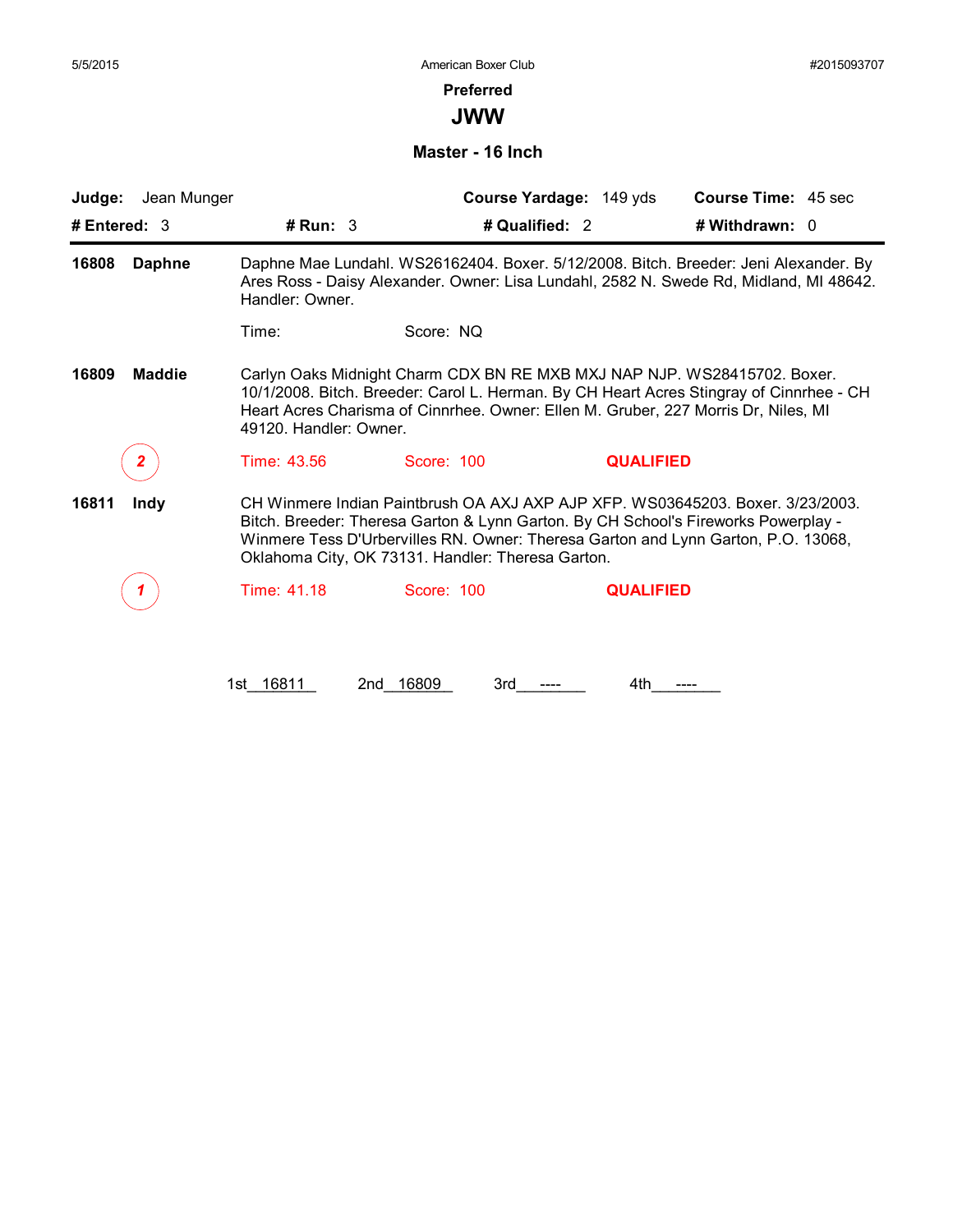**JWW**

**Master - 20 Inch**

| Judge: Jean Munger      |                    |                                    |                                                                                                                                                                                                                                                                                                                                        | Course Yardage: 149 yds | <b>Course Time: 47 sec</b> |  |
|-------------------------|--------------------|------------------------------------|----------------------------------------------------------------------------------------------------------------------------------------------------------------------------------------------------------------------------------------------------------------------------------------------------------------------------------------|-------------------------|----------------------------|--|
| # Entered: 7            |                    | # $Run: 6$                         | # Qualified: 4                                                                                                                                                                                                                                                                                                                         |                         | # Withdrawn: 0             |  |
| 20605<br>Sydney         |                    |                                    | Miss Sydney Pearl Hall CD BN GN RAE OA AXJ NF. WS13121402. Boxer. 2/26/2005.<br>Bitch. Breeder: Jason Kidwell. By Sir Syruss the Virus - Miss Sable Baby. Owner: Debora<br>Hall and Randall Hall, 1414 Girard Dr, Louisville, KY 40222. Handler: Debbie Hall.                                                                          |                         |                            |  |
|                         |                    | Time:                              | Score: NQ                                                                                                                                                                                                                                                                                                                              |                         |                            |  |
| <b>Rocky</b><br>20822   |                    | Moline, IL 61244. Handler: Owner.  | Gottwalt's Rock Star AX AJP. WS32130202. Boxer. 11/7/2009. Dog. Breeder: Tina & Jeff<br>Chapai. By Chapai's Chicago Bear - Adeline II. Owner: Lisa Gottwalt, 1503 17th St, East                                                                                                                                                        |                         |                            |  |
|                         |                    | Time:                              | Score: NQ                                                                                                                                                                                                                                                                                                                              |                         |                            |  |
| 20824<br><b>Susie</b>   |                    | OK 73131. Handler: Theresa Garton. | Winmere Black Eyed Susan RN OA OAJ AXP AJP XFP CGC. WS03645202. Boxer.<br>3/23/2003. Bitch. Breeder: Owners. By CH School's Fireworks Powerplay - Winmere Tess<br>D'Urbervilles RN. Owner: Theresa Garton and Lynn Garton, P.O. 13068, Oklahoma City,                                                                                  |                         |                            |  |
|                         |                    | Time: 47.48                        | Score: 100                                                                                                                                                                                                                                                                                                                             | <b>QUALIFIED</b>        |                            |  |
| Killian<br>20827        |                    | Rezmer.                            | Daddy's Girl Killian CDX BN RAE MX MXJ OF. WS14408301. Boxer. 8/6/2005. Bitch.<br>Breeder: Sandee Leschewski. By Rion's Xanadu - Shadoe faxs Crimson Silhouette. Owner:<br>Erin Rezmer and Tom Rezmer, 419 S Highland Ave, Lombard, IL 60148. Handler: Tom                                                                             |                         |                            |  |
| 2.                      |                    | Time: 37.49                        | Score: 100                                                                                                                                                                                                                                                                                                                             | <b>QUALIFIED</b>        |                            |  |
| 20828<br><b>Brady</b>   |                    |                                    | GCH Can-Cia's You Ain't Seen Nothin' Yet AX AXJ NAP OJP NFP PAX MJP3 MJPB<br>MXPB. WS28498804. Boxer. 11/15/2008. Dog. Breeder: Sarah South & Sherry<br>Canciamille. By CH Can-cia's Hard Act to Follow - CH Backwood's Tayler Made Illusion.<br>Owner: Lisa Lovasco, 1071 S Mackinaw Rd, Kawkawlin, MI 48631. Handler: Owner.         |                         |                            |  |
| 3                       |                    | Time: 41.97                        | Score: 100                                                                                                                                                                                                                                                                                                                             | <b>QUALIFIED</b>        |                            |  |
| 20830<br><b>Trigger</b> |                    |                                    | CH Lemko's Shootin' Star at Rocket CD RA MX MXJ XF. WS12345678. Boxer. 2/20/2008.<br>Dog. Breeder: Jessica Kozel. By Twinkle Star v. Eurozone - CH Lemko's Rising Sun.<br>Owner: Kerry Rodgers, 4101 CR 239, Georgetown, TX 78633. Handler: Owner.                                                                                     |                         |                            |  |
|                         |                    | Time: 33.53                        | Score: 100                                                                                                                                                                                                                                                                                                                             | <b>QUALIFIED</b>        |                            |  |
| 20831                   | <b>Jack Daniel</b> | Handler: Nina A.B. Daniel.         | Pheasant Hollow's Jack Daniel CD RN MXJ MJP OFP. WS38474908. Boxer. 7/20/2011.<br>Dog. Breeder: Kerry Jones, Robert Detoro, Allison Jones, Patricia Detoro. By CH<br>Pheasant Hollow's ASUREBET - CH Pheasant Hollow's Hot Dam Here I Am. Owner: Nina<br>A.B. Daniel and Truman W. Daniel, 1556 Robert Young Rd, Starksboro, VT 05487. |                         |                            |  |
|                         |                    | Time:                              | Score: ABS                                                                                                                                                                                                                                                                                                                             |                         |                            |  |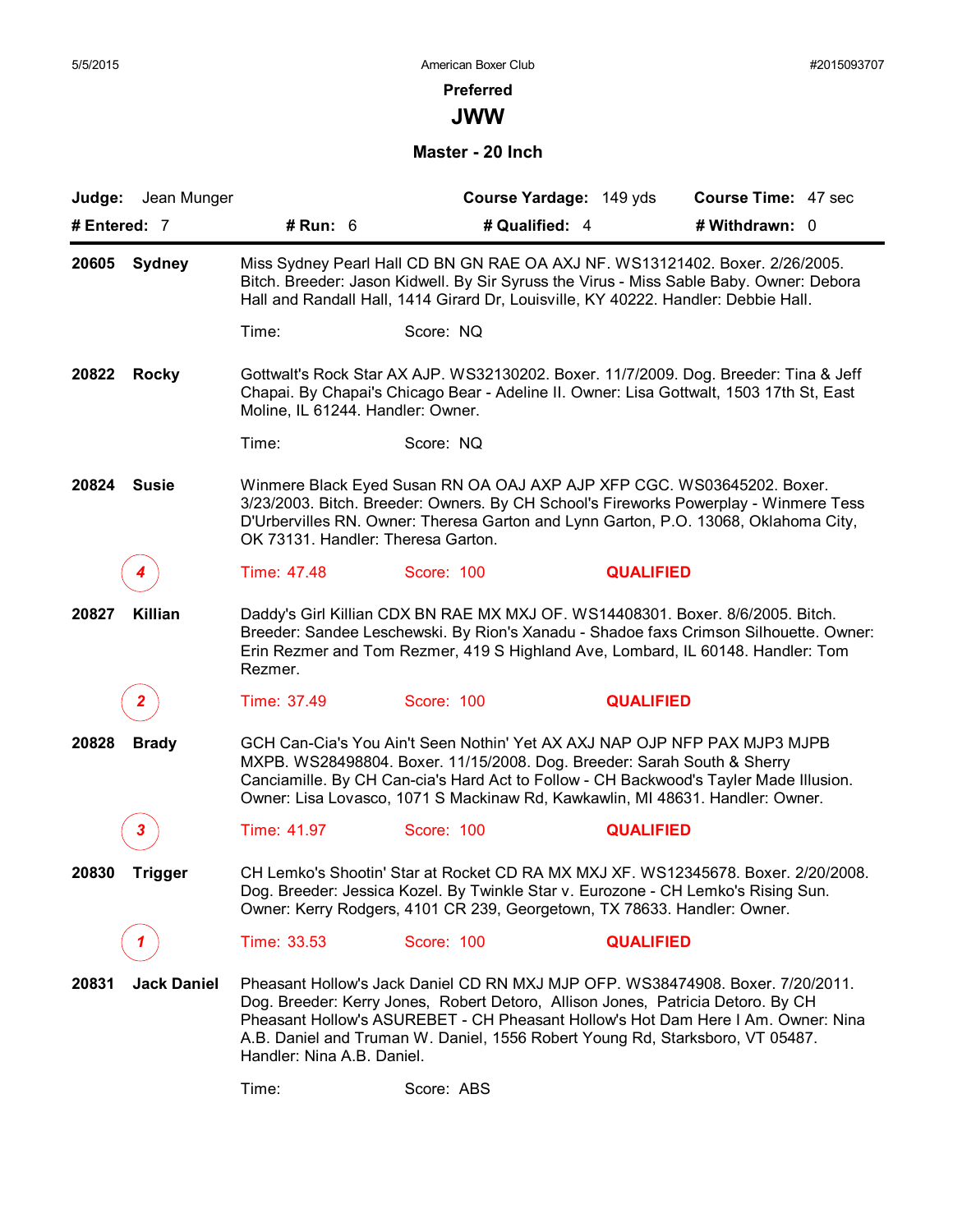**Preferred**

**JWW**

1st\_20830 2nd\_20827 3rd\_20828 4th\_20824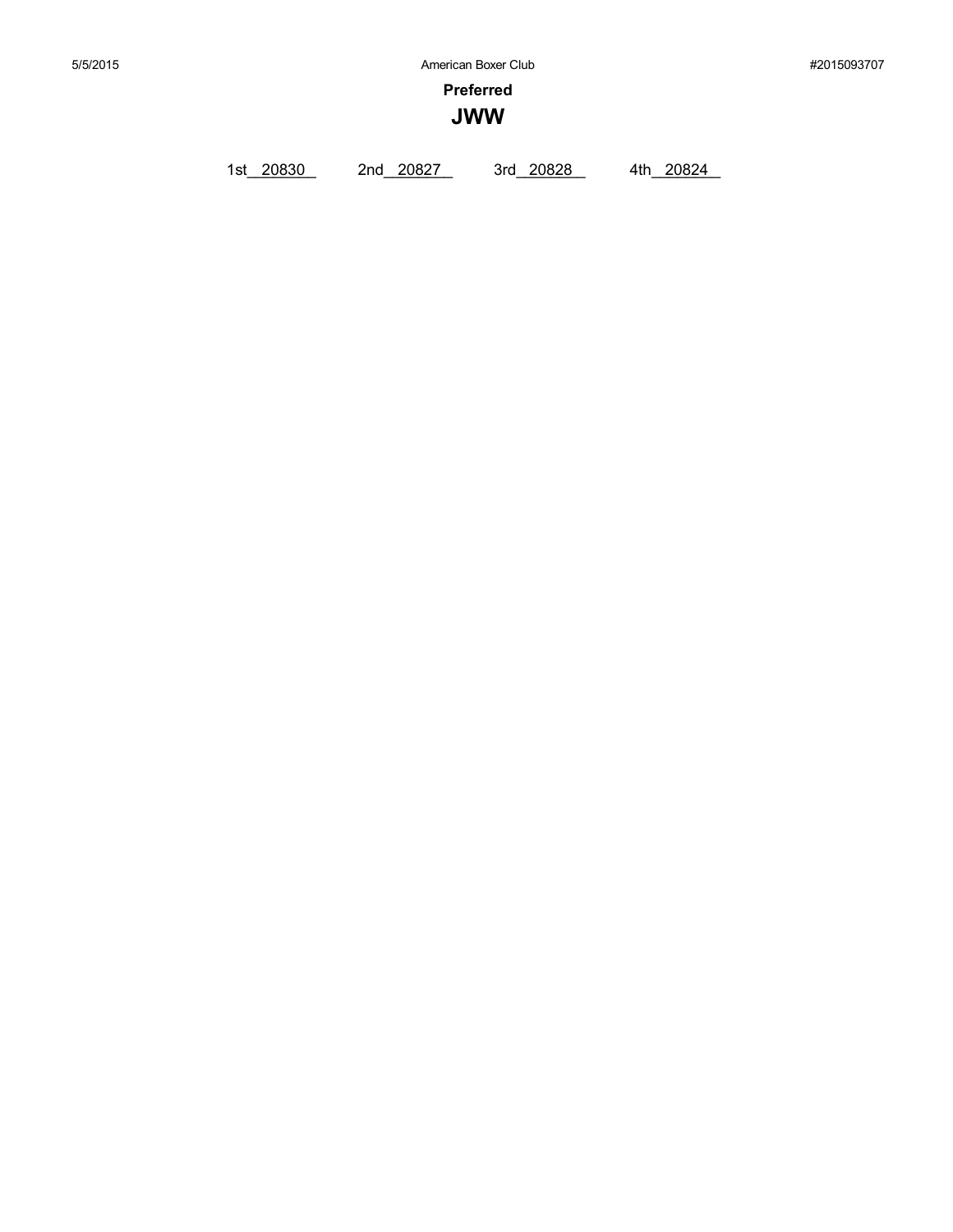### **Regular**

## **Time 2 Beat**

**20 Inch**

| <b>Judge:</b> Jean Munger |                        |                                                                                                                                                                                                                                                                                                                               | Course Time: 34.28 sec |
|---------------------------|------------------------|-------------------------------------------------------------------------------------------------------------------------------------------------------------------------------------------------------------------------------------------------------------------------------------------------------------------------------|------------------------|
| # Entered: 10             | # Run: 10              | # Qualified: 3                                                                                                                                                                                                                                                                                                                | # Withdrawn: 0         |
| 20003<br>Delta            | 04062. Handler: Owner. | Tealcrest's Down and Dirty CGC. WS40917804. Boxer. 3/12/2012. Bitch. Breeder: Jill<br>Hootman. By CH Tealcrest's Luck of the Irish CD RA OA OAJ CA - Miro-Teal Crest's Whats<br>UR Name CD RN CA RATI. Owner: Julia Bentley, 70 Highland Cliff Rd, Windham, ME                                                                |                        |
|                           | Time:                  | Score: NQ                                                                                                                                                                                                                                                                                                                     |                        |
| 20203<br><b>Numa</b>      |                        | Online News of Kellaney. WS46437401. Boxer. 4/24/2013. Bitch. Breeder: Adriana Aulik &<br>Zoltan Nagy. By Boreas di Casa Diocletiano - Eireann Pixie of Kellaney. Owner: Lisa<br>Gottwalt, 1503 17th St, East Moline, IL 61244. Handler: Owner.                                                                               |                        |
|                           | Time:                  | Score: NQ                                                                                                                                                                                                                                                                                                                     |                        |
| 20402<br>Leia             |                        | Rocket N' Focal Point's Written in the Stars NA OF. WS41415505. Boxer. 7/2/2012. Bitch.<br>Breeder: Jennifer Hitt, Carolyn Jowell & Kerry Rodgers. By CH Lemke Shootin' Star at<br>Rocket CD RA MX MXJ XF - Rocket's Walk 'N the Clouds. Owner: Kerry Rodgers, 4101 CR<br>239, Georgetown, TX 78633. Handler: Owner.          |                        |
|                           | Time:                  | Score: NQ                                                                                                                                                                                                                                                                                                                     |                        |
| 20405<br>Addie            | 61107. Handler: Owner. | My Sweet Adeline CD RN NA NAJ NF. PAL257783. Boxer. 12/27/2010. Bitch. Breeder:<br>Unknown. By Unknown - Unknown. Owner: Janis Foor, 1931 Wisteria Rd, Rockford, IL                                                                                                                                                           |                        |
|                           | Time:                  | Score: NQ                                                                                                                                                                                                                                                                                                                     |                        |
| 20406<br><b>Emmie</b>     | Handler: Owner.        | GCH Regal's Midnight Madness NA NAJ CA. WS35958303. Boxer. 11/19/2010. Bitch.<br>Breeder: Korinne Vanderpool. By CH Pearlisle Standing-O for Bix-L SOM - CH Regal's Rot<br>Ten Miss Van Pelt. Owner: Korinne Vanderpool, 9160 Fishtrap Rd, Cross Roads, TX 76227.                                                             |                        |
|                           | Time:                  | Score: NQ                                                                                                                                                                                                                                                                                                                     |                        |
| 20604<br><b>Moose</b>     |                        | GCH Schmidt's-GC Moose A. Moose OA OAJ NF. WS29070301. Boxer. 12/31/2008. Dog.<br>Breeder: Juli Schmidt & Cindy Yeager. By GCH Raineylane-Studio DaVinci - Schmidt's<br>Mystic Run at Heart Acre. Owner: Tammy Davison and Juli Schmidt & Cindy Yeager, 4660<br>N Thomas Rd, Freeland, MI 48623-8855. Handler: Tammy Davison. |                        |
|                           | Time:                  | Score: NQ                                                                                                                                                                                                                                                                                                                     |                        |
| 20806 AJ                  | 50014. Handler: Owner. | MACH Ava Josephine von Waldstadt RN MXS MJS XF T2B2. WS20480305. Boxer.<br>1/4/2007. Bitch. Breeder: Renee Williams. By Arames vom Messingsberg - Josephine von<br>Bachbett VCD2 UD RE MX MXJ. Owner: Elisabeth Lonergan, 1465 Y Avenue, Ames, IA                                                                             |                        |
|                           | Time: 34.28            |                                                                                                                                                                                                                                                                                                                               | <b>QUALIFIED</b>       |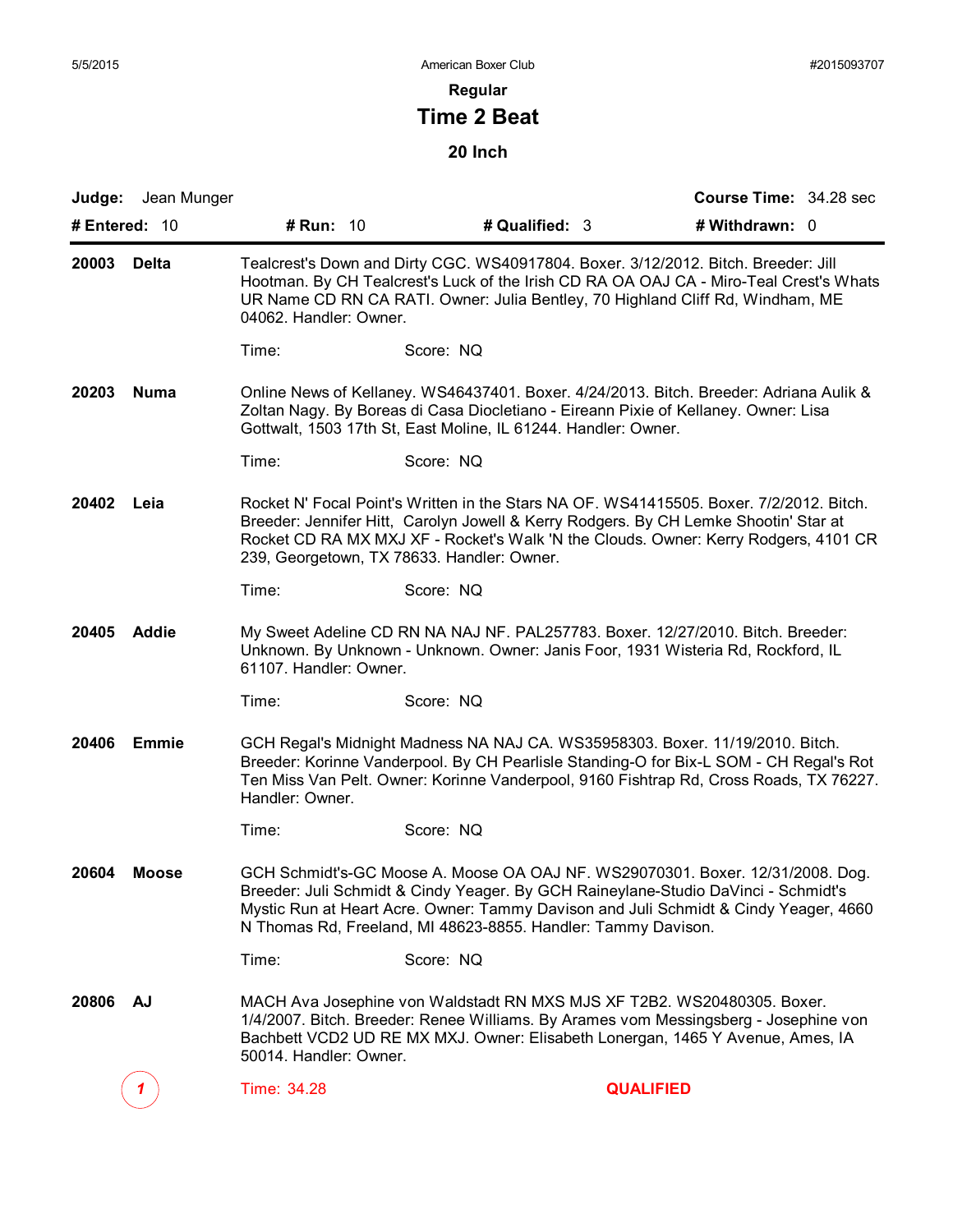**Regular**

#### **Time 2 Beat**

**20813 Lilly** Lilly Sophie's Karmen. WS5351506. Boxer. 9/19/2010. Bitch. Breeder: Rachel Lundahl. By Schmidt's Moose A Moose - Sophie Karmen Electra. Owner: Lisa Lundahl, 2582 N. Swede Rd, Midland, MI 48642. Handler: Owner.

#### Time: 43.42 **QUALIFIED**

**20816 Anja** MACH2 Anja Von Waldstadt VCD2 RE MXB2 MJC OF T2B. WS20480303. Boxer. 1/4/2007. Bitch. Breeder: Renee Fulcer. By Arames vom Messingsberg - Josephine von Bachbett VCD2 UD RE MX MXJ. Owner: Renee Fulcer, 4010 N Meridian Rd, Rockford, IL 61101. Handler: Owner.

Time: Score: NQ

**20819 Violet** Violet Sophies Karmen. WS35351503. Boxer. 9/19/2010. Bitch. Breeder: Rachel Lundahl. By Schmidts Moose A Moose - Sophie Karmen Electra. Owner: Lisa Lundahl, 2582 N. Swede Rd, Midland, MI 48642. Handler: Sara Maida.

Time: 39.13 **QUALIFIED**

1st\_\_\_\_\_\_\_\_ 20806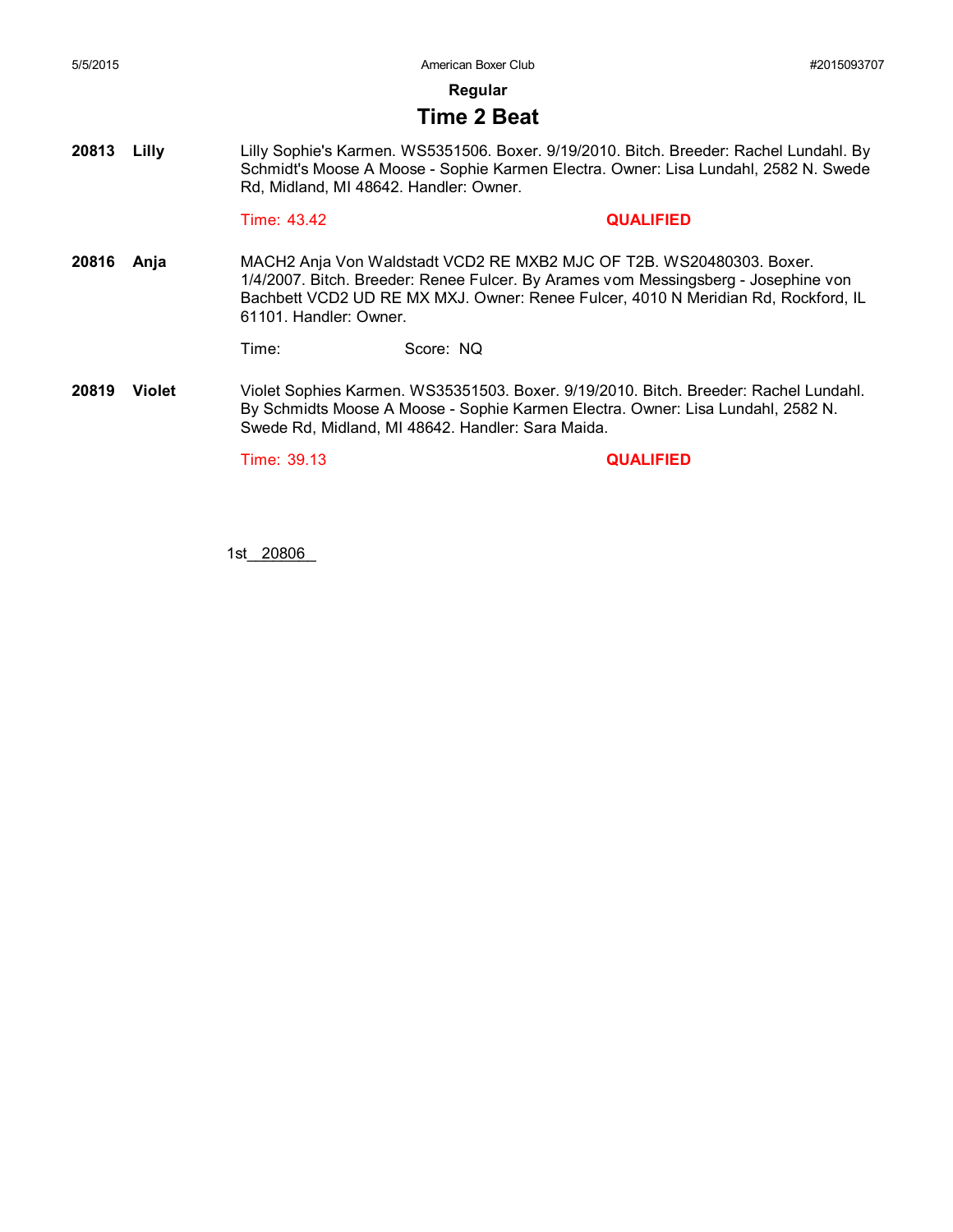### **Regular**

## **Time 2 Beat**

### **24 Inch**

| Judge:<br>Jean Munger    |                           |                                                                                                                                                                                                                                                                                                                                          | Course Time: 41.69 sec |
|--------------------------|---------------------------|------------------------------------------------------------------------------------------------------------------------------------------------------------------------------------------------------------------------------------------------------------------------------------------------------------------------------------------|------------------------|
| # Entered: $13$          | # Run: 10                 | # Qualified: 4                                                                                                                                                                                                                                                                                                                           | # Withdrawn: 0         |
| <b>Silas</b><br>24202    |                           | Cedarlin's Regal Beginnings RN. WS30892106. Boxer. 6/15/2009. Dog. Breeder: Rebecca<br>Gilchrist & Korinne Vanderpool. By CH Naja's Enterprise of Summer - CH Regal's Full of<br>Tender Grace CD RE NA AJP NFP. Owner: Rebecca Gilchrist and Eric Gilchrist, 210<br>Hackberry St, North Liberty, IA 52317. Handler: Rebecca Gilchrist.   |                        |
|                          | Time:                     | Score: ABS                                                                                                                                                                                                                                                                                                                               |                        |
| 24203<br><b>Stratton</b> | Ellen M. Gruber.          | Cinnarhee's By A Nose BN RN NAJ NAP NJP. WS43801902. Boxer. 6/13/2012. Dog.<br>Breeder: H Medley Small. By Cinnrhee's Shoot Em Up - Heartacres Cinnrhee of Kadenza.<br>Owner: Ellen M. Gruber and H Medley Small, 227 Morris Dr, Niles, MI 49120. Handler:                                                                               |                        |
|                          | Time:                     | Score: NQ                                                                                                                                                                                                                                                                                                                                |                        |
| 24204<br>Angus           | Handler: Rosemarie Right. | Venician's Absolute BlackJack RN CGC. WS43887402. Boxer. 1/16/2013. Dog. Breeder:<br>Janice Solas. By Valley's Bold Knight RE MX MXJ NF - Valley N RNB Honor Our Heroes.<br>Owner: Rosemarie Right and Janice Solas, 94 N Townshipline Rd, Royersford, PA 19468.                                                                         |                        |
|                          | Time:                     | Score: ABS                                                                                                                                                                                                                                                                                                                               |                        |
| 24207<br>Ted             |                           | Xcellent Adventure von Bachbett CGC. WS41461301. Boxer. 5/24/2012. Dog. Breeder:<br>Cathy & George Markos. By Adonis vom Grand Kevin - Eicke vom Silvertbach. Owner:<br>Elisabeth Lonergan, 1465 Y Avenue, Ames, IA 50014. Handler: Owner.                                                                                               |                        |
|                          | Time:                     | Score: ABS                                                                                                                                                                                                                                                                                                                               |                        |
| 24601<br>Jim             |                           | TealCrest's Bucnuts on Fire NAJ. WS32322502. Boxer. 10/27/2009. Dog. Breeder: Jill<br>Hootman & Robin Kennedy. By CH TealCrest's Luck of the Irish - Miro-TealCrest's Whats<br>Ur Name. Owner: Sandra Kistler, 214 Ranchview Dr, Vandalia, OH 45377. Handler: Owner.                                                                     |                        |
|                          | Time:                     | Score: NQ                                                                                                                                                                                                                                                                                                                                |                        |
| 24602<br>Ziva            | Owens.                    | CH Peprhl's Life's a Dance with DebLyn VCD1 BN GN RE TDX OA OAJ HT PT.<br>WS30844201. Boxer. 6/29/2009. Bitch. Breeder: Sue Ann Thompsn. By CH OTCH Regal's<br>Heeeere's Johnny - CH Peprhl's Will You Dance Marbo CDX RE AX AXJ NAP NJP. Owner:<br>Debra L Owens and Caitlyn Owens, 508 2nd St, Luther, IA 50152-0357. Handler: Debra L |                        |
|                          | Time:                     | Score: NQ                                                                                                                                                                                                                                                                                                                                |                        |
| 24802<br>Jet             |                           | Boxnen's Jet von Waldstat CDX BN RE MX MXB MXJ MJB AXP OJP. WS38247401.<br>Boxer. 7/22/2011. Dog. Breeder: Minna Nousianinen-Becher & Ann Flegel. By Boxmann<br>Star Trek - Caelon Du Champ'Des Legendes. Owner: Renee Fulcer, 4010 N Meridian Rd,<br>Rockford, IL 61101. Handler: Owner.                                                |                        |
|                          | Time:                     | Score: NQ                                                                                                                                                                                                                                                                                                                                |                        |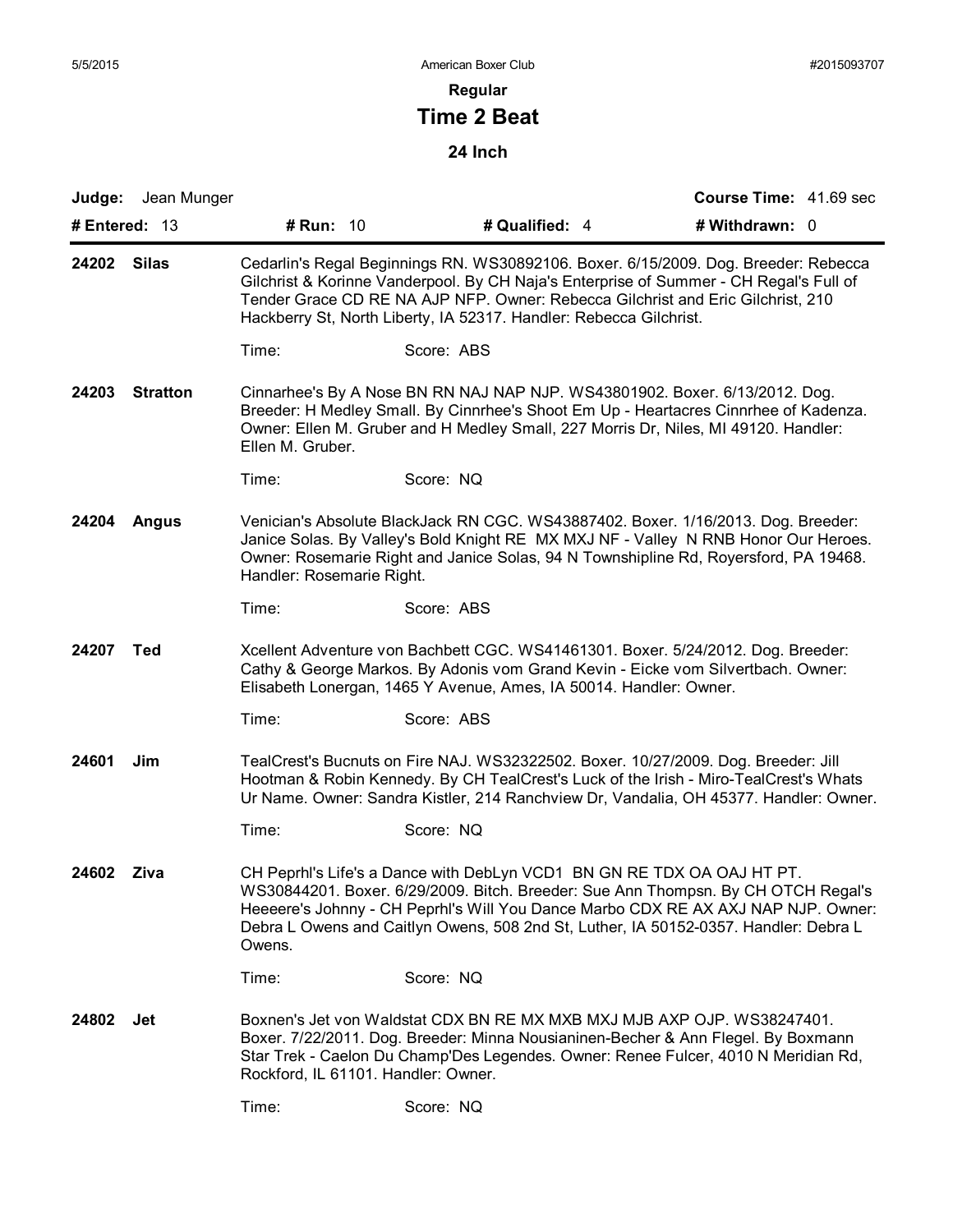**Regular**

#### **Time 2 Beat**

**24805 Penny** MACH Fox's Perdie Penny MXS MJS. WS23478906. Boxer. 9/10/2007. Bitch. Breeder: Montana and Debbie Gross. By Backwood's Augustus McCrae - Montana's So Raven Boxer. Owner: Carmel Fox, 15279 5th St NE, Foley, MN 56329. Handler: Owner.

Time: 42.03 **QUALIFIED**

**24806 Caleb** Kiss 'N Tell's Doc Holiday RN MX MXB MXJ MJG OJP NFP XF CA T2B. ILP160836. Boxer. 3/20/2007. Dog. Breeder: Cindy L. Laschowski. By Belmanta New Millenium - Boyarka's Kiss 'N Tell. Owner: Chris Frodsham and Laurie Frodsham, 189 Massie Lane, Canton, NC 28716. Handler: Chris Frodsham.

Time: Score: NQ

**24810 Duke** Grandbois' Duke. WS35351509. Boxer. 9/19/2010. Dog. Breeder: Rachel Lundahl & Andrew Lundahl. By Schmidts-GC Moose A Moose - Spohie Karmen Electra. Owner: Matt Grandbois, 6000 Sturgeon Creek Pkwy, Midland, MI 48642. Handler: Lisa Lovasco.

#### Time: 44.70 **QUALIFIED**

**24811 Saber** Xcalibur Von Bachbett. WS41461305. Boxer. 5/24/2012. Dog. Breeder: Cathy & George Markos. By Adonis Vom Grand Kevch - Icke Vom Silvertbach. Owner: Jan Blevins, 1006 Oxfordshire, Carrollton, TX 75007. Handler: Owner.

#### Time: 42.82 **QUALIFIED**

**24812 Zeus** CH MACH Schmidt's GC Catch A Falling Star at LeMac CD OF. WS25892105. Boxer. 4/12/2008. Dog. Breeder: Julia Schmidt & Cindy Yaeger. By Twinkle Star v. Eurozone - Schmidt's Mystic Run at Heart Acre. Owner: Leta McCulla and Julia Schmidt, Cindy Yaeger, 110 N Heck Hill Rd, St Paris, OH 43072. Handler: Leta McCulla.



**24813 TJ** MACH3 Thomas Junior MXG MJC MXF. WS26147807. Boxer. 5/20/2008. Dog. Breeder: Teresa Welch. By First Chance II - Lil Missy. Owner: Thomas Mulcahey, 1437 Metedeconk Ave, Brick, NJ 08724. Handler: Owner.

Time: Score: NQ

1st\_\_\_\_\_\_\_\_ 24812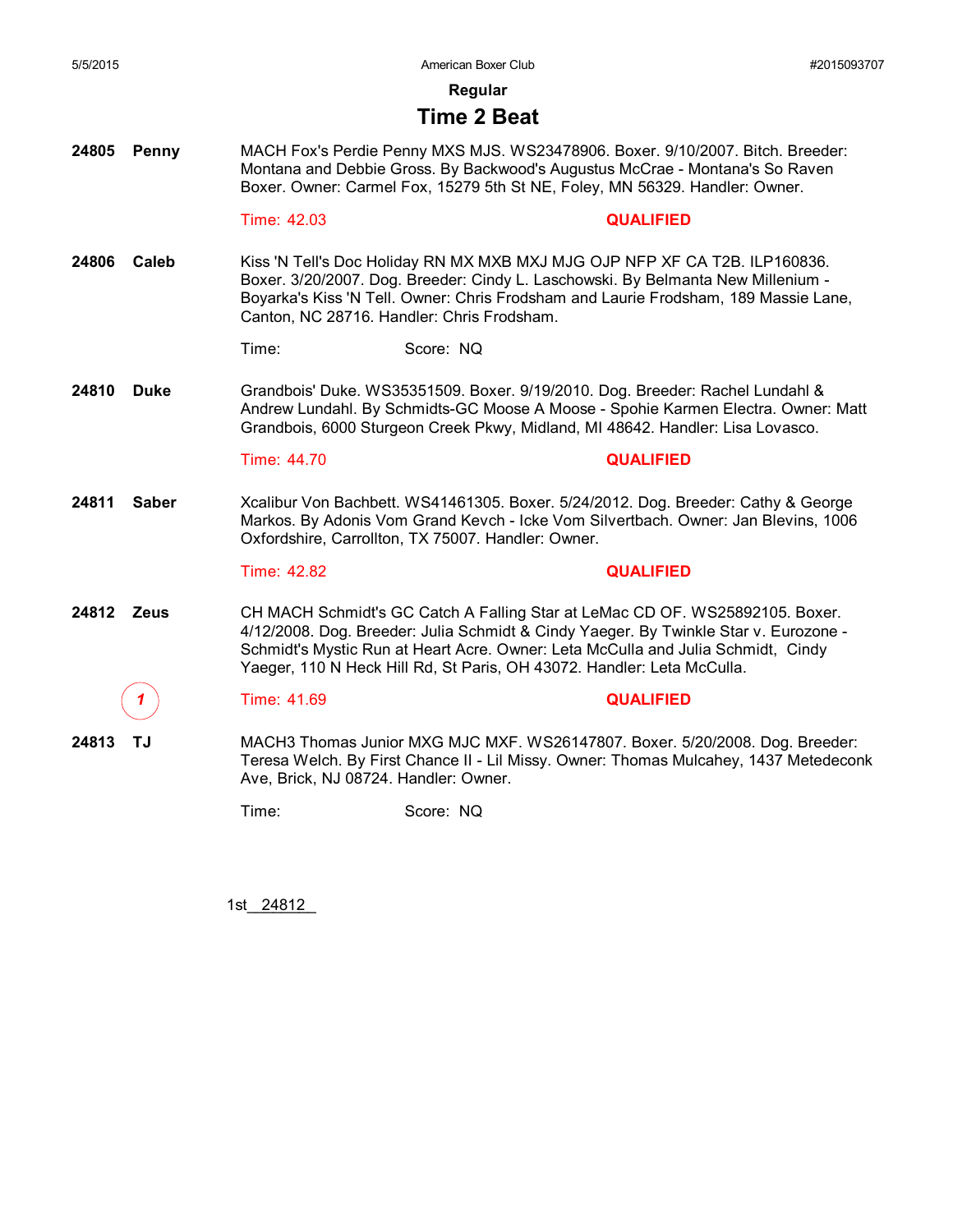**Preferred**

## **Time 2 Beat**

**16 Inch**

| Judge:         | Jean Munger |            |                                                                                                                                                                                                                                                                                                                                                 | <b>Course Time: 0 sec</b> |
|----------------|-------------|------------|-------------------------------------------------------------------------------------------------------------------------------------------------------------------------------------------------------------------------------------------------------------------------------------------------------------------------------------------------|---------------------------|
| # Entered: 2   |             | # Run: $1$ | # Qualified: 0                                                                                                                                                                                                                                                                                                                                  | # Withdrawn: $0$          |
| 16201          | Vita        |            | Cyntech's Viva La Vita Integra. WS36974901. Boxer. 6/9/2009. Bitch. Breeder: Cindy<br>Thomas. By CH Summer's Black Jack of Shadigree - Country Times Black Pearl. Owner:<br>Joanne M. Klauer, 35 Rockcliff Landing NW, Calgary, AB T3G525. Handler: Owner.                                                                                      |                           |
|                |             | Time:      | Score: ABS                                                                                                                                                                                                                                                                                                                                      |                           |
| 16404<br>Celia |             |            | Cedarlin's Graceful Beginnings NAP NJP. WS30892103. Boxer. 6/15/2009. Bitch. Breeder:<br>Rebecca Gilchrist and Korinne Vanderpool. By CH Naja's Enterprise of Summer - CH<br>Regal.s Full of TenDer Grace CD RE NFP AJP. Owner: Rebecca Gilchrist and Eric<br>Gilchrist, 210 Hackberry St, North Liberty, IA 52317. Handler: Rebecca Gilchrist. |                           |
|                |             | Time:      | Score: NQ                                                                                                                                                                                                                                                                                                                                       |                           |

1st\_\_\_\_\_\_\_\_\_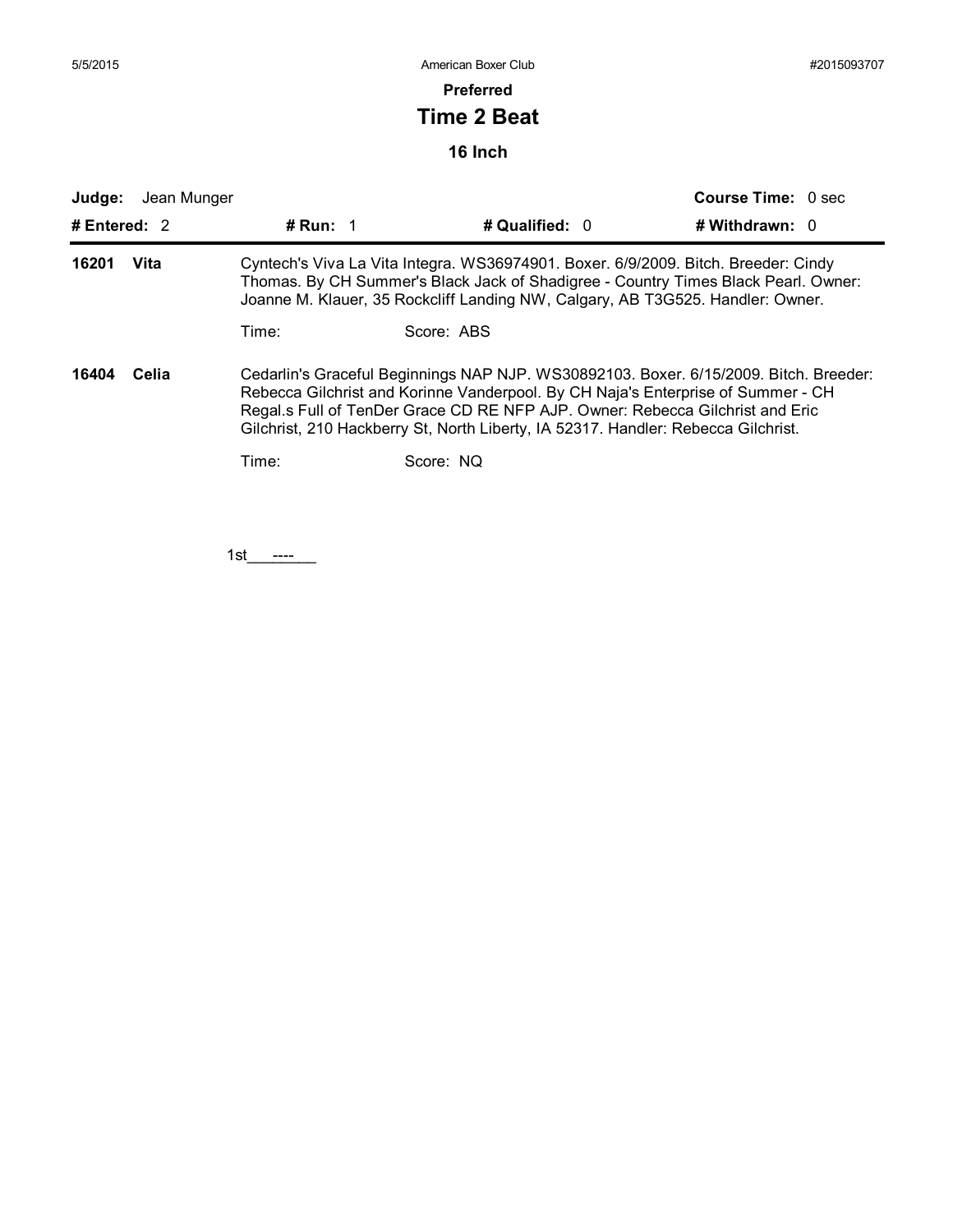**Preferred**

## **Time 2 Beat**

**20 Inch**

| # Entered: 7 | <b>Judge:</b> Jean Munger | # Run: 3                                                                        |            | # Qualified: 0 | <b>Course Time: 0 sec</b><br># Withdrawn: 0                                                                                                                                                                                                                                                                                            |
|--------------|---------------------------|---------------------------------------------------------------------------------|------------|----------------|----------------------------------------------------------------------------------------------------------------------------------------------------------------------------------------------------------------------------------------------------------------------------------------------------------------------------------------|
| 20209        | <b>Stone</b>              |                                                                                 |            |                | Sunchase's Touchstone Decision. WS35563703. Boxer. 10/14/2010. Dog. Breeder: Tracy<br>Hendrickson, Rhoda Gosselin-Brouillette. By CH Breezewoods Lord of Wystmont CDX<br>RE - Sunchase's Little Black Dress CDX OM1 RA OA AXJ. Owner: Joanne M. Klauer, 35                                                                             |
|              |                           | Rockcliff Landing NW, Calgary, AB T3G525. Handler: Owner.                       |            |                |                                                                                                                                                                                                                                                                                                                                        |
|              |                           | Time:                                                                           | Score: ABS |                |                                                                                                                                                                                                                                                                                                                                        |
| 20214        | Oscar                     | Antioch, IL 60002. Handler: Owner.                                              |            |                | Caballero Vargas El Brujo. WS44460211. Boxer. 7/8/2013. Dog. Breeder: Walter Vargas &<br>Natalie Chaykina. By Sherlock - Miss Hudson. Owner: Nancy Button, 531 Longview Drive,                                                                                                                                                         |
|              |                           | Time:                                                                           | Score: NQ  |                |                                                                                                                                                                                                                                                                                                                                        |
| 20408        | Deni                      | Corfu, NY 14036. Handler: Donna Schafer.                                        |            |                | GCH DC's Something To Talk About at CinnRhee CGC. WS31176203. Boxer. 8/5/2009.<br>Dog. Breeder: Donna & Carl Schafer. By CH Heart Acres Sting Ray of CinnRhee - CH DC's<br>Precious Gem of Shadigee. Owner: Donna Schafer and Jennifer Say, 1137 Sliker Rd,                                                                            |
|              |                           | Time:                                                                           | Score: NQ  |                |                                                                                                                                                                                                                                                                                                                                        |
| 20410        | <b>Kruzer</b>             | E. Miller, 1402 Prater Rd, Chatanooga, TN 37412. Handler: Nancy E. Miller.      |            |                | CH ChooChoo's Call My Bluff CD BN RE NAP NJP CAX CGC. WS22956303. Boxer.<br>7/14/2007. Dog. Breeder: Susan B. Barker & Deborah B. Martin. By CH Summer's<br>Blackjack of Shadigree - ChooC=choo's Plain as Night. Owner: Nancy E. Miller and Michael                                                                                   |
|              |                           | Time:                                                                           | Score: ABS |                |                                                                                                                                                                                                                                                                                                                                        |
| 20822        | <b>Rocky</b>              | Moline, IL 61244. Handler: Owner.                                               |            |                | Gottwalt's Rock Star AX AJP. WS32130202. Boxer. 11/7/2009. Dog. Breeder: Tina & Jeff<br>Chapai. By Chapai's Chicago Bear - Adeline II. Owner: Lisa Gottwalt, 1503 17th St, East                                                                                                                                                        |
|              |                           | Time:                                                                           | Score: NQ  |                |                                                                                                                                                                                                                                                                                                                                        |
| 20826        | <b>Stryker</b>            | Theresa Garton, 15 Hillrise Dr, Penfield, NY 14526. Handler: Margaret Magoffin. |            |                | CH Winmere Only Time Will Tell OAP OJP CAX CGC. WS29627004. Boxer. 3/8/2009.<br>Dog. Breeder: Theresa Garton & Lynn Garton. By CH Strawberry N REO Gold Country -<br>CH Winmere Indian Paintbrush RE OA AXJ AXP AJP OFP. Owner: Margaret Magoffin and                                                                                  |
|              |                           | Time:                                                                           | Score: ABS |                |                                                                                                                                                                                                                                                                                                                                        |
| 20831        | <b>Jack Daniel</b>        | Handler: Nina A.B. Daniel.                                                      |            |                | Pheasant Hollow's Jack Daniel CD RN MXJ MJP OFP. WS38474908. Boxer. 7/20/2011.<br>Dog. Breeder: Kerry Jones, Robert Detoro, Allison Jones, Patricia Detoro. By CH<br>Pheasant Hollow's ASUREBET - CH Pheasant Hollow's Hot Dam Here I Am. Owner: Nina<br>A.B. Daniel and Truman W. Daniel, 1556 Robert Young Rd, Starksboro, VT 05487. |
|              |                           | Time:                                                                           | Score: ABS |                |                                                                                                                                                                                                                                                                                                                                        |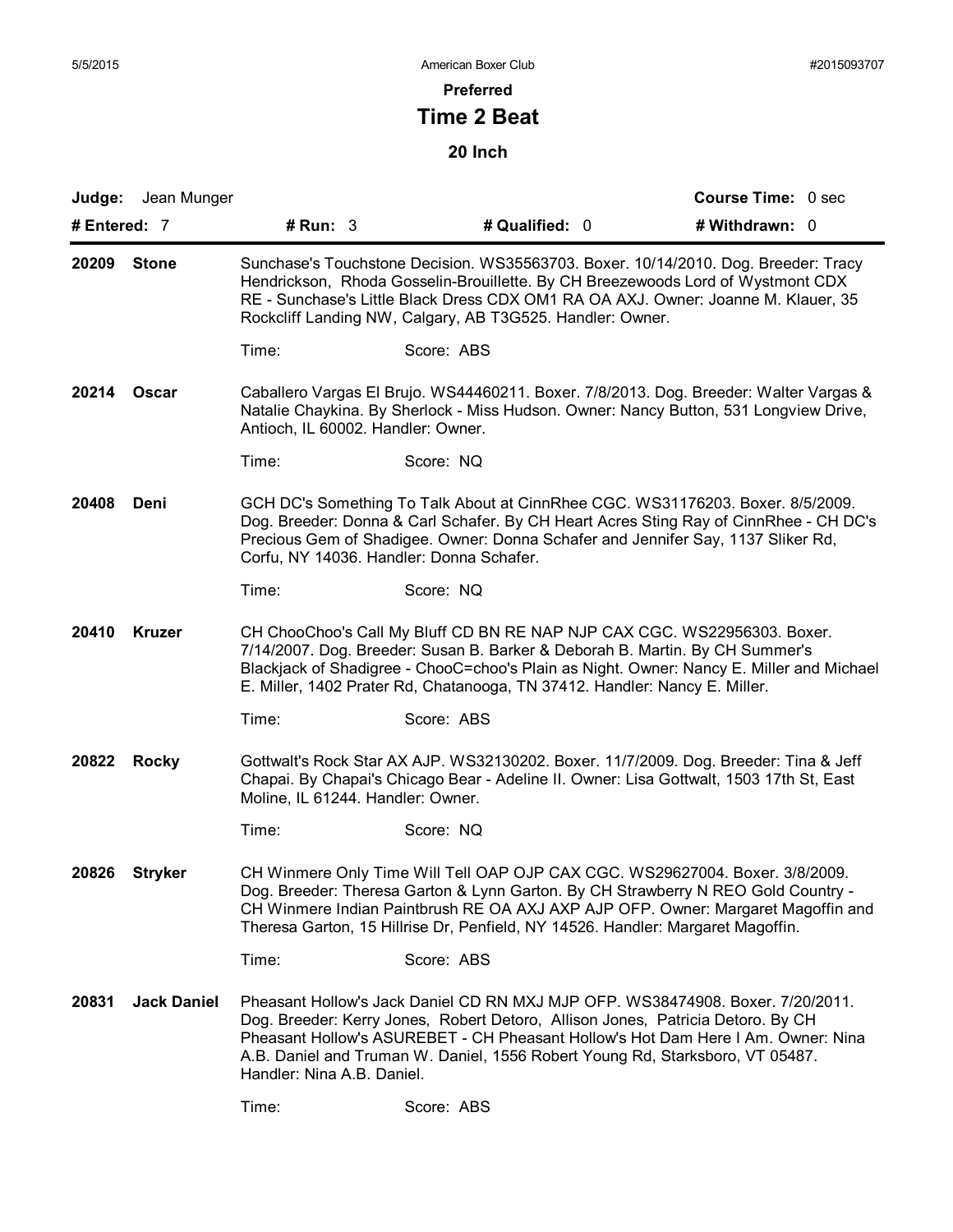$1st$  ----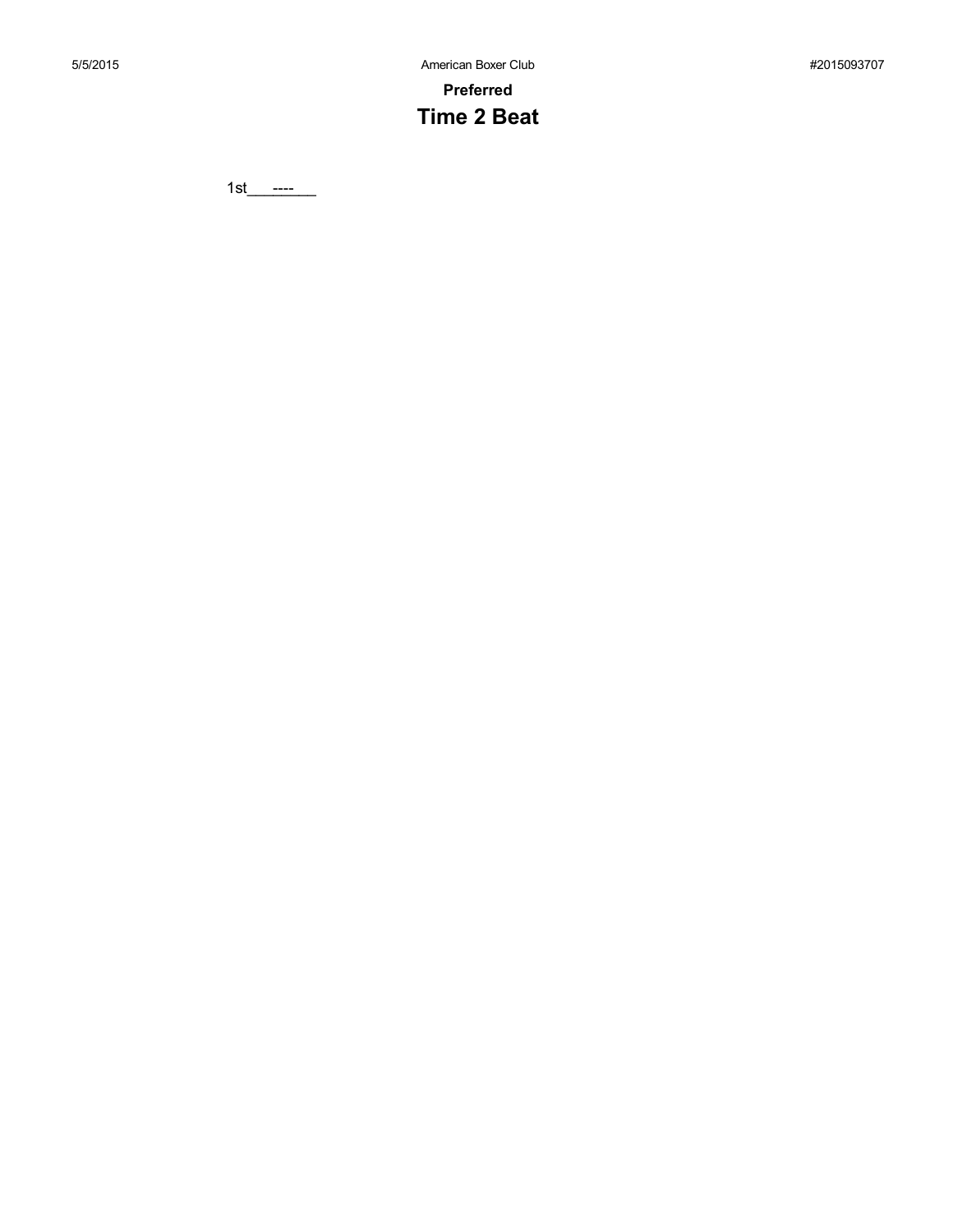**FAST**

**Novice A - 20 Inch**

| Judge:<br># Entered: 1 | Jean Munger<br># Run: $\sqrt{1}$ | # Qualified: $0$                                                                                                                                                     | # Withdrawn: $0$                                                                       |
|------------------------|----------------------------------|----------------------------------------------------------------------------------------------------------------------------------------------------------------------|----------------------------------------------------------------------------------------|
| 20003<br>Delta         | 04062. Handler: Owner.           | Tealcrest's Down and Dirty CGC. WS40917804. Boxer. 3/12/2012. Bitch. Breeder: Jill<br>UR Name CD RN CA RATI. Owner: Julia Bentley, 70 Highland Cliff Rd, Windham, ME | Hootman. By CH Tealcrest's Luck of the Irish CD RA OA OAJ CA - Miro-Teal Crest's Whats |
|                        | Time:                            | Score: NO                                                                                                                                                            |                                                                                        |
|                        | 2nd<br>1st                       | 3rd                                                                                                                                                                  | 4tr                                                                                    |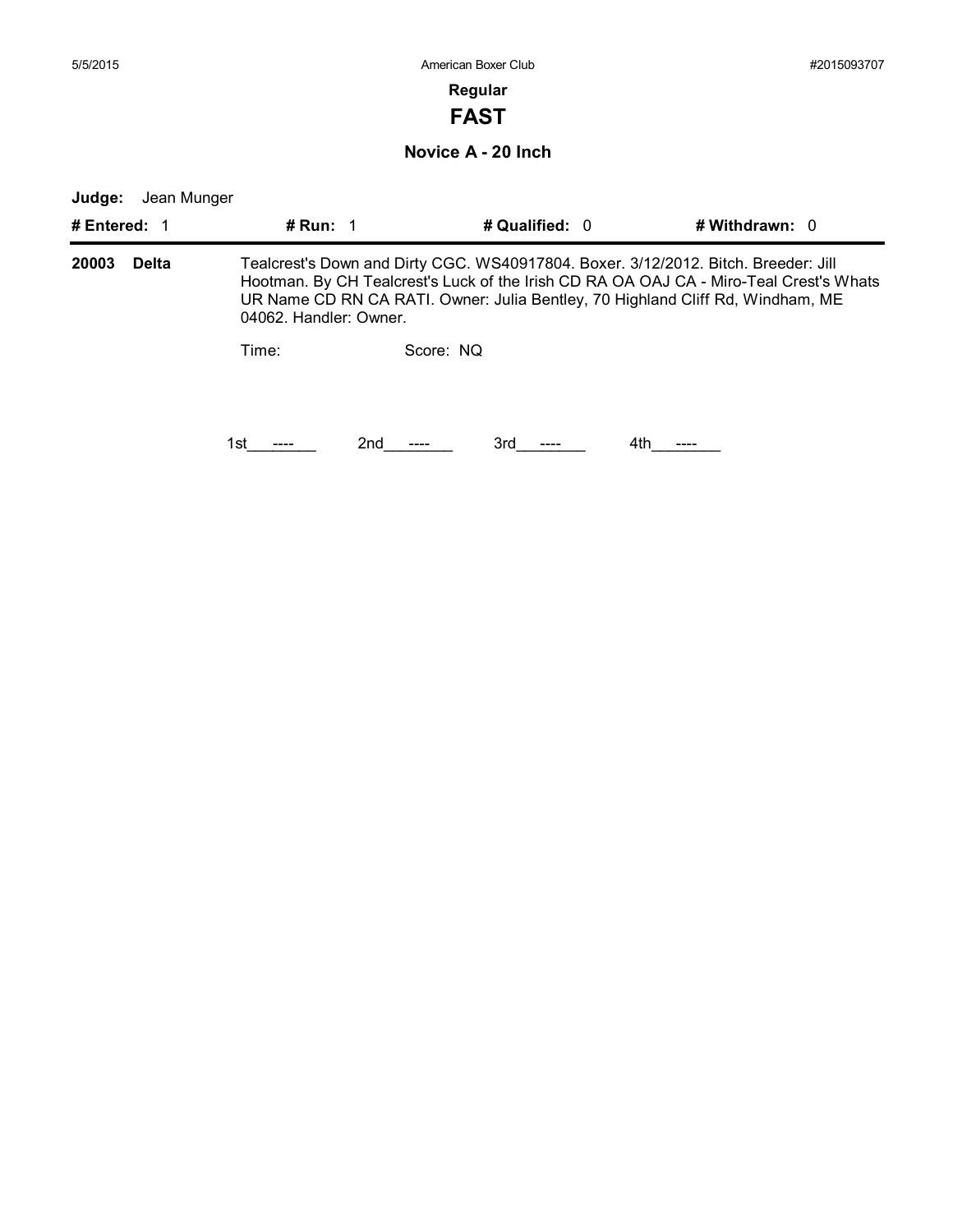## **FAST**

### **Novice B - 20 Inch**

| # Entered: 3          |       | # $Run: 3$   | # Qualified: 0                                                                                                                                                                                                       | # Withdrawn: 0 |
|-----------------------|-------|--------------|----------------------------------------------------------------------------------------------------------------------------------------------------------------------------------------------------------------------|----------------|
| 20201                 | Josie |              | Winmere Red Cracker. WS38429902. Boxer. 7/10/2011. Bitch. Breeder: Owner. By CH<br>Belco's Kiss My Grizz - Winmere St Clare RN. Owner: Theresa Garton, P.O. 13068,<br>Oklahoma City, OK 73131. Handler: Owner.       |                |
|                       |       | Time:        | Score: NQ                                                                                                                                                                                                            |                |
| 20204<br>Laila        |       | Debbie Hall. | Hall's Angel of Mine CD BN RN. PAL256182. Boxer. 1/3/2010. Bitch. Breeder: . By -.<br>Owner: Debora Hall and Randall Hall, 1414 Girard Dr, Louisville, KY 40222. Handler:                                            |                |
|                       |       | Time:        | Score: NQ                                                                                                                                                                                                            |                |
| <b>Polly</b><br>20208 |       |              | CH Winmere Painted Lady. WS38429901. Boxer. 7/10/2011. Bitch. Breeder: Owner. By CH<br>Belco's Kiss My Grizz - Winmere's St Clare RN. Owner: Theresa Garton, P.O. 13068,<br>Oklahoma City, OK 73131. Handler: Owner. |                |
|                       |       | Time:        | Score: NQ                                                                                                                                                                                                            |                |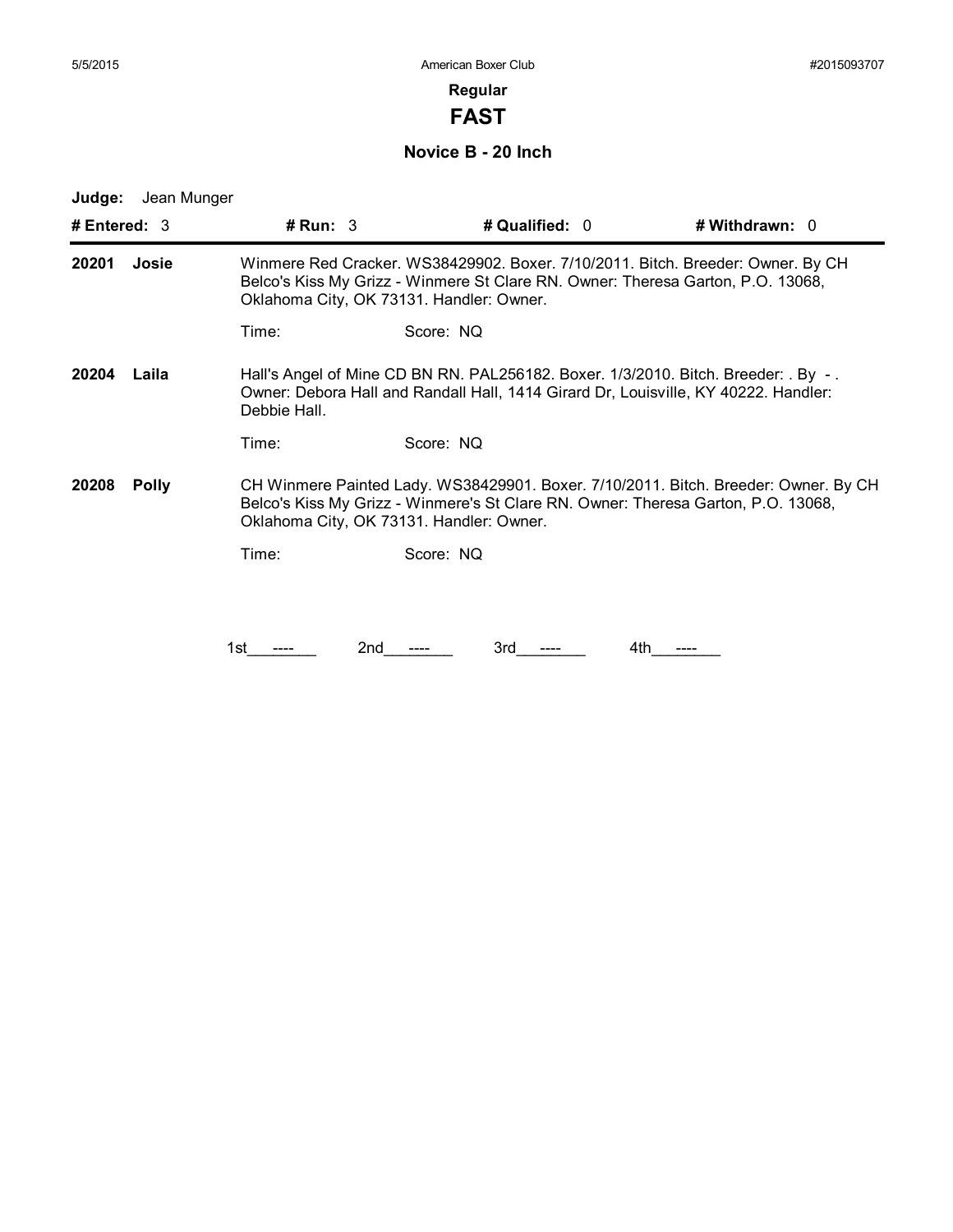**FAST**

**Novice B - 24 Inch**

| # Entered: 5             | # Run: 4         |                                                                    | # Qualified: 2   | # Withdrawn: 0                                                                                                                                                                                                                                                   |
|--------------------------|------------------|--------------------------------------------------------------------|------------------|------------------------------------------------------------------------------------------------------------------------------------------------------------------------------------------------------------------------------------------------------------------|
| 24203<br><b>Stratton</b> | Ellen M. Gruber. |                                                                    |                  | Cinnarhee's By A Nose BN RN NAJ NAP NJP. WS43801902. Boxer. 6/13/2012. Dog.<br>Breeder: H Medley Small. By Cinnrhee's Shoot Em Up - Heartacres Cinnrhee of Kadenza.<br>Owner: Ellen M. Gruber and H Medley Small, 227 Morris Dr, Niles, MI 49120. Handler:       |
|                          | Time:            | Score: NQ                                                          |                  |                                                                                                                                                                                                                                                                  |
| 24205<br><b>Blayke</b>   |                  | Broken Arrow, OK 74012. Handler: Tracy Hendrickson.                |                  | Sunchase's Spin the Bottle BN PN CGC CGCA. WS45539505. Boxer. 10/23/2013. Dog.<br>Breeder: Rhoda Brouillette. By CH Sunchase's Zero to Hero UDX RA MX MXJ - Sunchase's<br>Smoke and Mirrors. Owner: Tracy Hendrickson and Rhoda Brouillette, 4412 W Kent Circle, |
| $\overline{2}$           | Time: 34.00      | Score: 63                                                          | <b>QUALIFIED</b> |                                                                                                                                                                                                                                                                  |
| 24206<br><b>Brit</b>     |                  | Tylertown Rd, Clarksville, TN 37040. Handler: Owner.               |                  | GCH TealCrest's Spitfire BN RN CAA RATN. WS32322501. Boxer. 10/27/2009. Bitch.<br>Breeder: Jill Hootman & Robin Kennedy. By CH TealCrest's Luck of the Irish CD RA AX<br>AXJ NF CA - Miro-TealCrest's Whats Ur Name CD RN CA. Owner: Jill Hootman, 171           |
|                          | Time:            | Score: NQ                                                          |                  |                                                                                                                                                                                                                                                                  |
| 24207<br>Ted             |                  | Elisabeth Lonergan, 1465 Y Avenue, Ames, IA 50014. Handler: Owner. |                  | Xcellent Adventure von Bachbett CGC. WS41461301. Boxer. 5/24/2012. Dog. Breeder:<br>Cathy & George Markos. By Adonis vom Grand Kevin - Eicke vom Silvertbach. Owner:                                                                                             |
|                          | Time:            | Score: ABS                                                         |                  |                                                                                                                                                                                                                                                                  |
| 24802<br>Jet             |                  | Rockford, IL 61101. Handler: Owner.                                |                  | Boxnen's Jet von Waldstat CDX BN RE MX MXB MXJ MJB AXP OJP. WS38247401.<br>Boxer. 7/22/2011. Dog. Breeder: Minna Nousianinen-Becher & Ann Flegel. By Boxmann<br>Star Trek - Caelon Du Champ'Des Legendes. Owner: Renee Fulcer, 4010 N Meridian Rd,               |
| 1                        | Time: 33.95      | Score: 73                                                          | <b>QUALIFIED</b> |                                                                                                                                                                                                                                                                  |
|                          |                  |                                                                    |                  |                                                                                                                                                                                                                                                                  |
|                          | 1st 24802        | 2nd 24205<br>3rd                                                   | 4th              |                                                                                                                                                                                                                                                                  |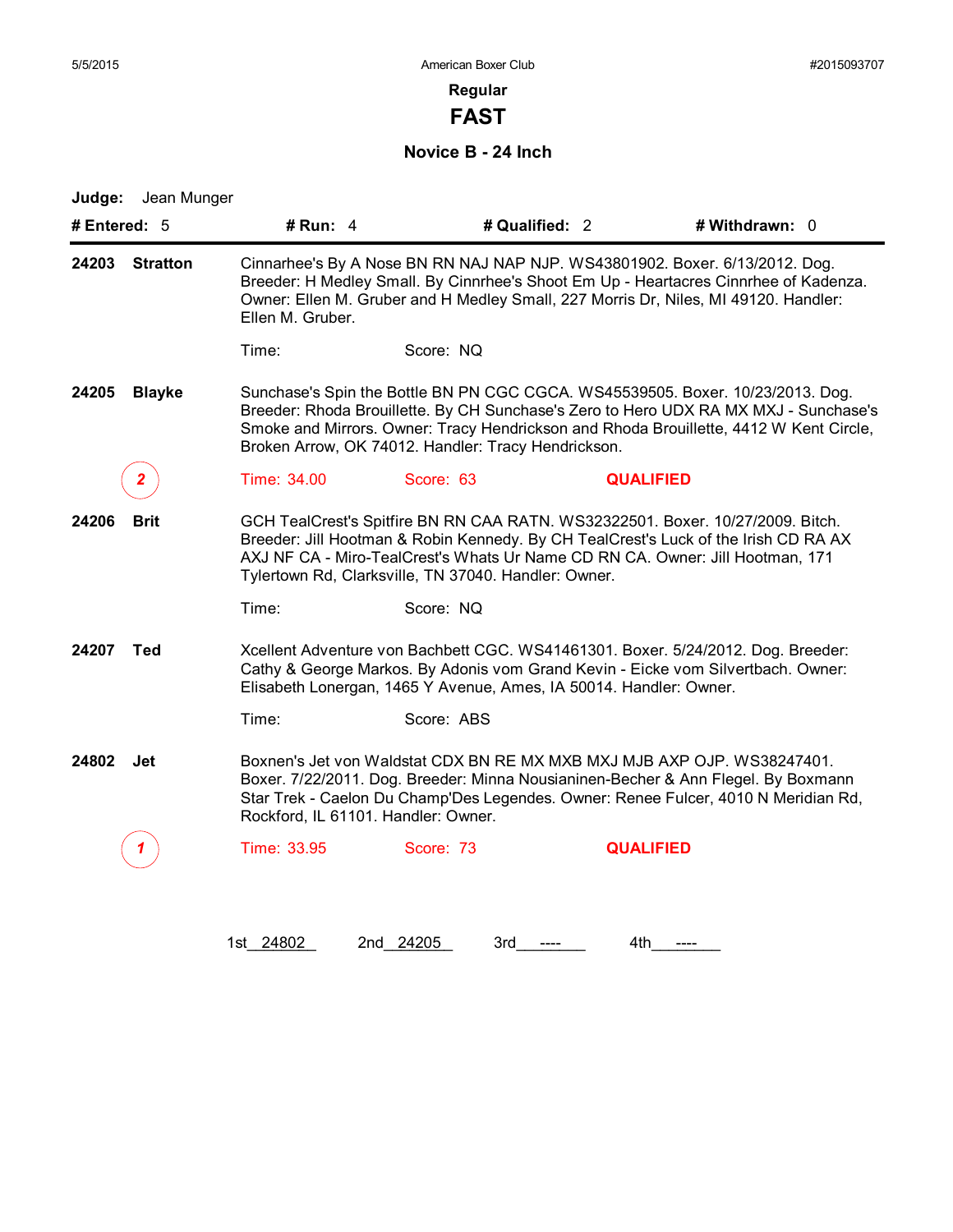**FAST**

### **Open - 20 Inch**

| # Entered: $5$         | # Run: $4$             | # Qualified: 1                                                                                                                                                                                                                                                                                                                |                  | # Withdrawn: $0$ |
|------------------------|------------------------|-------------------------------------------------------------------------------------------------------------------------------------------------------------------------------------------------------------------------------------------------------------------------------------------------------------------------------|------------------|------------------|
| 20405<br>Addie         | 61107. Handler: Owner. | My Sweet Adeline CD RN NA NAJ NF. PAL257783. Boxer. 12/27/2010. Bitch. Breeder:<br>Unknown. By Unknown - Unknown. Owner: Janis Foor, 1931 Wisteria Rd, Rockford, IL                                                                                                                                                           |                  |                  |
|                        | Time:                  | Score: NQ                                                                                                                                                                                                                                                                                                                     |                  |                  |
| 20604<br><b>Moose</b>  |                        | GCH Schmidt's-GC Moose A. Moose OA OAJ NF. WS29070301. Boxer. 12/31/2008. Dog.<br>Breeder: Juli Schmidt & Cindy Yeager. By GCH Raineylane-Studio DaVinci - Schmidt's<br>Mystic Run at Heart Acre. Owner: Tammy Davison and Juli Schmidt & Cindy Yeager, 4660<br>N Thomas Rd, Freeland, MI 48623-8855. Handler: Tammy Davison. |                  |                  |
|                        | Time:                  | Score: NQ                                                                                                                                                                                                                                                                                                                     |                  |                  |
| 20811<br><b>Jyllie</b> |                        | Sunchase's Running the Red UD RE AX AXJ OF CA CGC CGCA. WS35563706. Boxer.<br>10/14/2010. Bitch. Breeder: Owner. By CH Breezewood's Lord of Wystmont CDX -<br>Sunchase's Little Black Dress UDX OM1 RA AX AXJ OF CA CGC CGCA. Owner: Tracy<br>Hendrickson, 4412 W Kent Circle, Broken Arrow, OK 74012. Handler: Owner.        |                  |                  |
|                        | Time:                  | Score: NQ                                                                                                                                                                                                                                                                                                                     |                  |                  |
| 20814<br><b>Molly</b>  |                        | MACH Amazing Molly Queen of Hearts MXG MJG NF. WS25508603. Boxer. 12/8/2007.<br>Bitch. Breeder: Carrie Kareus. By Amazing Travelite to West Shores - Amazing Beverly<br>Hills Parlay. Owner: Celeste Bell, 2236 Seymour, Swartz Creek, MI 48473. Handler: Owner.                                                              |                  |                  |
|                        | Time:                  | Score: ABS                                                                                                                                                                                                                                                                                                                    |                  |                  |
| 20819<br><b>Violet</b> |                        | Violet Sophies Karmen. WS35351503. Boxer. 9/19/2010. Bitch. Breeder: Rachel Lundahl.<br>By Schmidts Moose A Moose - Sophie Karmen Electra. Owner: Lisa Lundahl, 2582 N.<br>Swede Rd, Midland, MI 48642. Handler: Sara Maida.                                                                                                  |                  |                  |
|                        | Time: 32.80            | Score: 77                                                                                                                                                                                                                                                                                                                     | <b>QUALIFIED</b> |                  |

1st\_20819 2nd\_\_\_\_\_\_ 3rd\_\_\_\_\_ 4th\_\_\_\_\_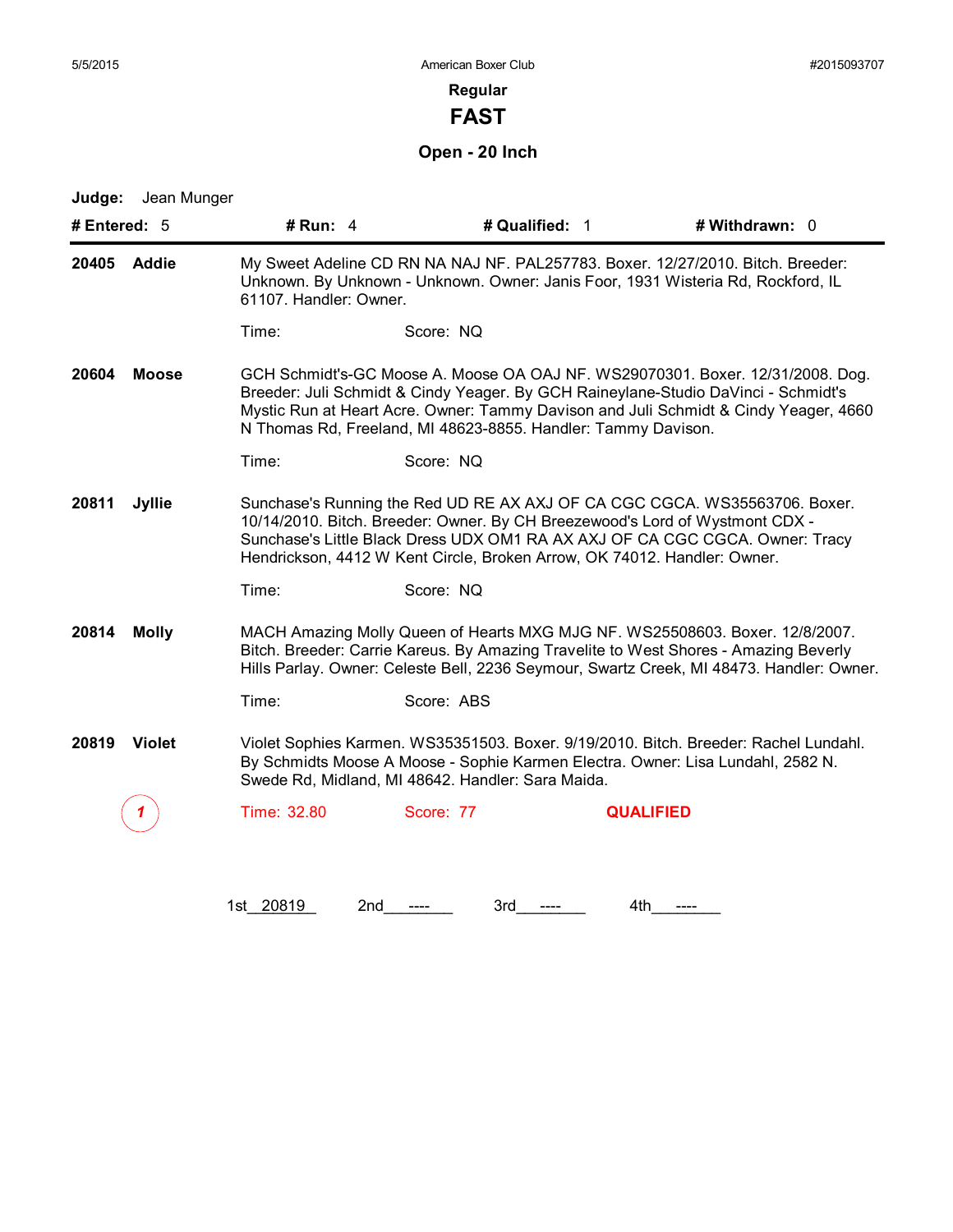| 5/5/2015              |                  | American Boxer Club |                |                                                                                                                                                                                                                                                      | #2015093707 |
|-----------------------|------------------|---------------------|----------------|------------------------------------------------------------------------------------------------------------------------------------------------------------------------------------------------------------------------------------------------------|-------------|
|                       |                  | Regular             |                |                                                                                                                                                                                                                                                      |             |
|                       |                  | <b>FAST</b>         |                |                                                                                                                                                                                                                                                      |             |
|                       |                  | Open - 24 Inch      |                |                                                                                                                                                                                                                                                      |             |
| Judge:<br>Jean Munger |                  |                     |                |                                                                                                                                                                                                                                                      |             |
| # Entered: 1          | # Run: 1         |                     | # Qualified: 1 | # Withdrawn: 0                                                                                                                                                                                                                                       |             |
| <b>Duke</b><br>24810  |                  |                     |                | Grandbois' Duke. WS35351509. Boxer. 9/19/2010. Dog. Breeder: Rachel Lundahl &<br>Andrew Lundahl. By Schmidts-GC Moose A Moose - Spohie Karmen Electra. Owner: Matt<br>Grandbois, 6000 Sturgeon Creek Pkwy, Midland, MI 48642. Handler: Lisa Lovasco. |             |
|                       | Time: 37.22      | Score: 65           |                | <b>QUALIFIED</b>                                                                                                                                                                                                                                     |             |
|                       |                  |                     |                |                                                                                                                                                                                                                                                      |             |
|                       | 1st 24810<br>2nd | 3rd                 | 4th            |                                                                                                                                                                                                                                                      |             |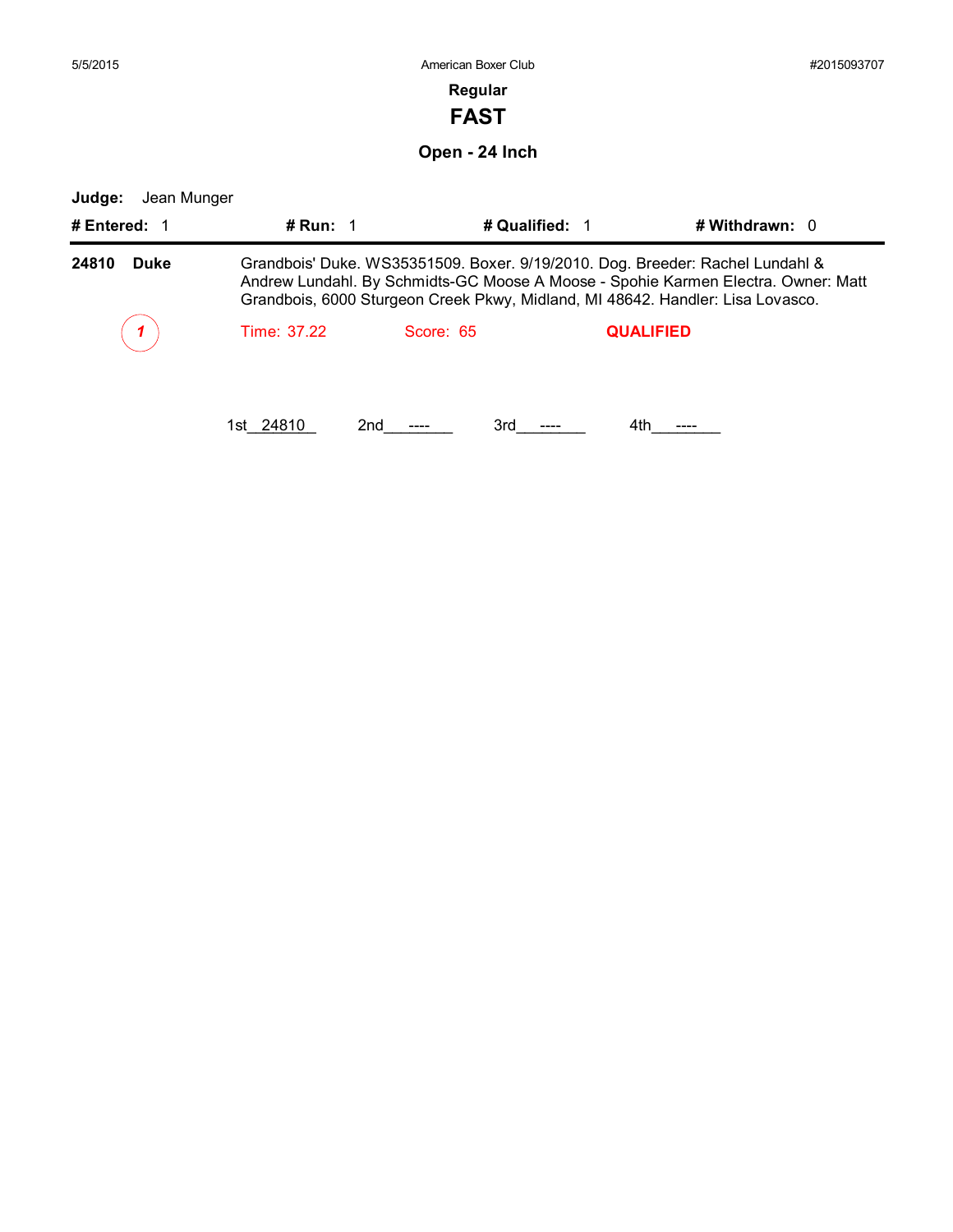**FAST**

#### **Excellent - 20 Inch**

| Judge: | Jean Munger |  |
|--------|-------------|--|
|--------|-------------|--|

| # Entered: 3   | # $Run: 3$                             | # Qualified: 0                                                                                                                                                                                                                                                                                                       | # Withdrawn: $0$ |
|----------------|----------------------------------------|----------------------------------------------------------------------------------------------------------------------------------------------------------------------------------------------------------------------------------------------------------------------------------------------------------------------|------------------|
| Leia<br>20402  |                                        | Rocket N' Focal Point's Written in the Stars NA OF. WS41415505. Boxer. 7/2/2012. Bitch.<br>Breeder: Jennifer Hitt, Carolyn Jowell & Kerry Rodgers. By CH Lemke Shootin' Star at<br>Rocket CD RA MX MXJ XF - Rocket's Walk 'N the Clouds. Owner: Kerry Rodgers, 4101 CR<br>239, Georgetown, TX 78633. Handler: Owner. |                  |
|                | Time:                                  | Score: NQ                                                                                                                                                                                                                                                                                                            |                  |
| 20813<br>Lilly | Rd, Midland, MI 48642. Handler: Owner. | Lilly Sophie's Karmen. WS5351506. Boxer. 9/19/2010. Bitch. Breeder: Rachel Lundahl. By<br>Schmidt's Moose A Moose - Sophie Karmen Electra. Owner: Lisa Lundahl, 2582 N. Swede                                                                                                                                        |                  |
|                | Time:                                  | Score: NQ                                                                                                                                                                                                                                                                                                            |                  |
| 20816<br>Anja  | 61101. Handler: Owner.                 | MACH2 Anja Von Waldstadt VCD2 RE MXB2 MJC OF T2B. WS20480303. Boxer.<br>1/4/2007. Bitch. Breeder: Renee Fulcer. By Arames vom Messingsberg - Josephine von<br>Bachbett VCD2 UD RE MX MXJ. Owner: Renee Fulcer, 4010 N Meridian Rd, Rockford, IL                                                                      |                  |
|                | Time:                                  | Score: NQ                                                                                                                                                                                                                                                                                                            |                  |
|                |                                        |                                                                                                                                                                                                                                                                                                                      |                  |
|                | 2nd<br>1st                             | 3rd                                                                                                                                                                                                                                                                                                                  |                  |
|                |                                        |                                                                                                                                                                                                                                                                                                                      |                  |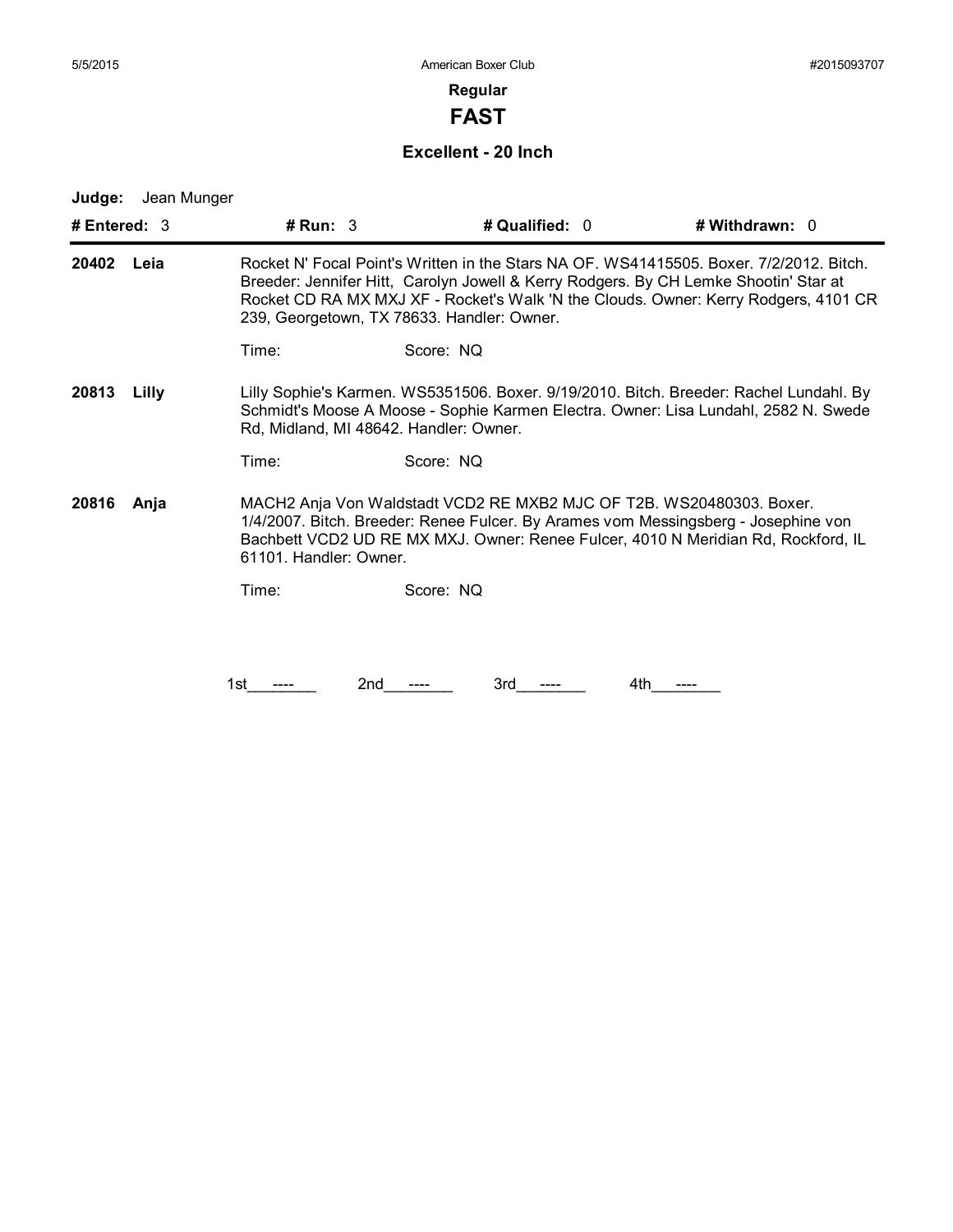**FAST**

### **Excellent - 24 Inch**

| Judge:<br># Entered: $2$ | Jean Munger | # Run: $2$                                                                                                                                                                                                                                                                     |                                                                                                                                                                                                                                                                                                                                    |  | # Qualified: 1 |                  | # Withdrawn: $0$ |  |
|--------------------------|-------------|--------------------------------------------------------------------------------------------------------------------------------------------------------------------------------------------------------------------------------------------------------------------------------|------------------------------------------------------------------------------------------------------------------------------------------------------------------------------------------------------------------------------------------------------------------------------------------------------------------------------------|--|----------------|------------------|------------------|--|
| 24603<br>Frank           |             | Winmere St Francis OA AXJ OF. WS21423002. Boxer. 2/27/2007. Dog. Breeder: Theresa<br>Garton & Lynn Garton. By CH Hawk's American Dream - Winmere Black Eyed Susan RN<br>OA OAJ AXP AJP XFP CGC. Owner: Theresa Garton, P.O. 13068, Oklahoma City, OK<br>73131. Handler: Owner. |                                                                                                                                                                                                                                                                                                                                    |  |                |                  |                  |  |
|                          |             | Time:                                                                                                                                                                                                                                                                          | Score: NQ                                                                                                                                                                                                                                                                                                                          |  |                |                  |                  |  |
| 24812<br><b>Zeus</b>     |             |                                                                                                                                                                                                                                                                                | CH MACH Schmidt's GC Catch A Falling Star at LeMac CD OF. WS25892105. Boxer.<br>4/12/2008. Dog. Breeder: Julia Schmidt & Cindy Yaeger. By Twinkle Star v. Eurozone -<br>Schmidt's Mystic Run at Heart Acre. Owner: Leta McCulla and Julia Schmidt, Cindy<br>Yaeger, 110 N Heck Hill Rd, St Paris, OH 43072. Handler: Leta McCulla. |  |                |                  |                  |  |
|                          |             | Time: 28.78                                                                                                                                                                                                                                                                    | Score: 72                                                                                                                                                                                                                                                                                                                          |  |                | <b>QUALIFIED</b> |                  |  |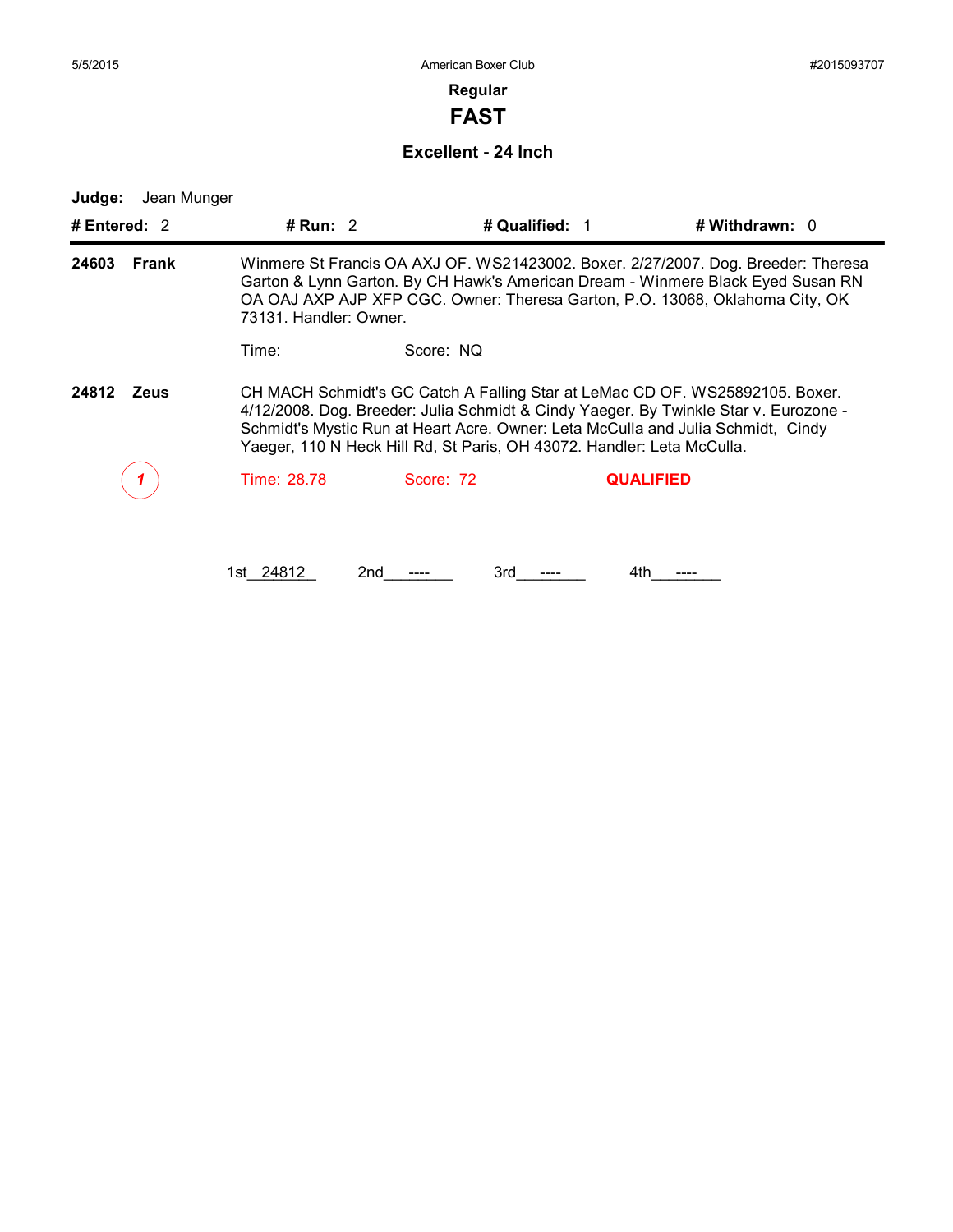**FAST**

**Master - 20 Inch**

| Judge:       | Jean Munger |                                 |           |                  |                                                                                                                                                                                                                                                                 |  |
|--------------|-------------|---------------------------------|-----------|------------------|-----------------------------------------------------------------------------------------------------------------------------------------------------------------------------------------------------------------------------------------------------------------|--|
| # Entered: 2 |             | # Run: $2$                      |           | # Qualified: $0$ | # Withdrawn: $0$                                                                                                                                                                                                                                                |  |
| 20806        | AJ.         | 50014. Handler: Owner.          |           |                  | MACH Ava Josephine von Waldstadt RN MXS MJS XF T2B2. WS20480305. Boxer.<br>1/4/2007. Bitch. Breeder: Renee Williams. By Arames vom Messingsberg - Josephine von<br>Bachbett VCD2 UD RE MX MXJ. Owner: Elisabeth Lonergan, 1465 Y Avenue, Ames, IA               |  |
|              |             | Time:                           | Score: NQ |                  |                                                                                                                                                                                                                                                                 |  |
| 20809        | Kahlua      | IL 60148. Handler: Erin Rezmer. |           |                  | Shira's Kahlua She's So Freakin Cute CDX GN RAE MXB MJB MXF. WS23774602. Boxer.<br>11/3/2007. Bitch. Breeder: Kim Northcutt & Rose Northcutt. By Can-Cia's Hard Days Night -<br>Remy Leadoo RN. Owner: Erin Rezmer and Tom Rezmer, 419 S Highland Ave, Lombard, |  |
|              |             | Time:                           | Score: NQ |                  |                                                                                                                                                                                                                                                                 |  |
|              |             |                                 |           |                  |                                                                                                                                                                                                                                                                 |  |
|              |             | 1st                             | 2nd       | 3rd              |                                                                                                                                                                                                                                                                 |  |
|              |             |                                 |           |                  |                                                                                                                                                                                                                                                                 |  |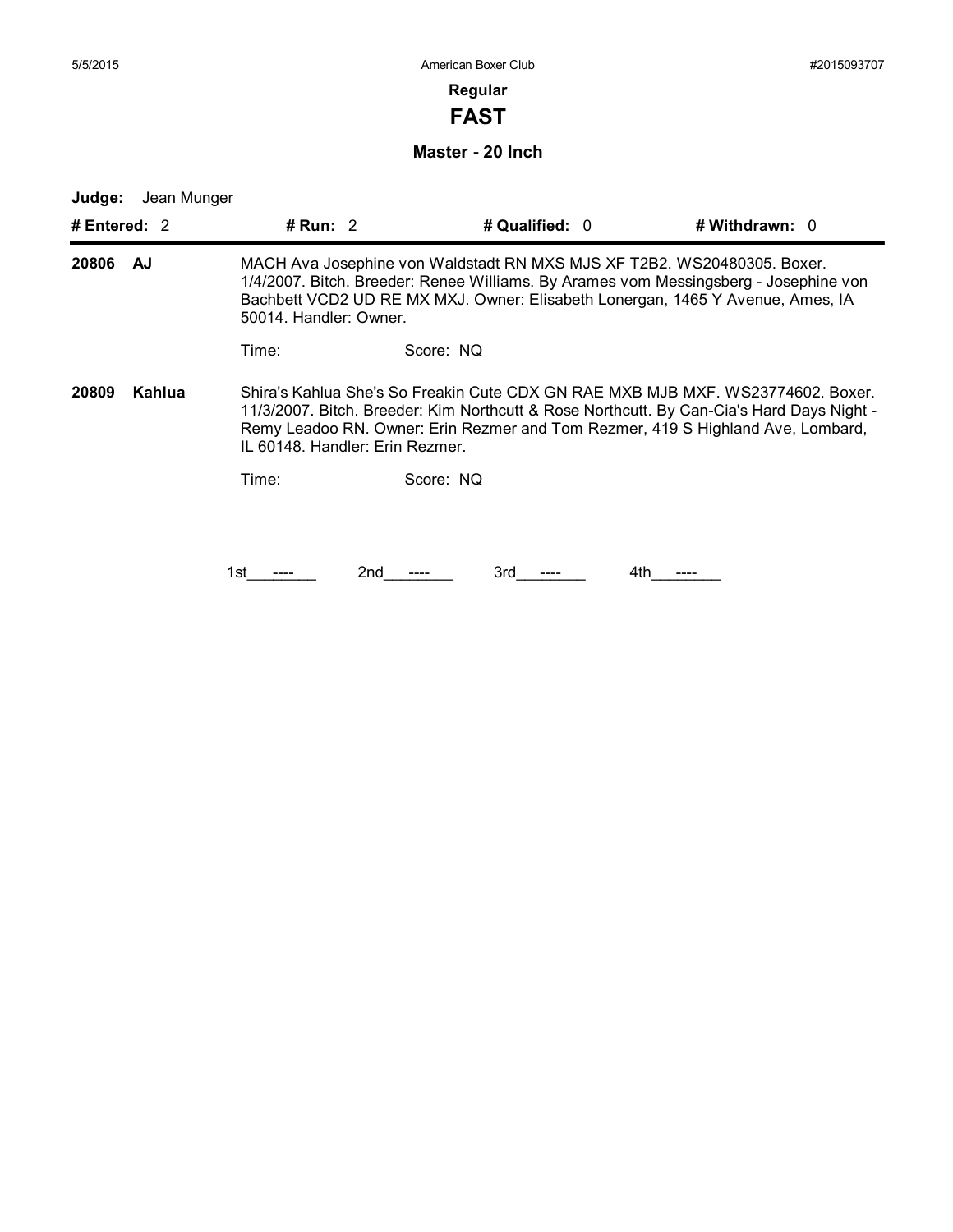**FAST**

#### **Master - 24 Inch**

| # Entered: $3$        | # Run: $2$                                                                                                                                                                                                                                                                                          | # Qualified: 0                                                                                                                                                                                                                | # Withdrawn: 0 |  |  |  |
|-----------------------|-----------------------------------------------------------------------------------------------------------------------------------------------------------------------------------------------------------------------------------------------------------------------------------------------------|-------------------------------------------------------------------------------------------------------------------------------------------------------------------------------------------------------------------------------|----------------|--|--|--|
| Caleb<br>24806        | Kiss 'N Tell's Doc Holiday RN MX MXB MXJ MJG OJP NFP XF CA T2B. ILP160836.<br>Boxer. 3/20/2007. Dog. Breeder: Cindy L. Laschowski. By Belmanta New Millenium -<br>Boyarka's Kiss 'N Tell. Owner: Chris Frodsham and Laurie Frodsham, 189 Massie Lane,<br>Canton, NC 28716. Handler: Chris Frodsham. |                                                                                                                                                                                                                               |                |  |  |  |
|                       | Time:                                                                                                                                                                                                                                                                                               | Score: ABS                                                                                                                                                                                                                    |                |  |  |  |
| 24811<br><b>Saber</b> |                                                                                                                                                                                                                                                                                                     | Xcalibur Von Bachbett. WS41461305. Boxer. 5/24/2012. Dog. Breeder: Cathy & George<br>Markos. By Adonis Vom Grand Kevch - Icke Vom Silvertbach. Owner: Jan Blevins, 1006<br>Oxfordshire, Carrollton, TX 75007. Handler: Owner. |                |  |  |  |
|                       | Time:                                                                                                                                                                                                                                                                                               | Score: NQ                                                                                                                                                                                                                     |                |  |  |  |
| 24813<br>ТJ           | Ave, Brick, NJ 08724. Handler: Owner.                                                                                                                                                                                                                                                               | MACH3 Thomas Junior MXG MJC MXF. WS26147807. Boxer. 5/20/2008. Dog. Breeder:<br>Teresa Welch. By First Chance II - Lil Missy. Owner: Thomas Mulcahey, 1437 Metedeconk                                                         |                |  |  |  |
|                       | Time:                                                                                                                                                                                                                                                                                               | Score: NQ                                                                                                                                                                                                                     |                |  |  |  |
|                       |                                                                                                                                                                                                                                                                                                     |                                                                                                                                                                                                                               |                |  |  |  |
|                       | 1st<br>2nd                                                                                                                                                                                                                                                                                          | 3rd                                                                                                                                                                                                                           | 4tr            |  |  |  |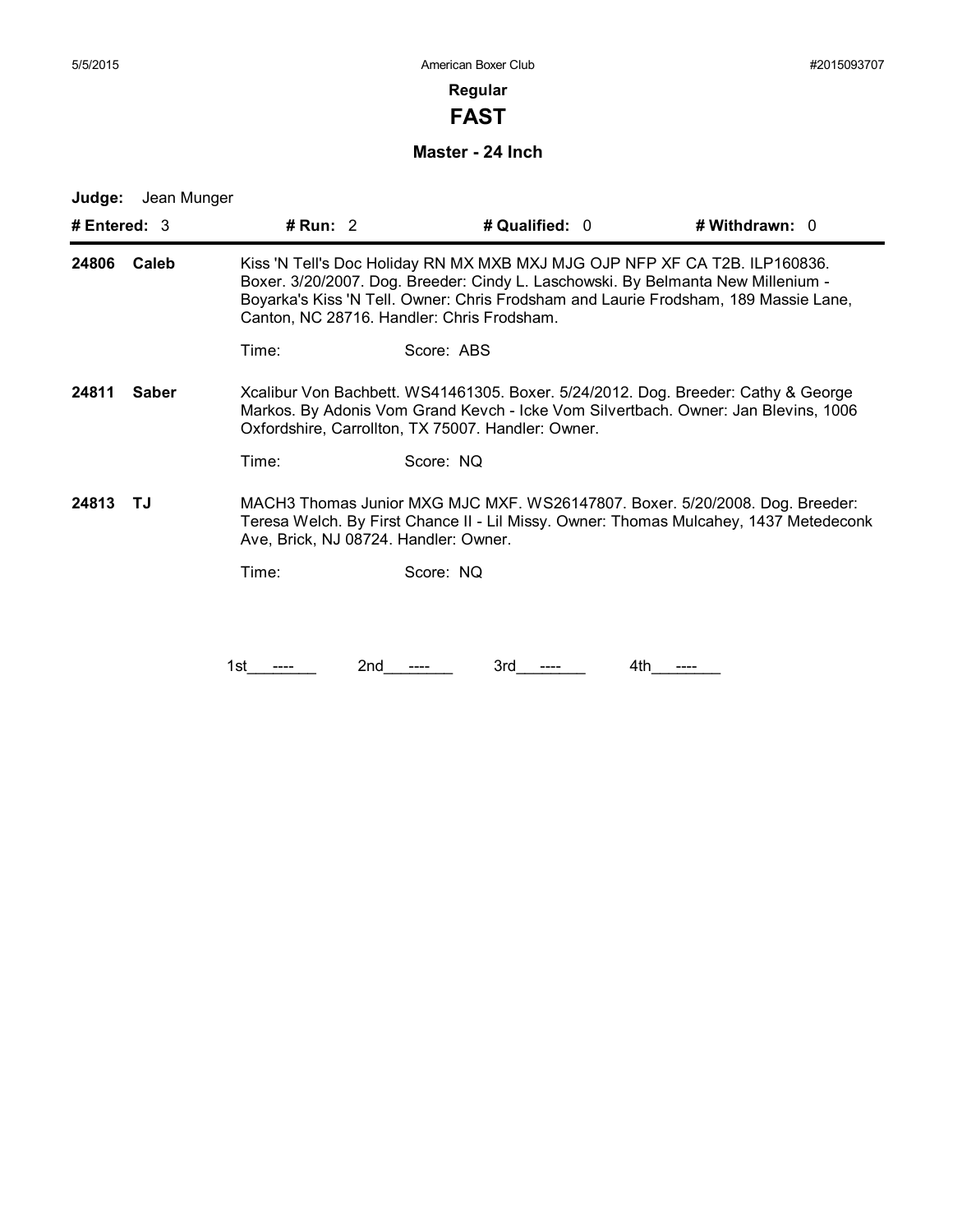**FAST**

**Novice - 16 Inch**

| # Entered: $2$  | # Run: $1$  | # Qualified: $1$                                                                                                                                                                                                                                                                    | # Withdrawn: $0$ |  |  |  |  |
|-----------------|-------------|-------------------------------------------------------------------------------------------------------------------------------------------------------------------------------------------------------------------------------------------------------------------------------------|------------------|--|--|--|--|
| Vita<br>16201   |             | Cyntech's Viva La Vita Integra. WS36974901. Boxer. 6/9/2009. Bitch. Breeder: Cindy<br>Thomas. By CH Summer's Black Jack of Shadigree - Country Times Black Pearl. Owner:<br>Joanne M. Klauer, 35 Rockcliff Landing NW, Calgary, AB T3G525. Handler: Owner.                          |                  |  |  |  |  |
|                 | Time:       | Score: ABS                                                                                                                                                                                                                                                                          |                  |  |  |  |  |
| 16809<br>Maddie |             | Carlyn Oaks Midnight Charm CDX BN RE MXB MXJ NAP NJP. WS28415702. Boxer.<br>10/1/2008. Bitch. Breeder: Carol L. Herman. By CH Heart Acres Stingray of Cinnrhee - CH<br>Heart Acres Charisma of Cinnrhee. Owner: Ellen M. Gruber, 227 Morris Dr, Niles, MI<br>49120. Handler: Owner. |                  |  |  |  |  |
|                 | Time: 27.01 | Score: 64                                                                                                                                                                                                                                                                           | <b>QUALIFIED</b> |  |  |  |  |

1st\_16809 2nd\_\_\_\_\_\_ 3rd\_\_\_\_\_\_ 4th\_\_\_\_\_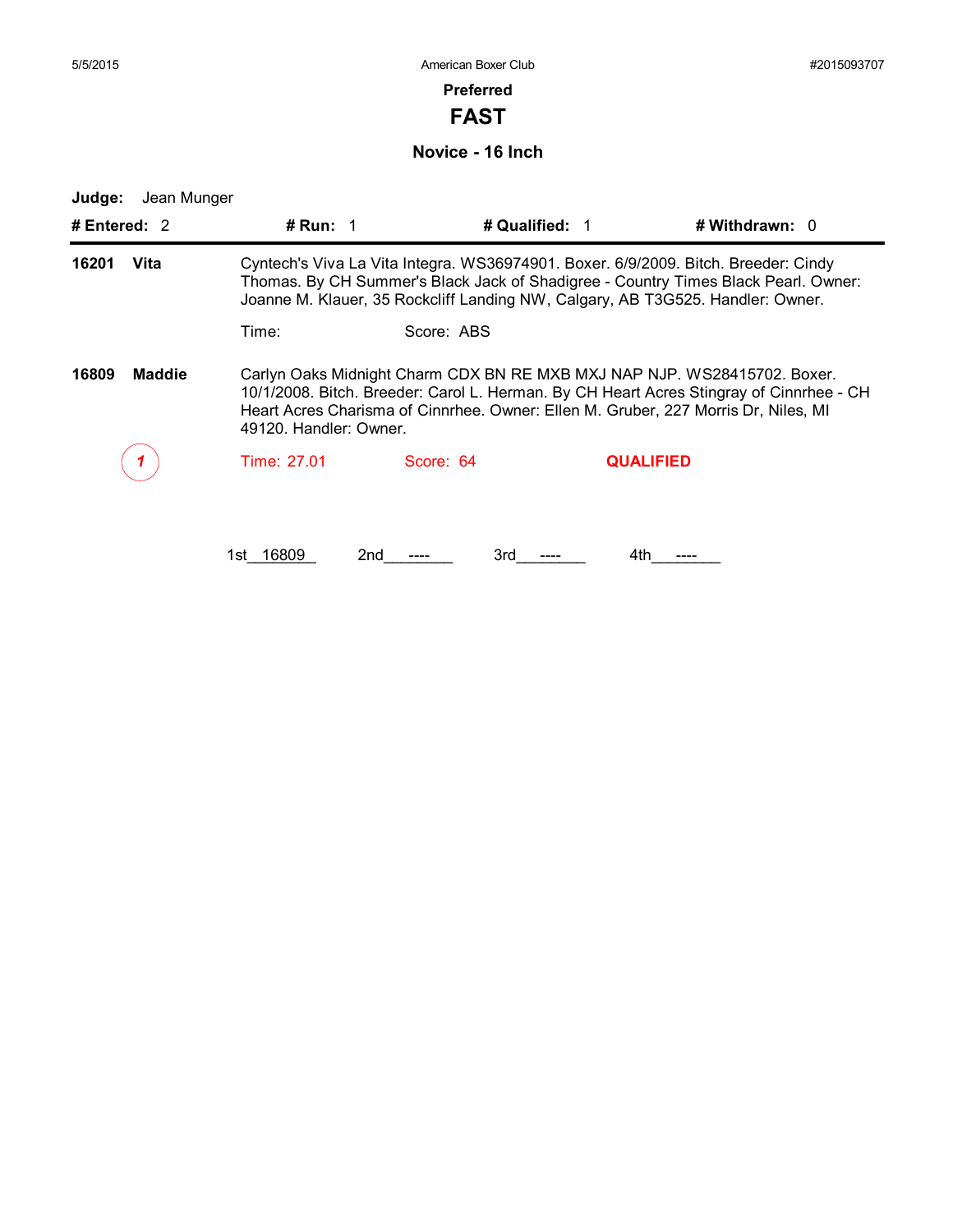**FAST**

**Novice - 20 Inch**

| # Entered: $4$         | # Run: 2                                                                                                                                                                                                                                                                                                                | # Qualified: 2                                                                                                                                             |                  | # Withdrawn: 0                                                                                                                                                                 |  |  |
|------------------------|-------------------------------------------------------------------------------------------------------------------------------------------------------------------------------------------------------------------------------------------------------------------------------------------------------------------------|------------------------------------------------------------------------------------------------------------------------------------------------------------|------------------|--------------------------------------------------------------------------------------------------------------------------------------------------------------------------------|--|--|
| 20209<br><b>Stone</b>  | Sunchase's Touchstone Decision. WS35563703. Boxer. 10/14/2010. Dog. Breeder: Tracy<br>Hendrickson, Rhoda Gosselin-Brouillette. By CH Breezewoods Lord of Wystmont CDX<br>RE - Sunchase's Little Black Dress CDX OM1 RA OA AXJ. Owner: Joanne M. Klauer, 35<br>Rockcliff Landing NW, Calgary, AB T3G525. Handler: Owner. |                                                                                                                                                            |                  |                                                                                                                                                                                |  |  |
|                        | Time:                                                                                                                                                                                                                                                                                                                   | Score: ABS                                                                                                                                                 |                  |                                                                                                                                                                                |  |  |
| 20212<br>Grover        | Handler: Owner.                                                                                                                                                                                                                                                                                                         | Breeder: Ellen Ellerman & Brenda Staley. By CH Kamiko-N-Kini's WoodView Lariat -                                                                           |                  | Benchmark's Black Magic CD RAE AX AXJ CA. WS13163302. Boxer. 5/9/2005. Dog.<br>Benchmark's Aurora Star. Owner: Brenda Staley, 355 N Chestnut St, Monrovia, IL 46157.           |  |  |
| 2                      | Time: 21.74                                                                                                                                                                                                                                                                                                             | Score: 58                                                                                                                                                  | <b>QUALIFIED</b> |                                                                                                                                                                                |  |  |
| 20214<br>Oscar         | Antioch, IL 60002. Handler: Owner.                                                                                                                                                                                                                                                                                      |                                                                                                                                                            |                  | Caballero Vargas El Brujo. WS44460211. Boxer. 7/8/2013. Dog. Breeder: Walter Vargas &<br>Natalie Chaykina. By Sherlock - Miss Hudson. Owner: Nancy Button, 531 Longview Drive, |  |  |
|                        | Time: 22.43                                                                                                                                                                                                                                                                                                             | Score: 59                                                                                                                                                  | <b>QUALIFIED</b> |                                                                                                                                                                                |  |  |
| 20410<br><b>Kruzer</b> |                                                                                                                                                                                                                                                                                                                         | 7/14/2007. Dog. Breeder: Susan B. Barker & Deborah B. Martin. By CH Summer's<br>E. Miller, 1402 Prater Rd, Chatanooga, TN 37412. Handler: Nancy E. Miller. |                  | CH ChooChoo's Call My Bluff CD BN RE NAP NJP CAX CGC. WS22956303. Boxer.<br>Blackjack of Shadigree - ChooC=choo's Plain as Night. Owner: Nancy E. Miller and Michael           |  |  |
|                        |                                                                                                                                                                                                                                                                                                                         |                                                                                                                                                            |                  |                                                                                                                                                                                |  |  |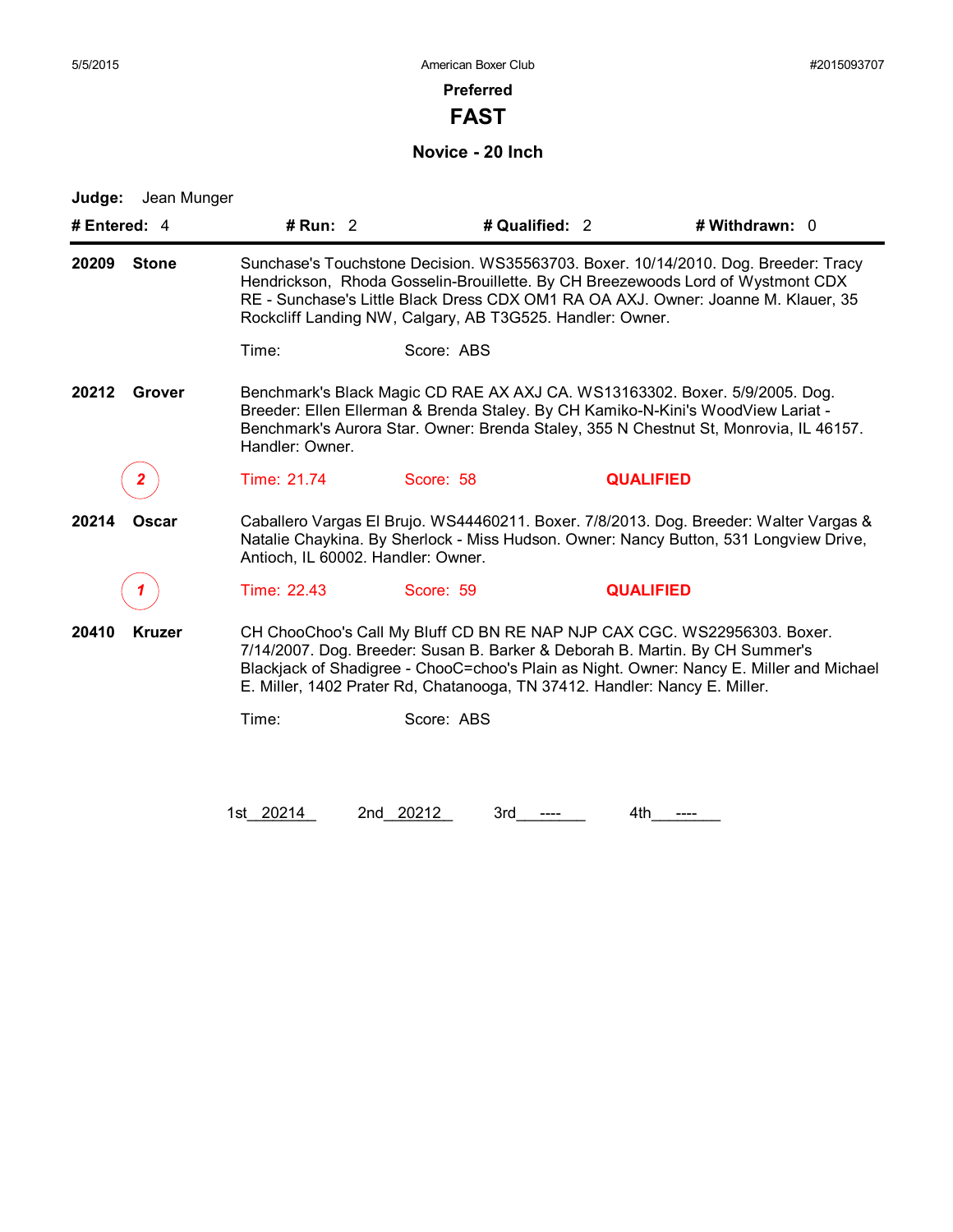## **FAST**

## **Open - 16 Inch**

| # Entered: 1  | # $Run: 0$ |            | # Qualified: 0 | # Withdrawn: $0$                                                                                                                                                       |
|---------------|------------|------------|----------------|------------------------------------------------------------------------------------------------------------------------------------------------------------------------|
| 16403<br>Abby |            |            |                | Abrcadabra. ILP158468. Boxer. 3/13/2006. Bitch. Breeder: Unknown. By Unknown -<br>Unknown. Owner: Jan Blevins, 1006 Oxfordshire, Carrollton, TX 75007. Handler: Owner. |
|               | Time:      | Score: ABS |                |                                                                                                                                                                        |
|               | 1st -      | 2nd        | 3rd            | 4th.                                                                                                                                                                   |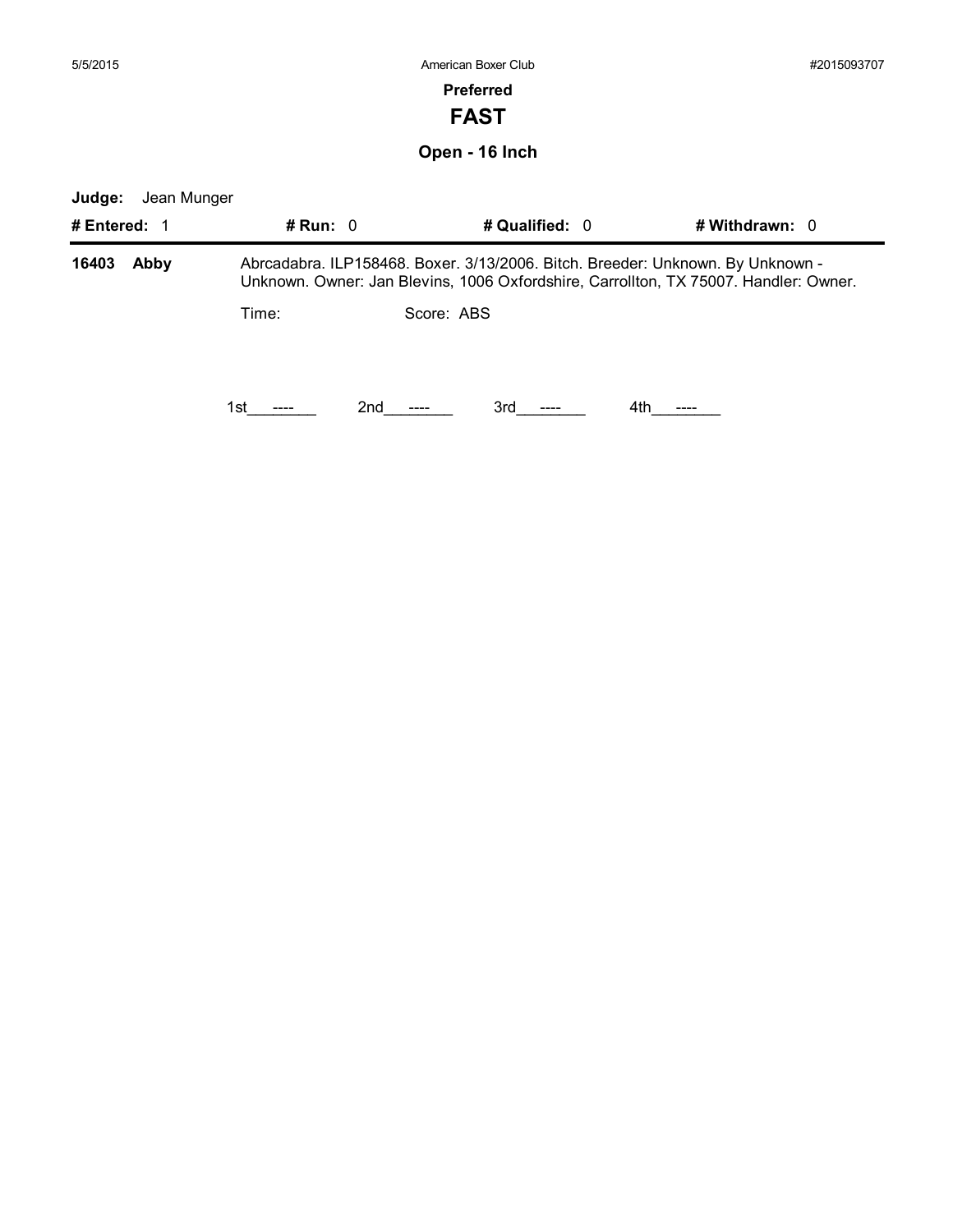### **FAST**

**Open - 20 Inch**

| Judge:         | Jean Munger    |                                                                                                                                                                                                                                                                                                         |                                                                                                                                                                                                                                                      |                                                                                  |  |  |  |
|----------------|----------------|---------------------------------------------------------------------------------------------------------------------------------------------------------------------------------------------------------------------------------------------------------------------------------------------------------|------------------------------------------------------------------------------------------------------------------------------------------------------------------------------------------------------------------------------------------------------|----------------------------------------------------------------------------------|--|--|--|
| # Entered: $2$ |                | # Run: $2$                                                                                                                                                                                                                                                                                              | # Qualified: 0                                                                                                                                                                                                                                       | # Withdrawn: $0$                                                                 |  |  |  |
| 20408          | Deni           | GCH DC's Something To Talk About at CinnRhee CGC. WS31176203. Boxer. 8/5/2009.<br>Dog. Breeder: Donna & Carl Schafer. By CH Heart Acres Sting Ray of CinnRhee - CH DC's<br>Precious Gem of Shadigee. Owner: Donna Schafer and Jennifer Say, 1137 Sliker Rd,<br>Corfu, NY 14036. Handler: Donna Schafer. |                                                                                                                                                                                                                                                      |                                                                                  |  |  |  |
|                |                | Time:                                                                                                                                                                                                                                                                                                   | Score: NQ                                                                                                                                                                                                                                            |                                                                                  |  |  |  |
| 20826          | <b>Stryker</b> |                                                                                                                                                                                                                                                                                                         | CH Winmere Only Time Will Tell OAP OJP CAX CGC. WS29627004. Boxer. 3/8/2009.<br>Dog. Breeder: Theresa Garton & Lynn Garton. By CH Strawberry N REO Gold Country -<br>Theresa Garton, 15 Hillrise Dr, Penfield, NY 14526. Handler: Margaret Magoffin. | CH Winmere Indian Paintbrush RE OA AXJ AXP AJP OFP. Owner: Margaret Magoffin and |  |  |  |
|                |                | Time:                                                                                                                                                                                                                                                                                                   | Score: NQ                                                                                                                                                                                                                                            |                                                                                  |  |  |  |
|                |                |                                                                                                                                                                                                                                                                                                         |                                                                                                                                                                                                                                                      |                                                                                  |  |  |  |
|                |                |                                                                                                                                                                                                                                                                                                         |                                                                                                                                                                                                                                                      |                                                                                  |  |  |  |
|                |                | 2nd<br>1st                                                                                                                                                                                                                                                                                              | 3rd                                                                                                                                                                                                                                                  |                                                                                  |  |  |  |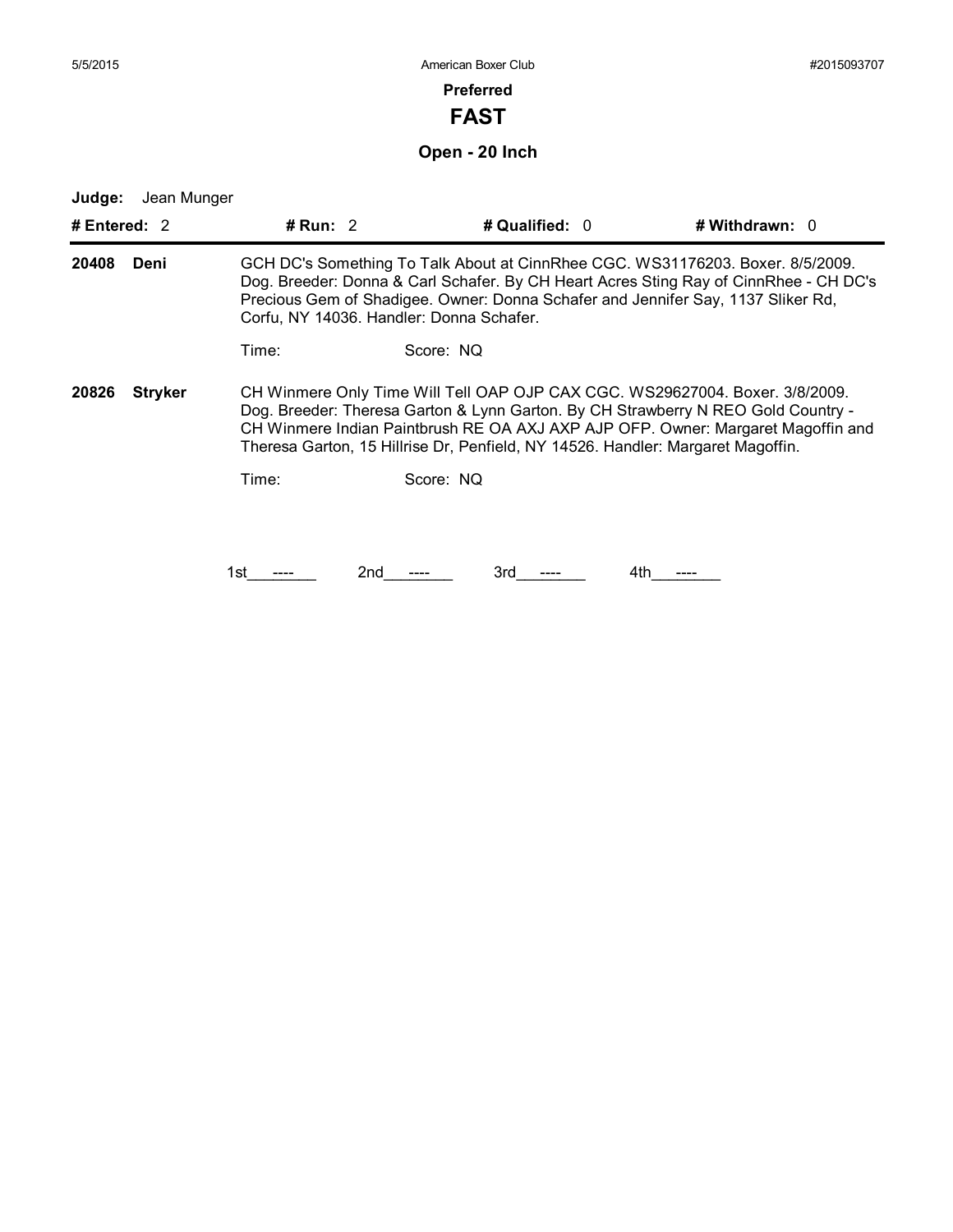**FAST**

**Excellent - 20 Inch**

| Judge:         | Jean Munger        |                                                                                                                                                                                                                                                                                                                                                                      |            |                  |                                                                                                                                                                                                                                                            |  |
|----------------|--------------------|----------------------------------------------------------------------------------------------------------------------------------------------------------------------------------------------------------------------------------------------------------------------------------------------------------------------------------------------------------------------|------------|------------------|------------------------------------------------------------------------------------------------------------------------------------------------------------------------------------------------------------------------------------------------------------|--|
| # Entered: $2$ |                    | # Run: $1$                                                                                                                                                                                                                                                                                                                                                           |            | # Qualified: 1   | # Withdrawn: $0$                                                                                                                                                                                                                                           |  |
| 20827          | Killian            | Rezmer.                                                                                                                                                                                                                                                                                                                                                              |            |                  | Daddy's Girl Killian CDX BN RAE MX MXJ OF. WS14408301. Boxer. 8/6/2005. Bitch.<br>Breeder: Sandee Leschewski. By Rion's Xanadu - Shadoe faxs Crimson Silhouette. Owner:<br>Erin Rezmer and Tom Rezmer, 419 S Highland Ave, Lombard, IL 60148. Handler: Tom |  |
|                |                    | Time: 21.39                                                                                                                                                                                                                                                                                                                                                          | Score: 62  | <b>QUALIFIED</b> |                                                                                                                                                                                                                                                            |  |
| 20831          | <b>Jack Daniel</b> | Pheasant Hollow's Jack Daniel CD RN MXJ MJP OFP. WS38474908. Boxer. 7/20/2011.<br>Dog. Breeder: Kerry Jones, Robert Detoro, Allison Jones, Patricia Detoro. By CH<br>Pheasant Hollow's ASUREBET - CH Pheasant Hollow's Hot Dam Here I Am. Owner: Nina<br>A.B. Daniel and Truman W. Daniel, 1556 Robert Young Rd, Starksboro, VT 05487.<br>Handler: Nina A.B. Daniel. |            |                  |                                                                                                                                                                                                                                                            |  |
|                |                    | Time:                                                                                                                                                                                                                                                                                                                                                                | Score: ABS |                  |                                                                                                                                                                                                                                                            |  |
|                |                    | 1st 20827                                                                                                                                                                                                                                                                                                                                                            | 2nd<br>3rd | 4tr              |                                                                                                                                                                                                                                                            |  |